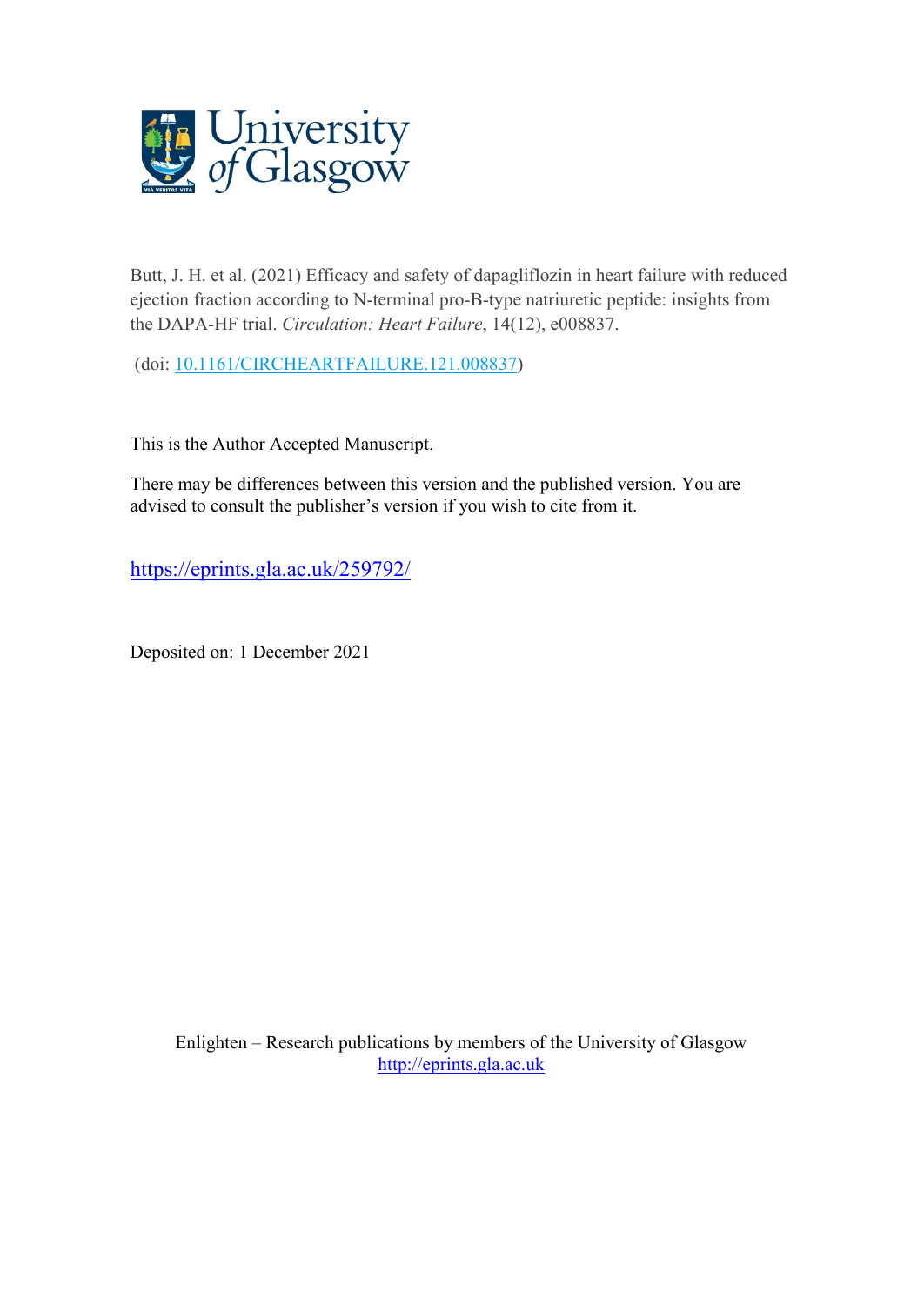# **Efficacy and Safety of Dapagliflozin in Heart Failure with Reduced Ejection Fraction According to N-Terminal Pro-B-Type Natriuretic Peptide: Insights from the DAPA-HF trial**

**Running title:** *Dapagliflozin and NT-proBNP in HFrEF*

Jawad H. Butt, MD;<sup>1</sup> Carly Adamson, MBChB;<sup>2</sup> Kieran F. Docherty, MBChB;<sup>2</sup> Rudolf A. de Boer, MD, PhD;<sup>3</sup> Mark C. Petrie, MBChB;<sup>2</sup> Silvio E. Inzucchi, MD;<sup>4</sup> Mikhail N. Kosiborod, MD;<sup>5</sup> Anna Maria Langkilde, MD, PhD;<sup>6</sup> Daniel Lindholm, MD, PhD;<sup>6</sup> Felipe A. Martinez, MD;<sup>7</sup> Olof Bengtsson, Ph Lic;<sup>6</sup> Morten Schou, MD, PhD;<sup>8</sup> Eileen O'Meara, MD;<sup>9</sup> Piotr Ponikowski, MD, PhD;<sup>10</sup> Marc S. Sabatine, MD, MPH;<sup>11</sup> Mikaela Sjöstrand, MD, PhD;<sup>6</sup> Scott D. Solomon, MD;<sup>12</sup> Pardeep S. Jhund, MBChB, PhD;<sup>2</sup> John J.V. McMurray, MD;<sup>2</sup> Lars Køber, MD,  $DMSc<sup>1</sup>$ 

<sup>1</sup>Department of Cardiology, Rigshospitalet, Copenhagen University Hospital, Copenhagen, Denmark. <sup>2</sup>BHF Cardiovascular Research Centre, University of Glasgow, Glasgow, UK. <sup>3</sup>Department of Cardiology, University Medical Center and University of Groningen, Groningen, Netherlands. <sup>4</sup>Section of Endocrinology, Yale School of Medicine, New Haven, CT. <sup>5</sup>Saint Luke's Mid America Heart Institute, University of Missouri, Kansas City; The George Institute for Global Health, University of New South Wales, Sydney, Australia. <sup>6</sup>Late Stage Development, Cardiovascular, Renal and Metabolism, BioPharmaceuticals R&D, AstraZeneca, Gothenburg, Sweden. <sup>7</sup>Universidad Nacional de Córdoba, Córdoba, Argentina. <sup>8</sup>Department of Cardiology, Herlev-Gentofte University Hospital, Herlev, Denmark. <sup>9</sup>Montreal Heart Institute, Université de Montréal, Montreal, Quebec, Canada. <sup>10</sup>Center for Heart Diseases, University Hospital, Wroclaw Medical University, Poland. <sup>11</sup>TIMI Study Group, Brigham and Women's Hospital, Boston, MA. <sup>12</sup>Division of Cardiovascular Medicine, Brigham and Women's Hospital, Boston, MA.

#### **Address for Correspondence:**

Professor John J.V. McMurray British Heart Foundation Cardiovascular Research Centre University of Glasgow 126 University Place, Glasgow, G12 8TA, United Kingdom Tel: +44 141 330 3479 Fax: +44 141 330 6955 Email: john.mcmurray@glasgow.ac.uk

**Word count (excluding title page, abstract, references, tables, and figure legends):** 3,976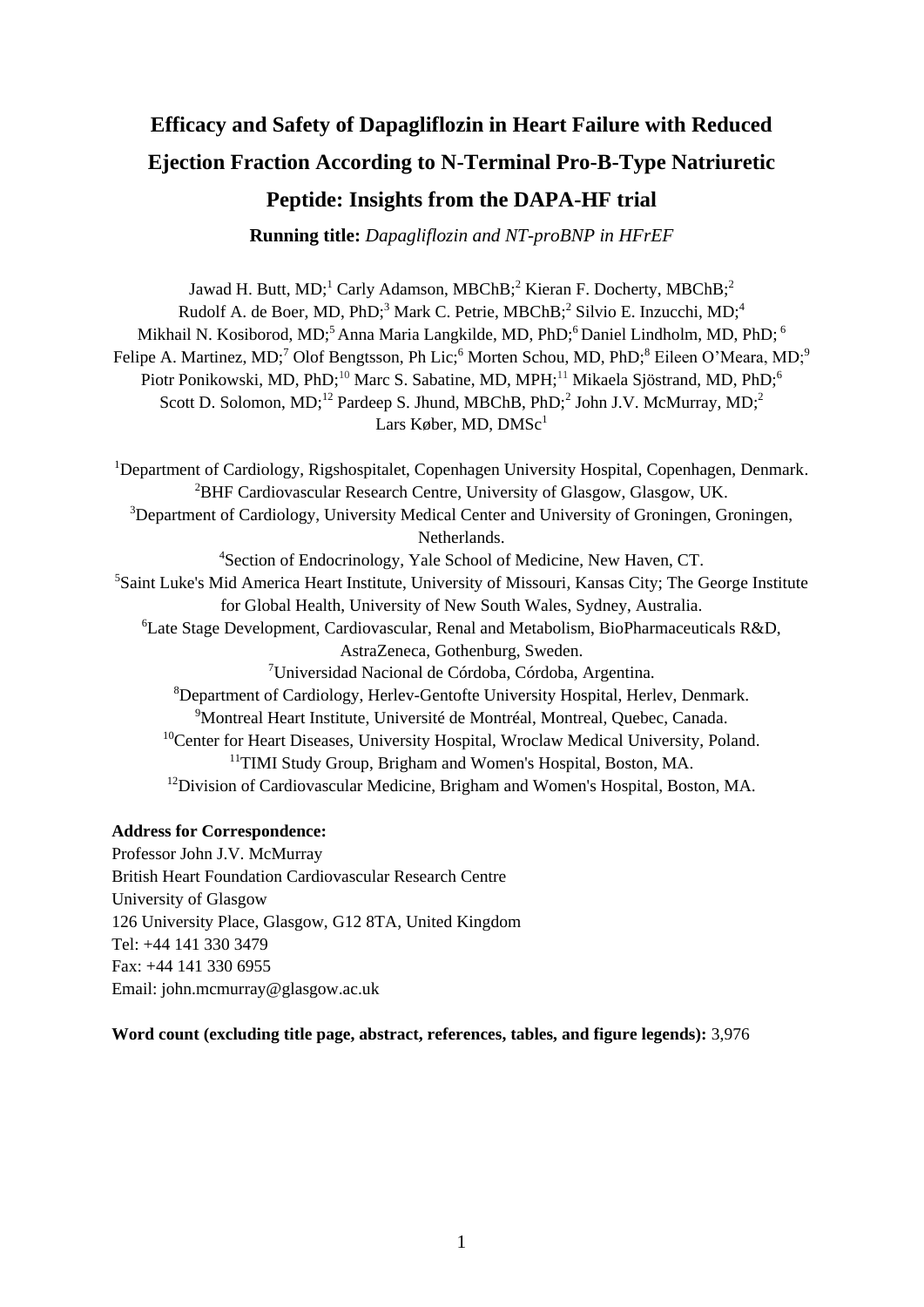#### **ABSTRACT**

**Background:** Effective therapies for HFrEF usually reduce N-terminal B type natriuretic peptide (NT-proBNP) levels, and it is important to establish whether new treatments are effective across the range of NT-proBNP.

**Methods:** We evaluated both these questions in the Dapagliflozin and Prevention of Adverse Outcomes in Heart Failure trial (DAPA-HF). Patients in New York Heart Association functional class II-IV with a left ventricular ejection fraction  $\leq 40\%$  and a NT-proBNP level  $\geq 600$  pg/mL [ $\geq 600$  ng/L] ( $\geq 400$  pg/mL if hospitalized for HF within the previous 12 months or ≥900 pg/mL if atrial fibrillation/flutter) were eligible. The primary outcome was the composite of an episode of worsening HF or cardiovascular death.

**Results:** Of the 4,744 randomized patients, 4,742 had an available baseline NT-proBNP measurement (median 1,437 pg/mL [IQR 857-2,650 pg/mL]). Compared with placebo, treatment with dapagliflozin significantly reduced NT-proBNP from baseline to 8 months (absolute least-squares mean reduction, -303 pg/mL [95% CI, -457 to -150 pg/mL]; geometric mean ratio 0.92 [95% CI, 0.88-0.96]). Dapagliflozin reduced the risk of worsening HF or cardiovascular death, irrespective of baseline NT-proBNP quartile; the hazard ratio for dapagliflozin versus placebo, from lowest to highest quartile, was: 0.43 [95% CI, 0.27-0.67], 0.77 [0.56-1.04], 0.78 [0.60-1.01], and 0.78 [0.64-0.95]; P for interaction=0.09). Consistent benefits were observed for all-cause mortality. Compared with placebo, dapagliflozin increased the proportion of patients with a meaningful improvement ( $\geq$ 5 points) in Kansas City Cardiomyopathy Questionnaire total symptom score (P for interaction=0.99) and decreased the proportion with a deterioration  $\geq$ 5 points (P for interaction=0.87) across baseline NT-proBNP quartiles.

**Conclusions:** In patients with HFrEF, dapagliflozin reduced NT-proBNP by 300 pg/mL after 8 months of treatment compared with placebo. In addition, dapagliflozin reduced the risk of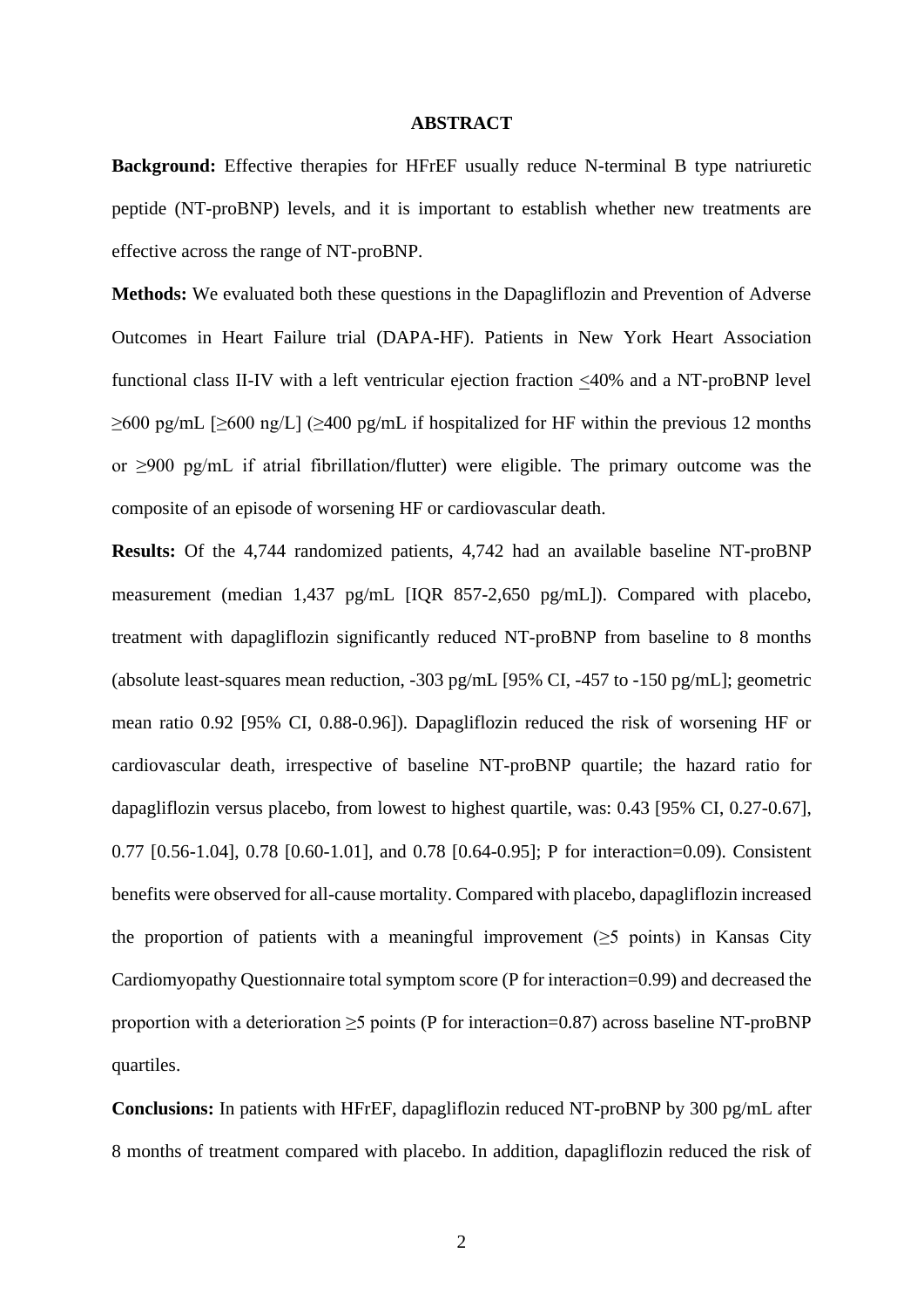worsening HF and death, and improved symptoms, across the spectrum of baseline NTproBNP levels included in DAPA-HF.

**Clinical Trial Registration:** URL: https://www.clinicaltrials.gov; Unique Identifier: NCT03036124.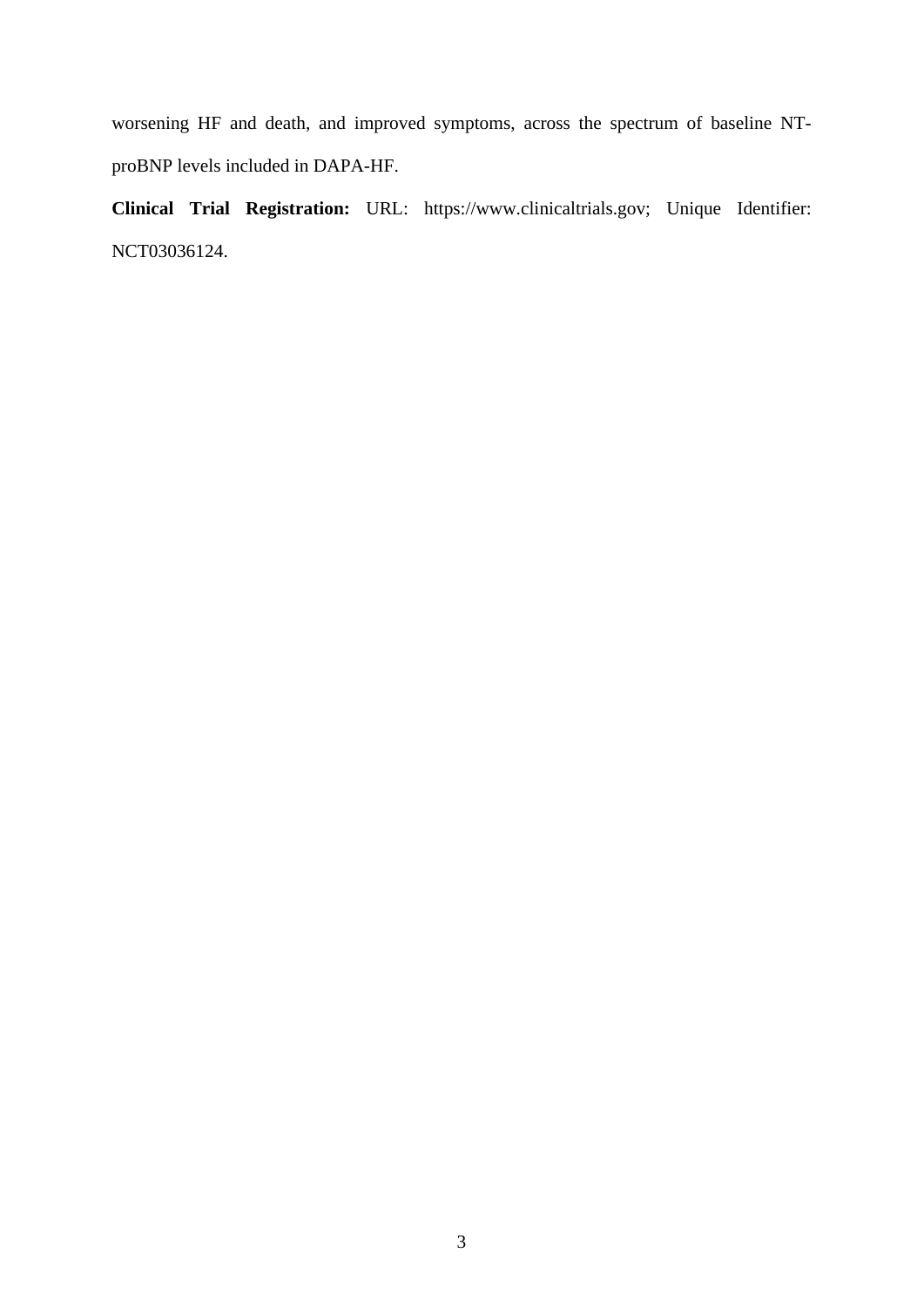#### **ABBREVIATIONS**

CARE-HF: Cardiac Resynchronization in Heart Failure study DECLARE-TIMI 58: Dapagliflozin Effect on Cardiovascular Events–Thrombolysis in Myocardial Infarction 58 eGFR: Estimated glomerular filtration rate EMPEROR-Reduced: Empagliflozin Outcome Trial in Patients With Chronic Heart Failure With Reduced Ejection Fraction GALACTIC-HF: Global Approach to Lowering Adverse Cardiac outcomes Through Improving Contractility in Heart Failure HR: Hazard ratio IQR: Interquartile range KCCQ-TSS: Kansas City Cardiomyopathy Questionnaire total symptom score NT-proBNP: N-terminal B type natriuretic peptide OR: Odds ratio PARADIGM-HF: Comparison of ARNI with ACEI to Determine Impact on Global Mortality and Morbidity in Heart Failure PIONEER-HF: Comparison of Sacubitril–Valsartan versus Enalapril on Effect on NT-proBNP in Patients Stabilized from an Acute Heart Failure Episode SD: Standard deviation SGLT2: Sodium-glucose cotransporter-2 VICTORIA: Clinical Outcome Predictions for the Vericiguat Global Study in Subjects With Heart Failure With Reduced Ejection Fraction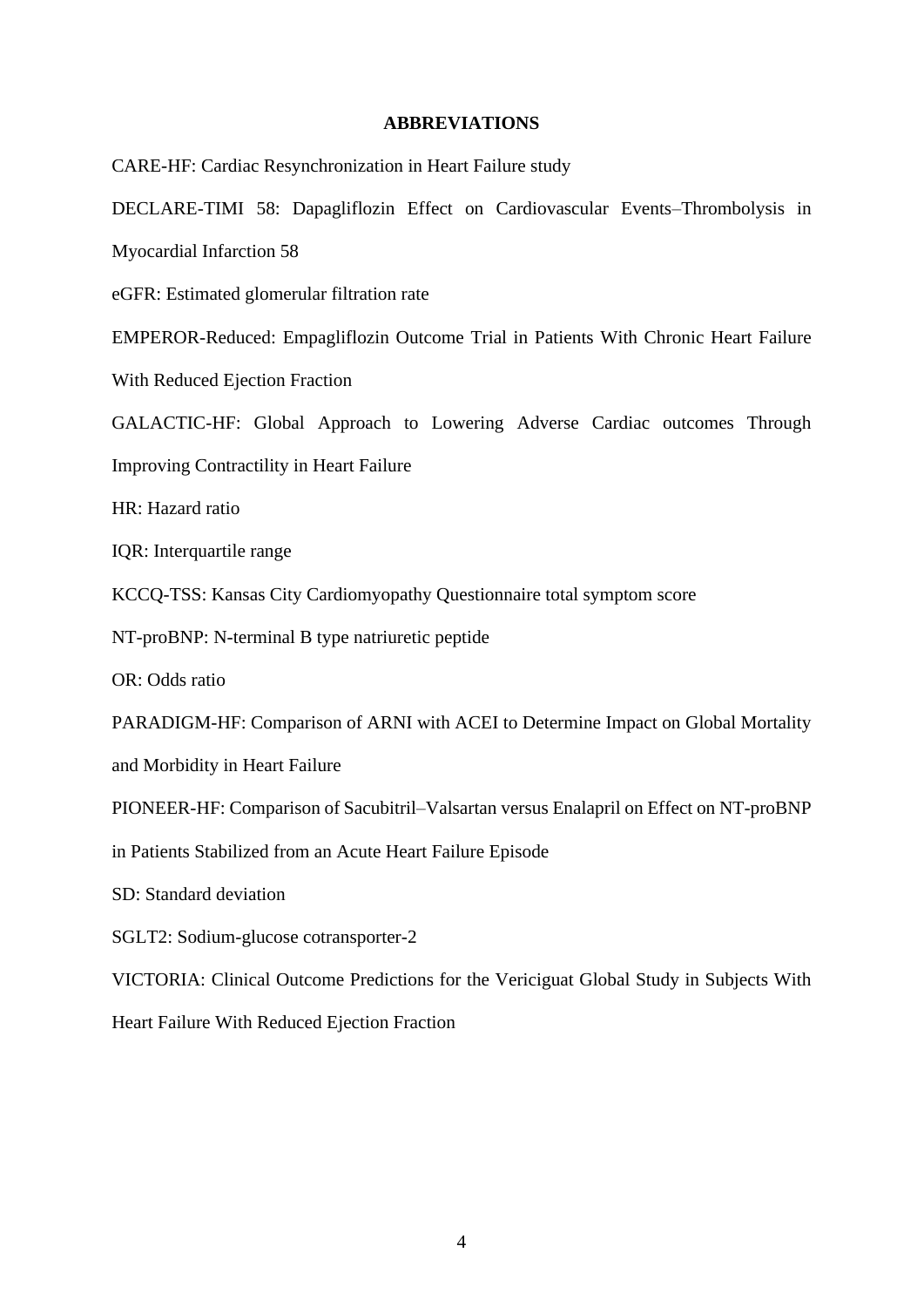#### **What is new?**

- In DAPA-HF, dapagliflozin, compared with placebo, reduced N-terminal B type natriuretic peptide (NT-proBNP) levels by 300 pg/mL or 8% after 8 months of treatment in 4,744 patients with heart failure with reduced ejection fraction.
- Dapagliflozin reduced the risk of worsening heart failure events, cardiovascular death, and all-cause death, and improved symptoms, across the spectrum of baseline NTproBNP levels included (58 to 46,832 pg/mL).

#### **What are the clinical implications?**

- The benefit of dapagliflozin was consistent across the spectrum of baseline NT-proBNP levels.
- Given that the mechanisms by which SGLT2 inhibitors exert their beneficial cardiovascular effects are largely unknown, the relatively modest reduction in NTproBNP levels with dapagliflozin support the possibility of non-hemodynamic mechanisms of action.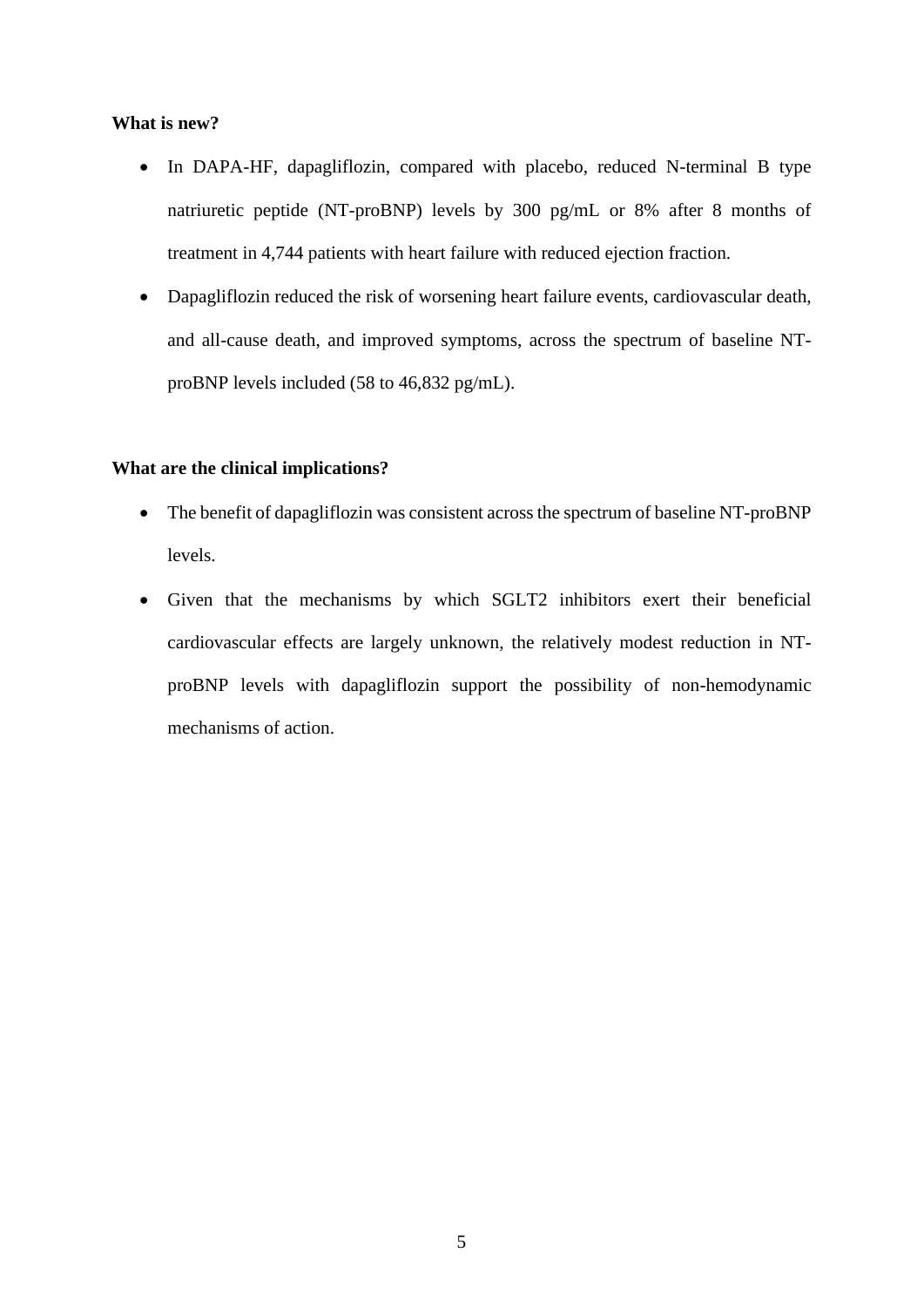#### **INTRODUCTION**

Natriuretic peptides are fundamental to our understanding of the pathophysiology of heart failure because they reflect left ventricular filling pressure and wall stress.<sup>1-3</sup> They have a confirmed role in diagnostic testing and, because they integrate age, kidney function, and heart rhythm, as well as hemodynamics, they are also powerful predictors of outcome.<sup>4-10</sup> Recently, natriuretic peptides have been used as an enrollment requirement in clinical trials of heart failure therapies, as they both enhance the certainty of diagnosis and ensure an adequate event rate.11,12

The effect of treatment in relation to natriuretic peptides is also of interest, from two perspectives. First is the effect of the investigational therapy on natriuretic peptide concentrations. 5,13,14 As expected from their hemodynamic action, drugs that act as vasodilators, such as renin-angiotensin system blockers and the combination of hydralazine and isosorbide nitrate, reduce natriuretic peptides.<sup>15–17</sup> Similarly, sacubitril/valsartan, a combination of a neprilysin and an angiotensin receptor blocker, reduces N-terminal B-type natriuretic peptide (NT-proBNP) but not B-type natriuretic peptide, as the latter is a substrate for neprilysin whereas the former is not and reflects a reduction in left ventricular wall stress.<sup>18,19</sup> The effect of beta-blockers is more complex and time-dependent, with an early increase in natriuretic peptide levels, probably due to an initial depression of contractility, followed by a later decrease, presumably as a result of longer-term favorable left ventricular remodeling and improved systolic function.<sup>8,20</sup> The potential effect of sodium-glucose cotransporter-2 (SGLT2) inhibitors is therefore of particular interest, given that they are not thought to have either a major vasodilator action or an effect on contractility. The second and more recent question about natriuretic peptides is whether their concentration may determine response to treatment. It has been suggested that very high natriuretic peptide levels might identify patients with heart failure so advanced that there is limited potential to modify the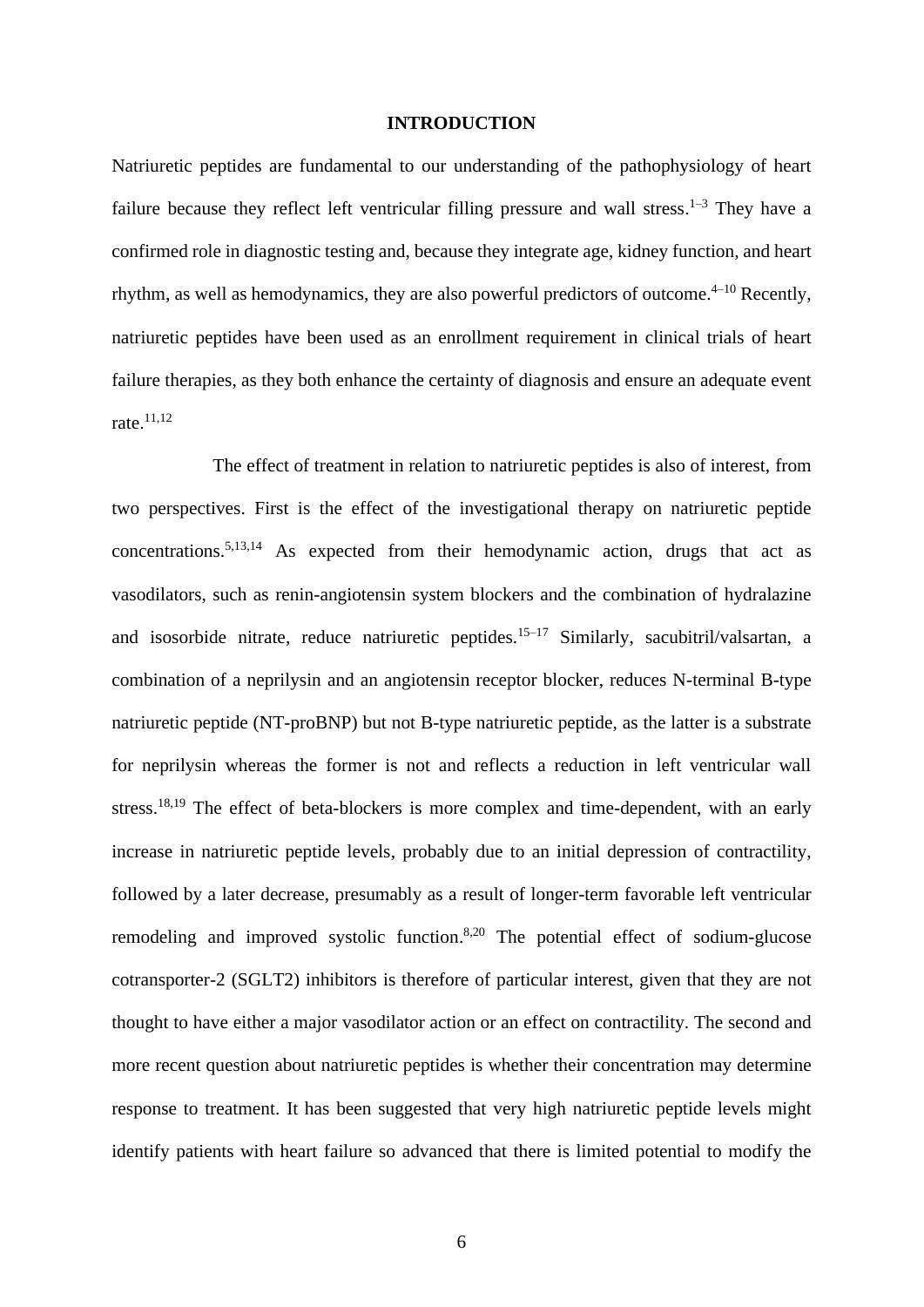course of disease with drug treatment. This concern was highlighted by the results of the Clinical Outcome Predictions for the Vericiguat Global Study in Subjects With Heart Failure With Reduced Ejection Fraction (VICTORIA) trial, where treatment with vericiguat appeared attenuated in patients with a NT-proBNP concentration >4,000 pg/mL [>4000 ng/L] and absent  $>8,000$  pg/mL.<sup>21</sup> This observation raises another key question concerning SGLT2 inhibitor therapy in HFrEF.

Therefore, we investigated these two questions in the DAPA-HF trial, which included 4,744 patients with HFrEF and showed that treatment with the SGLT2 inhibitor dapagliflozin, compared to placebo, led to significant reductions in cardiovascular death and heart failure hospitalization. We examined the effect of dapagliflozin on NT-proBNP concentration and whether the effect of dapagliflozin varied according to baseline NT-proBNP level. To add more granularity to the prespecified analysis (NT-proBNP level ≤median versus >median), we examined NT-proBNP by quartile and as a continuous measure.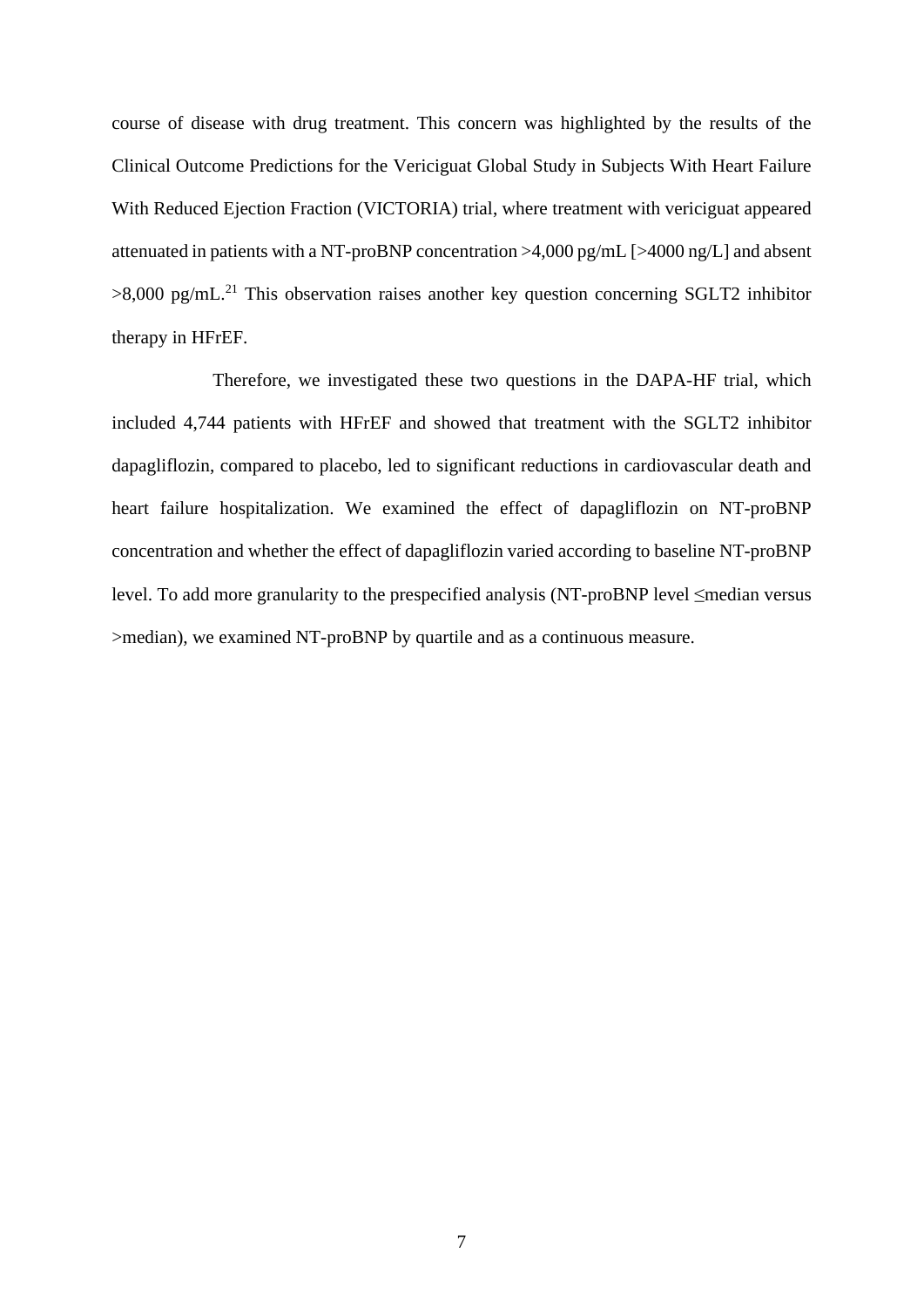#### **METHODS**

DAPA-HF was a randomized, double-blind, placebo-controlled trial in patients with HFrEF, which evaluated the efficacy and safety of dapagliflozin 10 mg once daily compared with matching placebo, in addition to standard care. The Ethics Committee of each of the 410 participating institutions in 20 countries approved the protocol, and all patients gave written informed consent. The design, baseline characteristics, and primary results of the trial have been published.<sup>22–24</sup> The corresponding author had full access to all the trial data and takes responsibility for its integrity and the data analysis. The data that support the findings of this study are available from the corresponding author on reasonable request.

#### *Study patients*

Men and women aged 18 years or older with a diagnosis of HF for at least 2 months were eligible if they were in New York Heart Association functional class II-IV, had a left ventricular ejection fraction of <40%, and were optimally treated with pharmacological and device therapy for HF. Participants were also required to have an NT-proBNP concentration ≥600 pg/mL (≥400 pg/mL if hospitalized for HF within the previous 12 months). Patients with atrial fibrillation/flutter were required to have a NT-proBNP level ≥900 pg/mL, irrespective of history of HF hospitalization. Key exclusion criteria included symptoms of hypotension or systolic blood pressure <95 mmHg, estimated glomerular filtration rate (eGFR) <30  $mL/min/1.73m<sup>2</sup>$  or rapidly declining renal function, type 1 diabetes, and other conditions likely to prevent patient participation in the trial or greatly limit life expectancy. A full list of exclusion criteria is provided in the design paper.<sup>22</sup> After randomization, follow-up visits were scheduled at 14 and 60 days, and then at 120, 240, 360 days and every four months thereafter.

#### *NT-proBNP assay*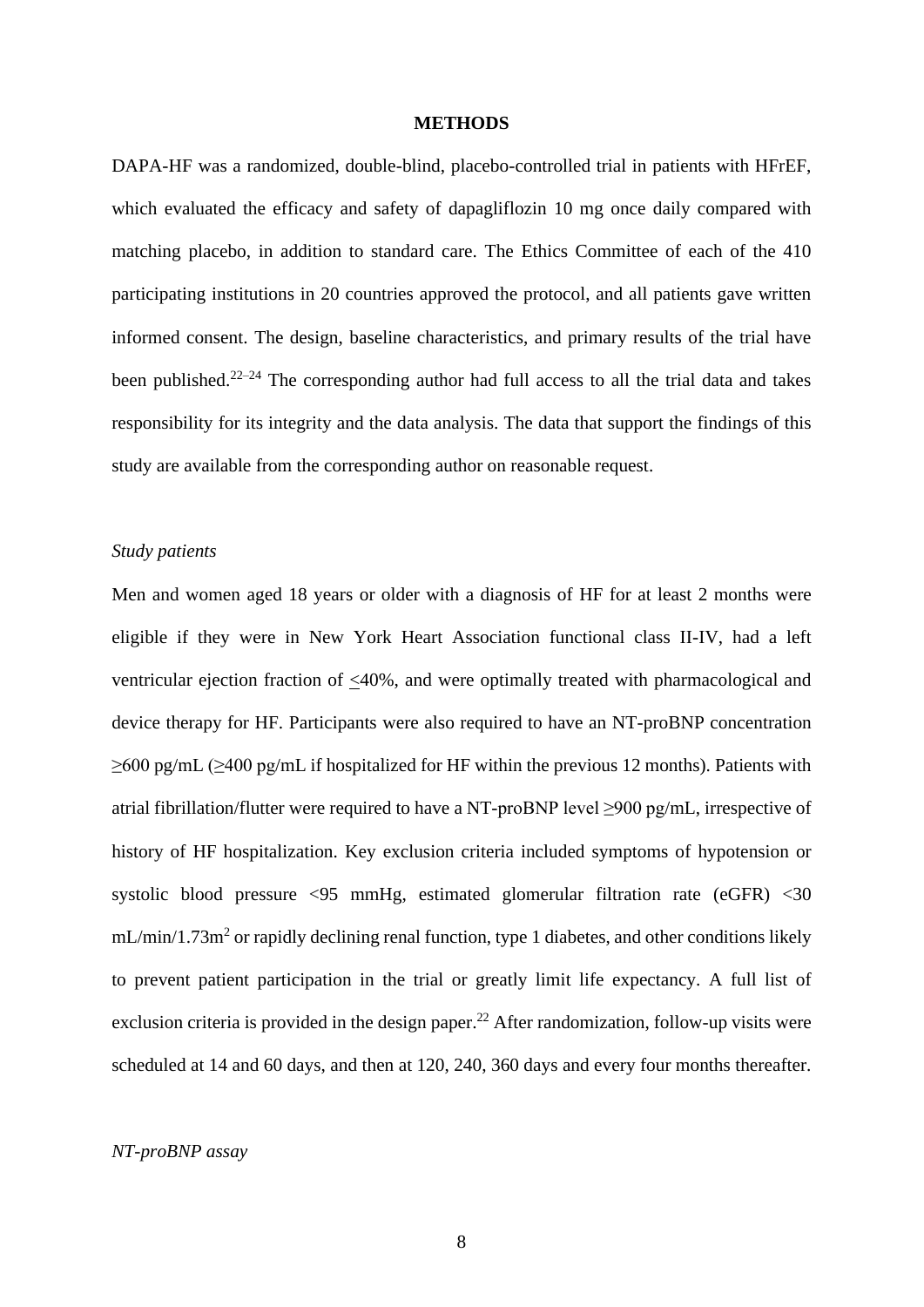NT-proBNP was measured at baseline in all randomized patients and at 8 months in surviving patients. Plasma NT-proBNP was measured in a central laboratory (Covance) using the Roche Elecsys NT-proBNP two-site electrochemiluminescence immunoassay (ECLIA). Analysis of the effect of dapagliflozin according to baseline NT-proBNP (≤median, >median) was prespecified.

#### *Clinical outcomes*

The primary outcome in the trial was the composite of an episode of worsening HF (unplanned HF hospitalization or urgent visit for worsening HF with administration of intravenous treatment for HF) or cardiovascular death, whichever occurred first. The secondary outcomes in the trial were the occurrence of HF hospitalization or cardiovascular death (we also examined the components of this composite); total HF hospitalizations (first and repeat) or cardiovascular death; change from baseline to 8 months in the Kansas City Cardiomyopathy Questionnaire total symptom score (KCCQ-TSS); a composite of worsening renal function, which was defined as a sustained decline in the eGFR of 50% or greater, end-stage renal disease (defined as a sustained  $[228 \text{ days}]$  eGFR of  $\leq 15$  ml per minute per 1.73 m2, sustained dialysis, or renal transplantation), or renal death; and all-cause death. Due to the small number of renal events overall, the composite of worsening renal function was not examined in the present analysis. All cardiovascular endpoints and deaths were adjudicated by an independent, blinded, committee.

Prespecified safety analyses included adverse events leading to discontinuation of trial treatment and adverse events of interest, including volume depletion, renal adverse events, bone fracture, amputation, major hyperglycemia, and diabetic ketoacidosis. Safety analyses were performed in patients who had undergone randomization and received at least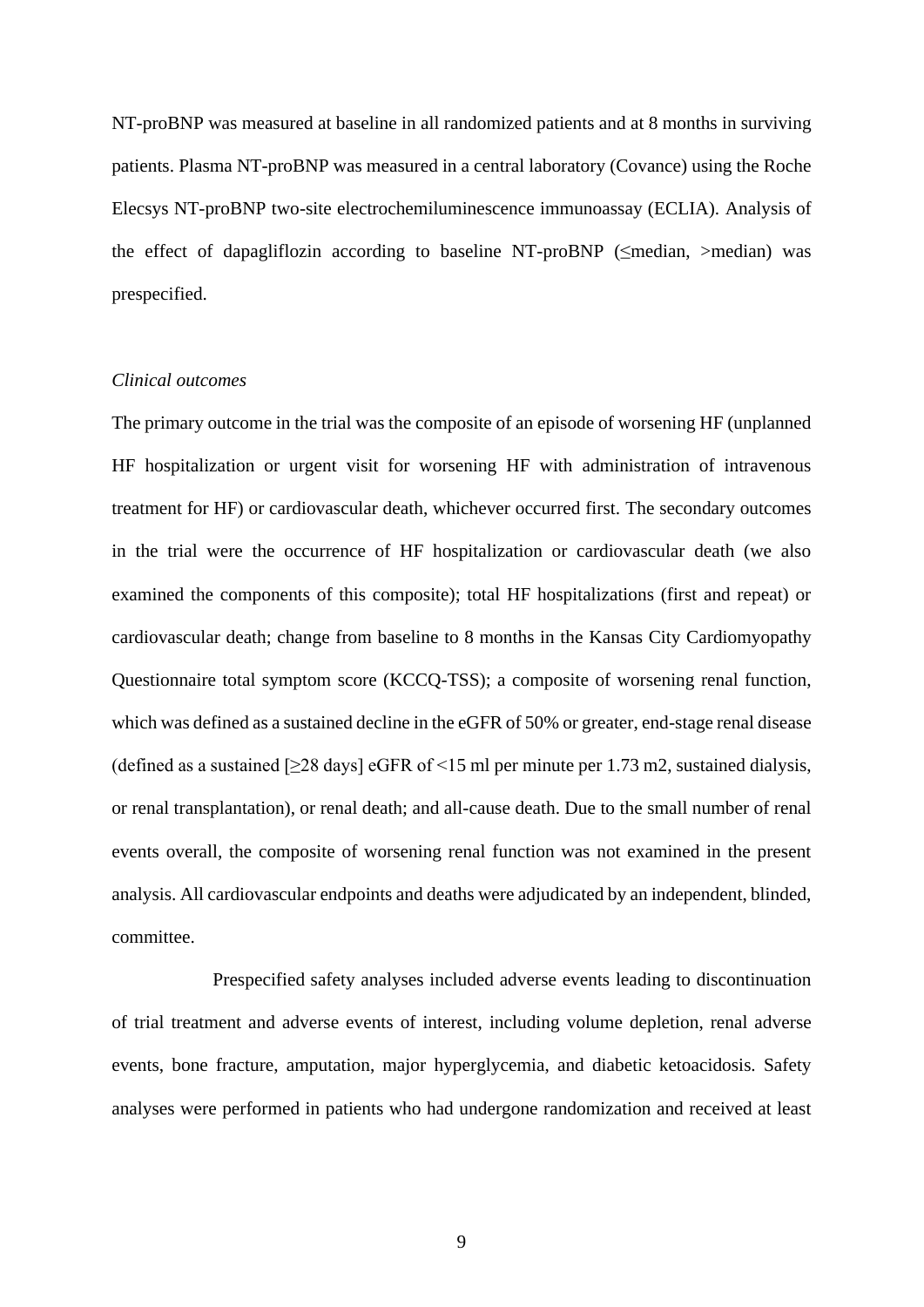one dose of dapagliflozin or placebo; a total of eight randomized patients were excluded from these analyses.

#### *Statistical analyses*

In the present analysis, patients were divided into four subgroups, based on the quartiles of baseline NT-proBNP. Baseline characteristics were summarized as frequencies with percentages, means with standard deviation (SD), or medians with interquartile ranges (IQR). Differences in baseline characteristics were tested using the  $\chi$ 2 test for categorical variables and Cuzick test for trend for continuous and binary variables. Normal distribution was examined by graphical assessment (i.e. histogram, boxplot, and quantile-quantile plot) and the Shapiro-Wilk test for normality. Baseline characteristics associated with baseline NT-proBNP level above median were examined with a multiple logistic regression model, including age, sex, race, geographic region, systolic blood pressure, heart rate, body mass index, glycated hemoglobin, eGFR, HF etiology, left ventricular ejection fraction, NYHA functional class, KCCQ-TTS score, hypertension, type 2 diabetes, a history of atrial fibrillation, hospitalization for HF, and myocardial infarction.

Time-to-event data for the primary outcome and secondary clinical outcomes according to NT-proBNP quartiles, regardless of treatment allocation, were evaluated using the Kaplan-Meier estimator and Cox proportional-hazards models, stratified according to diabetes mellitus status, with a history of HF hospitalization and treatment-group assignment as fixed-effect factors to calculate hazard ratios (HR), 95% CIs, and two-sided P-values. The models for all-cause death did not include adjustment for a history of HF hospitalization. In addition, adjusted HRs from models including age, sex, heart rate, systolic blood pressure, body mass index, HF etiology, left ventricular ejection fraction, NYHA functional class, atrial fibrillation, and estimated glomerular filtration rate, and medical therapy (angiotensin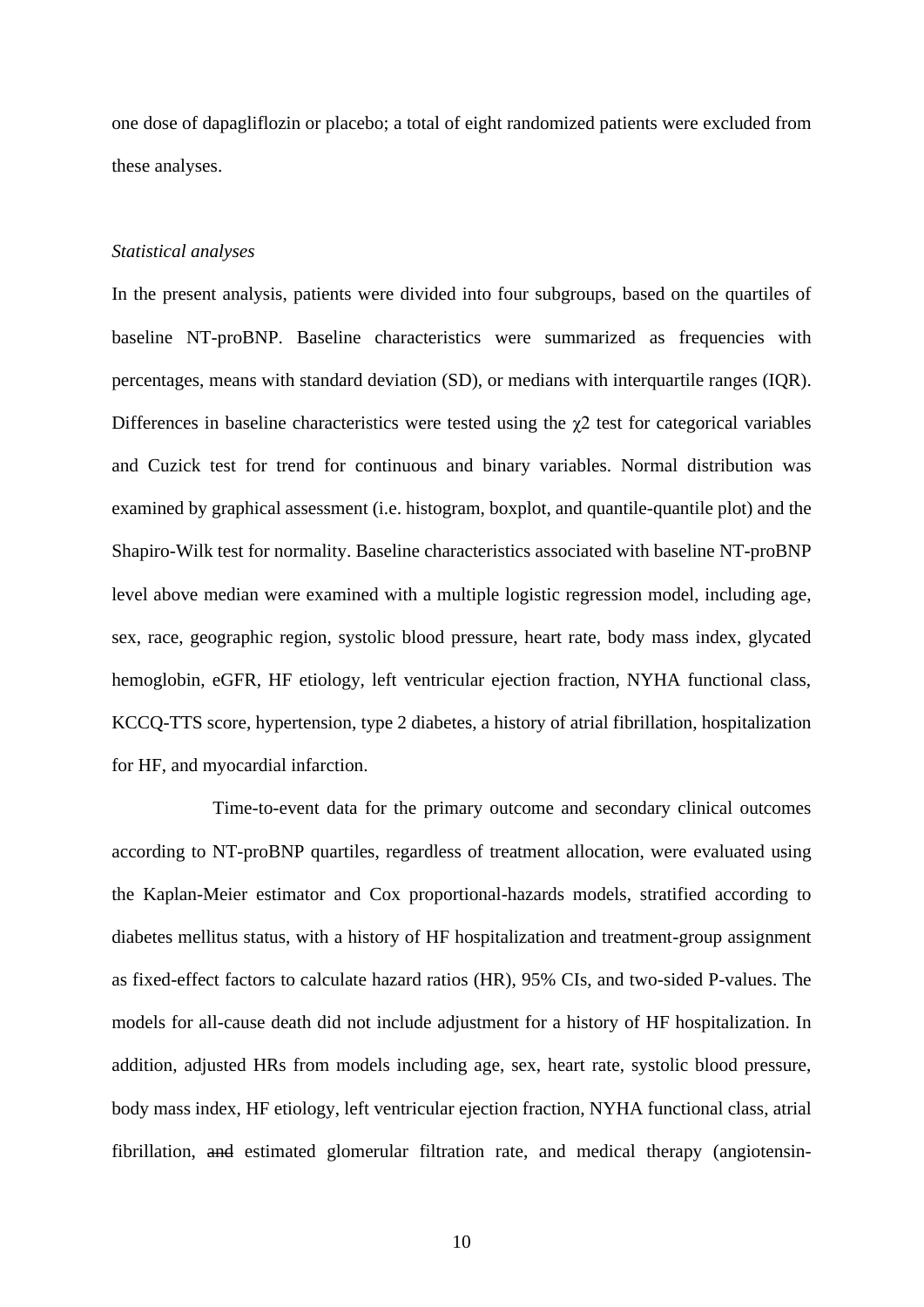converting enzyme inhibitor/angiotensin receptor blocker/angiotensin receptor neprilysin inhibitor, beta-blocker, mineralocorticoid receptor antagonist, diuretic, digoxin, oral anticoagulant, antiplatelet, statin, and cardiac resynchronization therapy) were reported. The proportional hazards assumption was examined with scaled Schoenfeld residuals, and the assumption was not violated in any model. The relationship between NT-proBNP as a continuous variable and the risk of the primary endpoint was also examined in a restricted cubic spline analysis.

The difference between treatment groups in the change in NT-proBNP at 8 months in surviving patients was analyzed using an analysis of covariance model, with treatment-group assignment as a fixed-effect factor and baseline NT-proBNP as a covariate. The results of the analyses of covariance are presented as least-squares mean differences with corresponding 95% CIs. The difference between treatment groups in the change in NT-proBNP at 8 months are also presented as geometric mean ratios. As changes in eGFR influence NTproBNP levels, we also analyzed the change in NT-proBNP at 8 months by adjusting for baseline eGFR and changes in eGFR at 8 months, in addition to baseline NT-proBNP.

To compare the effects of dapagliflozin versus placebo on the primary outcome and secondary clinical outcomes according to NT-proBNP quartiles, time-to-event data were evaluated with the Kaplan-Meier estimator and Cox proportional-hazards models, stratified according to diabetes mellitus status, with a history of HF hospitalization and treatment-group assignment as fixed-effect factors. The models for all-cause death were not adjusted for a history of HF hospitalization. The effect of dapagliflozin on the primary outcome was also examined according to continuous NT-proBNP as a fractional polynomial. Total, including recurrent events were evaluated with semiparametric proportional-rates models.<sup>25</sup> The difference between treatment groups in the change in KCCQ-scores from baseline to 8 months in surviving patients according to NT-proBNP quartiles was analyzed using two-sample T-test.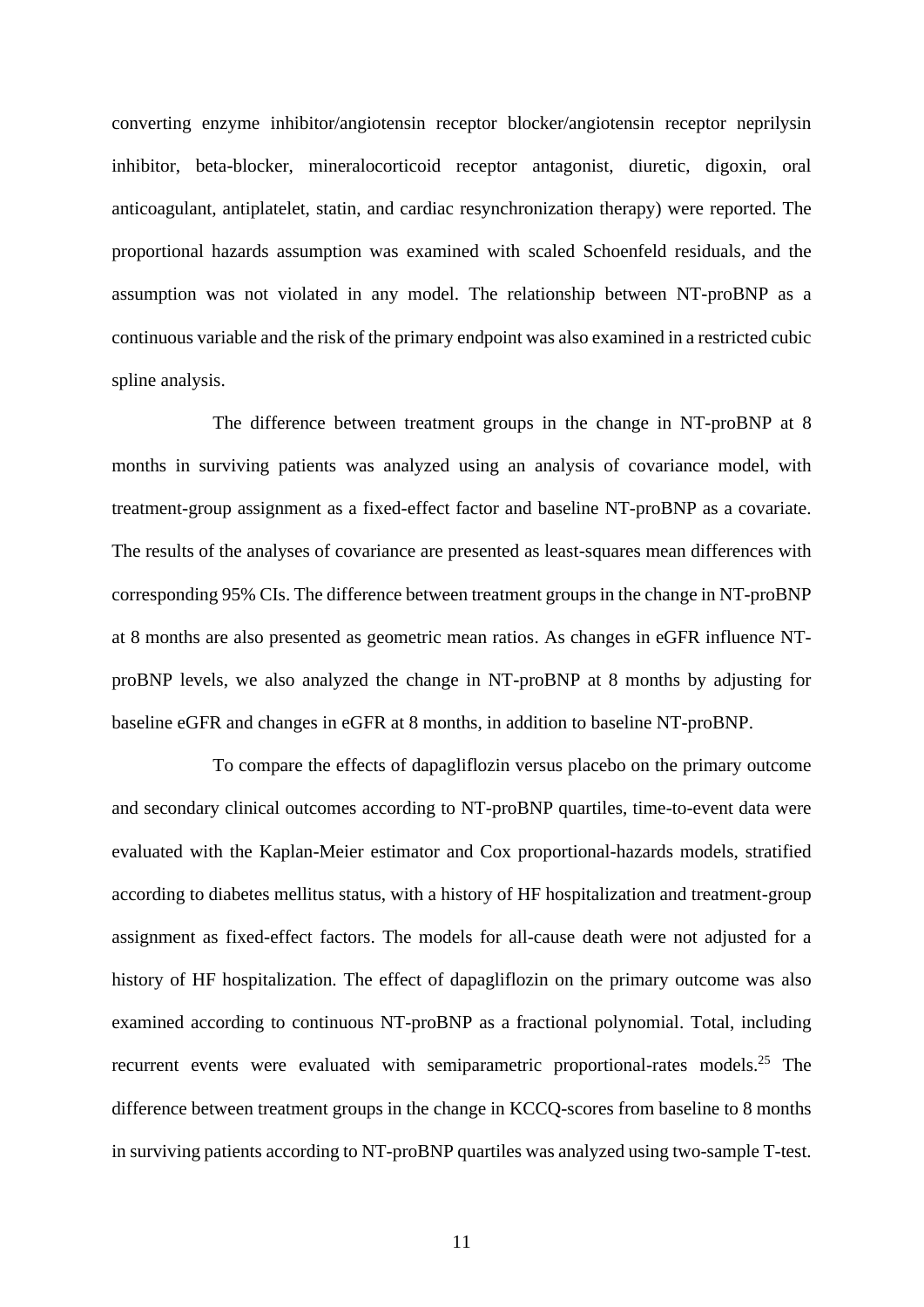Responder analyses examining proportions of patients with a deterioration (decrease in KCCQ-TSS of  $\geq$ 5 points) and clinically important improvement (increase in KCCQ-TSS of  $\geq$ 5 points)<sup>26</sup> in symptoms at 8 months according to NT-proBNP quartiles were conducted with the treatment effect expressed as an odds ratio (OR), and missing KCCQ values were accounted for with multiple imputation using methods previously described.<sup>27</sup>

All analyses were conducted using STATA version 16.1 (College Station, TX) and SAS version 9.4 (SAS Institute, Cary, NC). A P-value of 0.05 was considered statistically significant.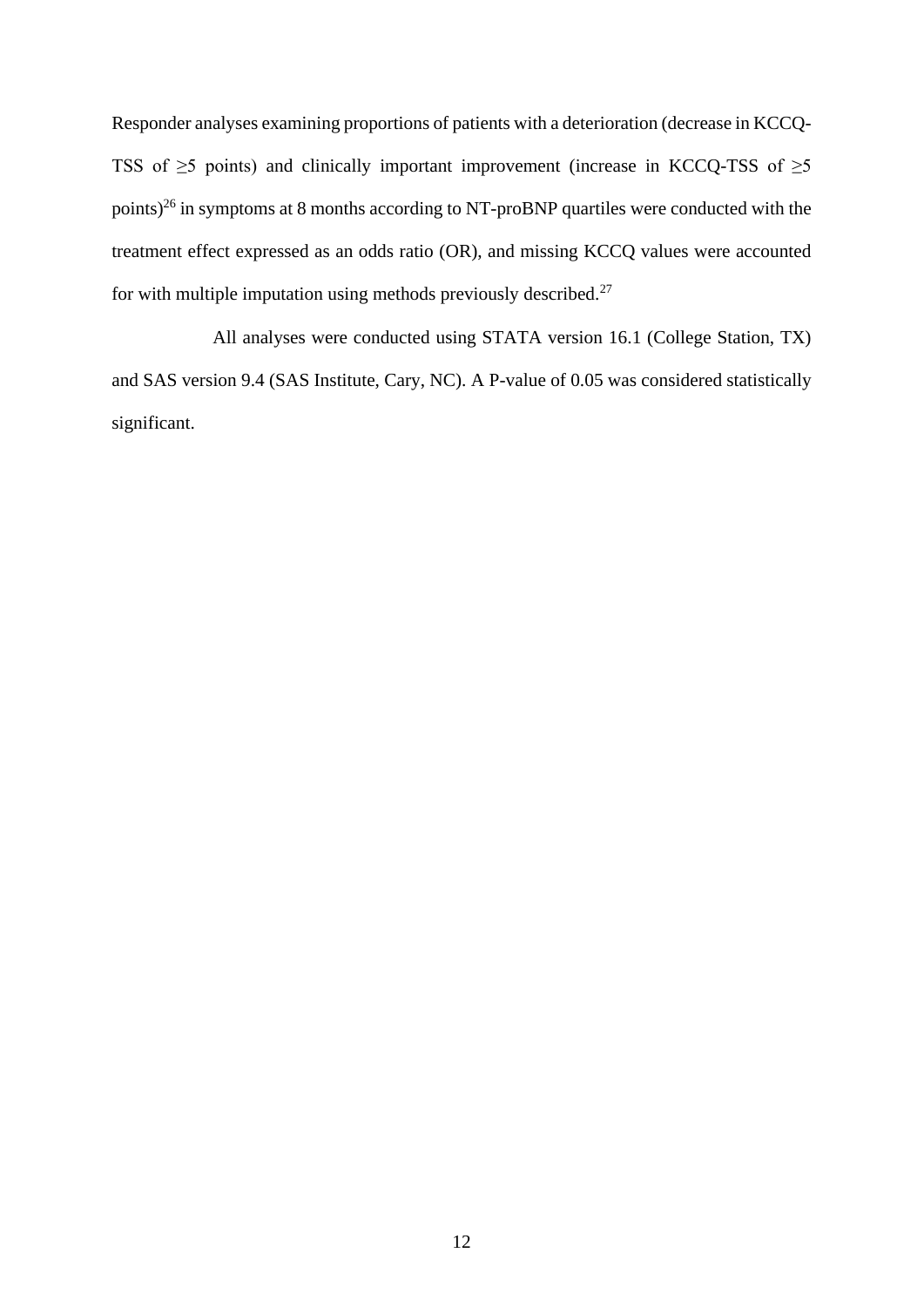#### **RESULTS**

Of the 4,744 patients randomized, 4,742 had an available NT-proBNP measurement at baseline. Although the protocol prespecified that NT-proBNP should be  $>600$  pg/mL ( $\geq 400$  if HF hospitalization within 12 months or  $\geq 900$  if atrial fibrillation), 32 patients (0.7%) were included in violation of this criterion, resulting in a NT-proBNP range of 58 to 46,832 pg/mL. The median NT-proBNP was 1,437 pg/mL with a Q1 of 857 and Q3 of 2,650 pg/mL. Therefore, the four groups defined by quartiles we examined were: 1) <857 pg/mL (median 618 [IQR 477- 742] pg/mL), 2) 857-1,437 pg/mL (median 1,126 [IQR 992-1,276] pg/mL), 3) 1,438-2,650 pg/mL (median 1,907 [IQR 1,654-2,243] pg/mL), and 4) >2,650 pg/mL (median 4,228 [IQR 3,249-6,332] pg/mL).

#### **Patient characteristics**

Baseline characteristics according to baseline NT-proBNP quartiles are presented in **Table 1**. Compared with patients with lower NT-proBNP levels, those with higher levels were older, more often female, and more likely to have AF (both as a history and on ECG) and type 2 diabetes. Patients with higher NT-proBNP levels had a lower mean systolic blood pressure, eGFR, and body mass index. They were also less likely to have an ischemic etiology and prior myocardial infarction. Patients with higher NT-proBNP levels had a lower ejection fraction, worse NYHA functional class, a lower KCCQ-TSS (i.e., more symptoms) and more often had a previous HF hospitalization than those with lower NT-proBNP levels. With respect to background HF therapy, patients with higher NT-proBNP levels were less frequently treated with angiotensin receptor–neprilysin inhibitors and more often with diuretics and cardiac resynchronization therapy. In a multivariable logistic regression model, increasing age, a history of atrial fibrillation, and higher NYHA functional class were associated with a greater likelihood of baseline NT-proBNP level above median, whereas an increase in body mass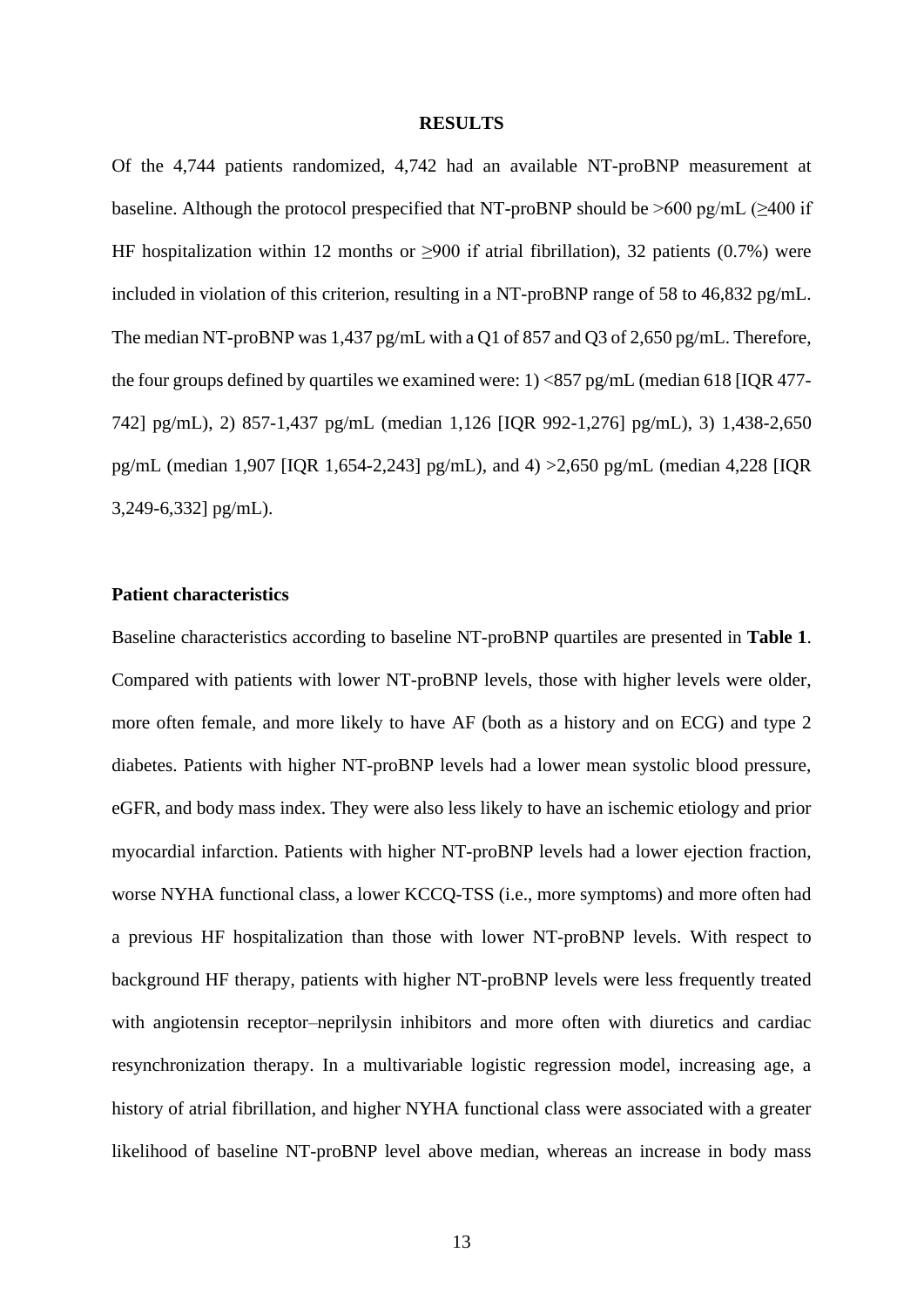index, eGFR, LVEF, and KCCQ-TTS were associated with a lower likelihood of baseline NTproBNP level above median (Supplemental Table I).

#### **Outcomes according to baseline NT-proBNP**

Patients with higher baseline NT-proBNP had a higher risk of the primary outcome of worsening HF or cardiovascular death ( $1<sup>st</sup>$  quartile, reference;  $2<sup>nd</sup>$  quartile, adjusted HR 1.82 [95% CI, 1.40-2.35]; 3<sup>rd</sup> quartile, adjusted HR 2.48 [95% CI, 1.93-3.18]; 4<sup>th</sup> quartile, adjusted HR 4.39 [95% CI, 3.44-5.60]) **(Figure 1**). Similarly, patients with higher baseline NT-proBNP had a higher risk of HF hospitalization or cardiovascular death; HF hospitalization and cardiovascular death individually; and all-cause death, even after adjustment for prognostic variables (**Supplemental Table II**).

#### **Effect of dapagliflozin on NT-proBNP**

The median NT-proBNP at baseline was similar in the dapagliflozin and placebo group **(Table 2)**. The mean change in NT-proBNP from baseline to 8 months was 101 pg/mL (SD 2,944 pg/mL) and -196 pg/mL (SD 2,387 pg/mL) with placebo and dapagliflozin, respectively. Compared with placebo, treatment with dapagliflozin led to a statistically significant reduction in NT-proBNP from baseline to 8 months (absolute least-squares mean reduction, -303 pg/mL [95% CI, -457 to -150 pg/mL]; geometric mean ratio 0.92 [95% CI, 0.88-0.96]). A similar reduction in NT-proBNP was also observed when adjusting for baseline eGFR and changes in eGFR at 8 months, in addition to baseline NT-proBNP (Supplemental Table III). The effect of dapagliflozin on reducing NT-proBNP was consistent across baseline NT-proBNP quartiles (P for interaction=0.19) **[Table 2]**.

#### **Effects of dapagliflozin on clinical outcomes according to baseline NT-proBNP**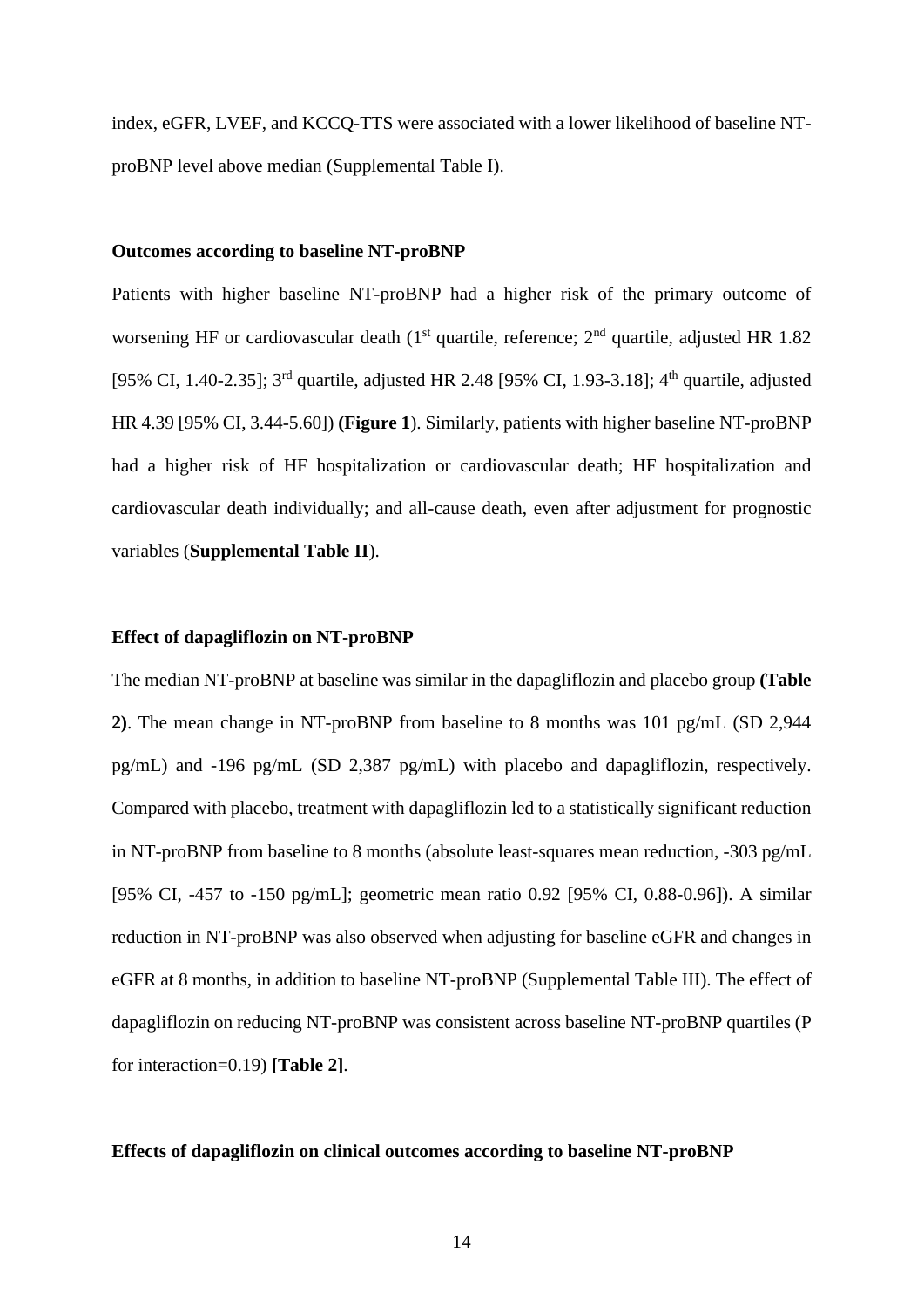#### *Primary composite outcome*

Compared with placebo, dapagliflozin reduced the risk of worsening HF or cardiovascular death across NT-proBNP quartiles – the HRs from lowest to highest quartile were: 0.43 [95% CI, 0.27-0.67], 0.77 [95% CI, 0.56-1.04], 0.78 [95% CI, 0.60-1.01], and 0.78 [95% CI, 0.64- 0.95]), respectively, with a non-significant interaction between NT-proBNP quartile and the effect of treatment (P for interaction=0.09) **[Table 3]**.

**Figure 2** displays the effect of dapagliflozin on the primary outcome according to NT-proBNP examined as a continuous variable. Dapagliflozin significantly reduced the risk of worsening HF or cardiovascular death across the range of NT-proBNP, with the treatment effect appearing more pronounced at a low concentration of NT-proBNP (P for interaction=0.02, both when NT-proBNP was untransformed and log-transformed).

#### *Secondary outcomes*

HRs, rate ratios, and ORs for the effect of dapagliflozin, compared with placebo, on the secondary clinical endpoints are displayed in **Table 3**. The effect of dapagliflozin was consistent across baseline NT-proBNP quartiles for HF hospitalization or cardiovascular death (P for interaction=0.06), HF hospitalization (P for interaction=0.71), HF hospitalization or urgent HF visit (P for interaction=0.69), and recurrent HF hospitalization or cardiovascular death (P for interaction=0.19). There was a nominally significant interaction between the effect of treatment and baseline NT-proBNP quartile on cardiovascular death (P for interaction=0.03), but not for all-cause death (P for interaction=0.17) [**Figure 3** and **Table 3**].

The mean increase in KCCQ-TSS from baseline to 8 months was significantly greater with dapagliflozin across baseline NT-proBNP quartiles (P for interaction=0.69). The proportion of patients with an improvement of KCCQ-TSS of  $\geq$ 5 points was greater with dapagliflozin, compared with placebo, irrespective of baseline NT-proBNP quartile (ORs from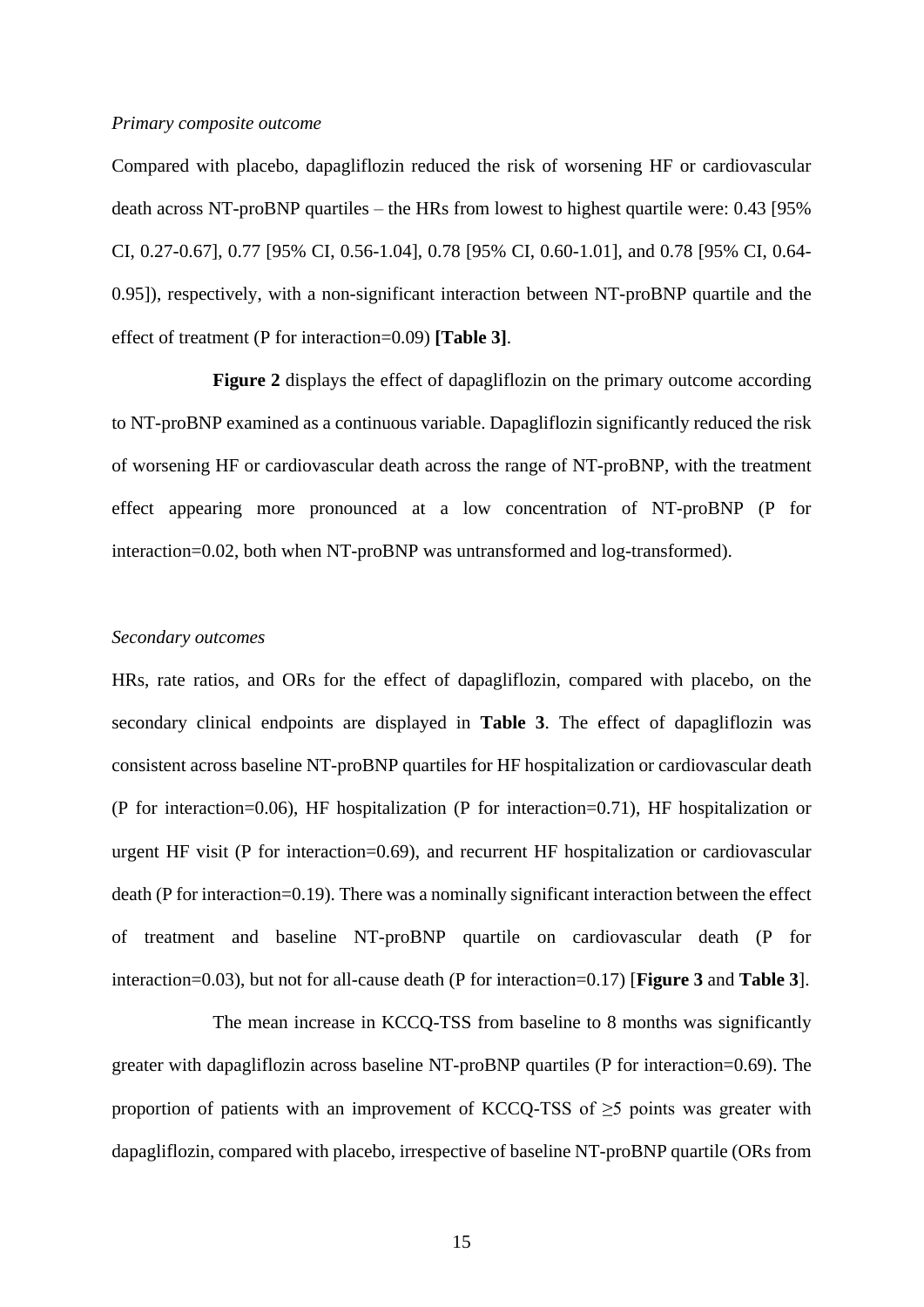lowest to highest, 1.14 [95% CI, 1.01-1.28], 1.16 [1.02-1.31], 1.16 [1.03-1.31], and 1.15 [1.02- 1.30]; P for interaction=0.99). Conversely, the proportion of patients with a decrease in KCCQ-TSS of ≥5 points was smaller in those treated with dapagliflozin, compared with placebo across baseline NT-proBNP quartiles (ORs from lowest to highest, 0.83 [95% CI, 0.72-0.95], 0.82 [0.72-0.94], 0.84 [0.73-0.96], and 0.86 [0.76-0.98]; P for interaction=0.87) [**Table 3**].

#### *Safety analyses*

The prespecified adverse events with dapagliflozin and placebo according to NT-proBNP quartiles are shown in **Table 4**. In general, the proportions of patients who discontinued trial treatment or experienced adverse events according to treatment assignment were similar across NT-proBNP quartiles.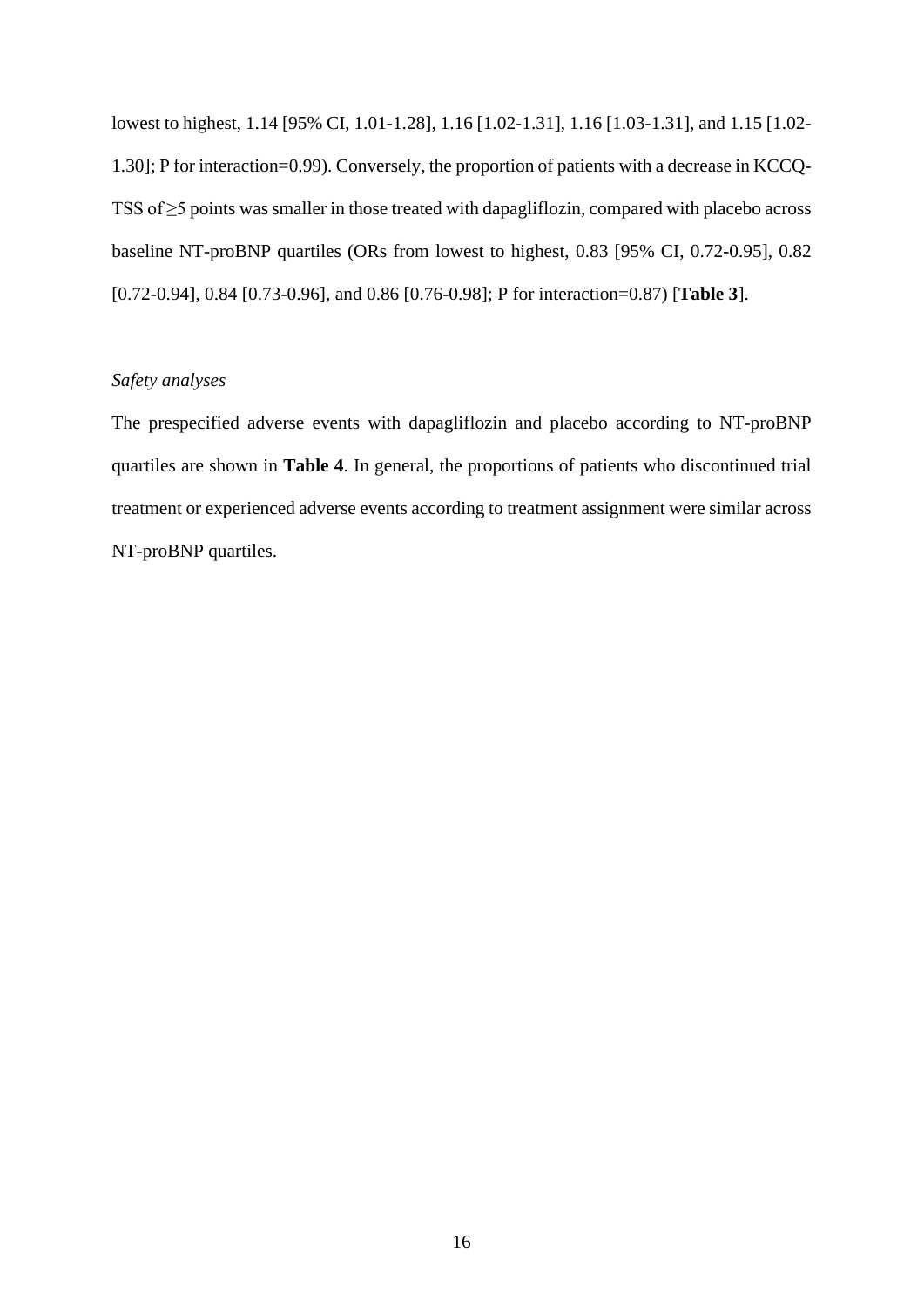#### **DISCUSSION**

We found that dapagliflozin, compared with placebo, reduced NT-proBNP levels in patients with HFrEF. Dapagliflozin also reduced the risk of worsening HF events and cardiovascular death, and improved symptoms, across the spectrum of baseline NT-proBNP levels studied (58 to 46,832 pg/mL). We also confirmed the strong association between higher NT-proBNP levels and worse outcomes in HFrEF.

#### *Effect of dapagliflozin on NT-proBNP levels*

Although SGLT2 inhibitors did not consistently reduce NT-proBNP in prior small, short-term, studies of patients with  $H$ FrEF,<sup>28–30</sup> in the much larger DAPA-HF trial, dapagliflozin reduced NT-proBNP from a median level of 1,437 pg/mL by 300 pg/mL, as compared to placebo, after 8 months of treatment. This corresponded to a relatively modest reduction of 8% (as assessed by the ratio of geometric means), which was consistent across baseline NT-proBNP quartiles. Our findings are supported by the results of the Empagliflozin Outcome Trial in Patients With Chronic Heart Failure With Reduced Ejection Fraction (EMPEROR-Reduced) trial, which was designed to enroll more patients with a markedly elevated NT-proBNP level (the baseline median NT-proBNP was 1,926 pg/mL). In that trial, the estimated 13% reduction in NTproBNP after one year of treatment was also modest (geometric mean ratio, 0.87 [95% CI, 0.82-0.93]).<sup>31</sup> This decrease in NT-proBNP concentration is consistent with the reduction in left ventricular filling pressure and favorable effects on cardiac remodeling, recently reported with SGLT2 inhibitors.<sup>30,32–34</sup> Although the former effect might be explained by a diuretic action SGLT2 inhibitors, such an action is unlikely to lead to cardiac remodeling, especially as any diuresis seems to be short-lived.<sup>35,36</sup> We have previously demonstrated that dapagliflozin also slows the rate of decline in eGFR in patients with HFrEF,  $37$  and this favorable effect may also, in part, explain some of the observed decrease in NT-proBNP levels. However, we found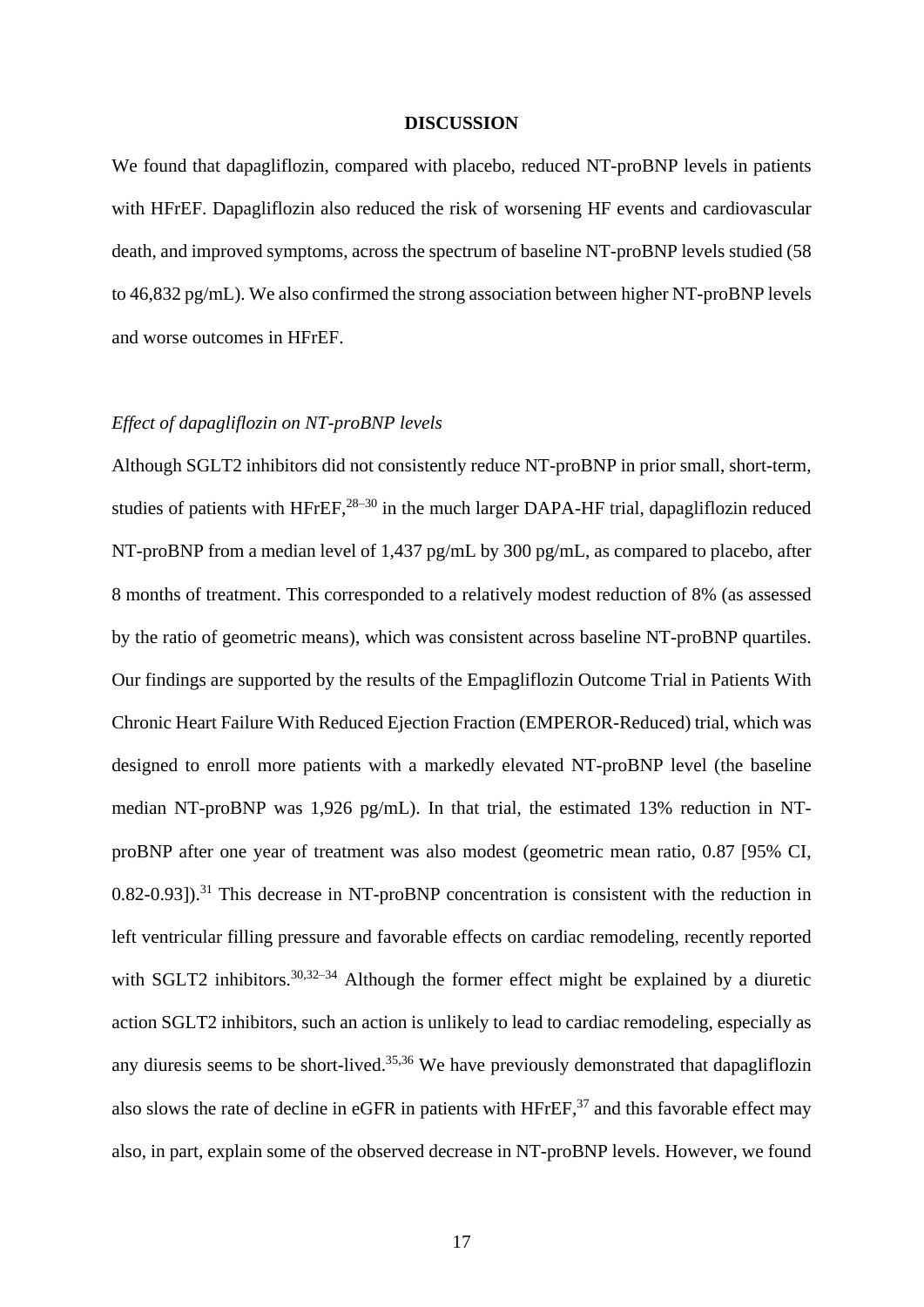a similar reduction in NT-proBNP even after adjustment for baseline eGFR and changes in eGFR at 8 months.

Relatively few mortality and morbidity ("Phase III") trials have reported the effect on NT-proBNP of adding a novel treatment to conventional therapy with a reninangiotensin system blocker, beta-blocker, and mineralocorticoid receptor antagonist in patients with HFrEF. In the Prospective Comparison of ARNI with ACEI to Determine Impact on Global Mortality and Morbidity in Heart Failure (PARADIGM-HF) trial, baseline NT-proBNP was slightly higher (median 1,608 pg/mL) than in DAPA-HF. Sacubitril/valsartan reduced median NT-proBNP by 28% after 8-10 weeks of treatment,<sup>18</sup> and this rapid and substantial effect on NT-proBNP was supported by the Comparison of Sacubitril–Valsartan versus Enalapril on Effect on NT-proBNP in Patients Stabilized from an Acute Heart Failure Episode (PIONEER-HF) trial, which enrolled patients hospitalized with HFrEF.<sup>38</sup> Although this may indicate greater hemodynamic effects of sacubitril/valsartan, compared with an SGLT2 inhibitor, neprilysin inhibition may also have a very specific effect through negative feedback mediated by elevation of BNP levels, leading to inhibition of pro-BNP secretion (and resultant reduction in NT-proBNP).<sup>39</sup>

Other therapies have less marked effects on NT-proBNP. In the VICTORIA trial, the soluble guanylate cyclase stimulator, vericiguat, which is also a vasodilator, reduced NTproBNP by 10% at 32 weeks compared with placebo (geometric mean ratio, 0.90 [95% CI, 0.86-0.94]) in HFrEF patients with a very high baseline NT-proBNP level (median 3,377 pg/mL).<sup>40</sup> In the Global Approach to Lowering Adverse Cardiac outcomes Through Improving Contractility in Heart Failure (GALACTIC-HF) trial, in which baseline NT-proBNP level was also high (median 1,971 pg/mL), the selective cardiac myosin activator, omecamtiv mecarbil lowered NT-proBNP level with 10%, as compared with placebo, by 24 weeks (geometric mean ratio, 0.90 [95% CI, 0.86-0.94]).<sup>41</sup>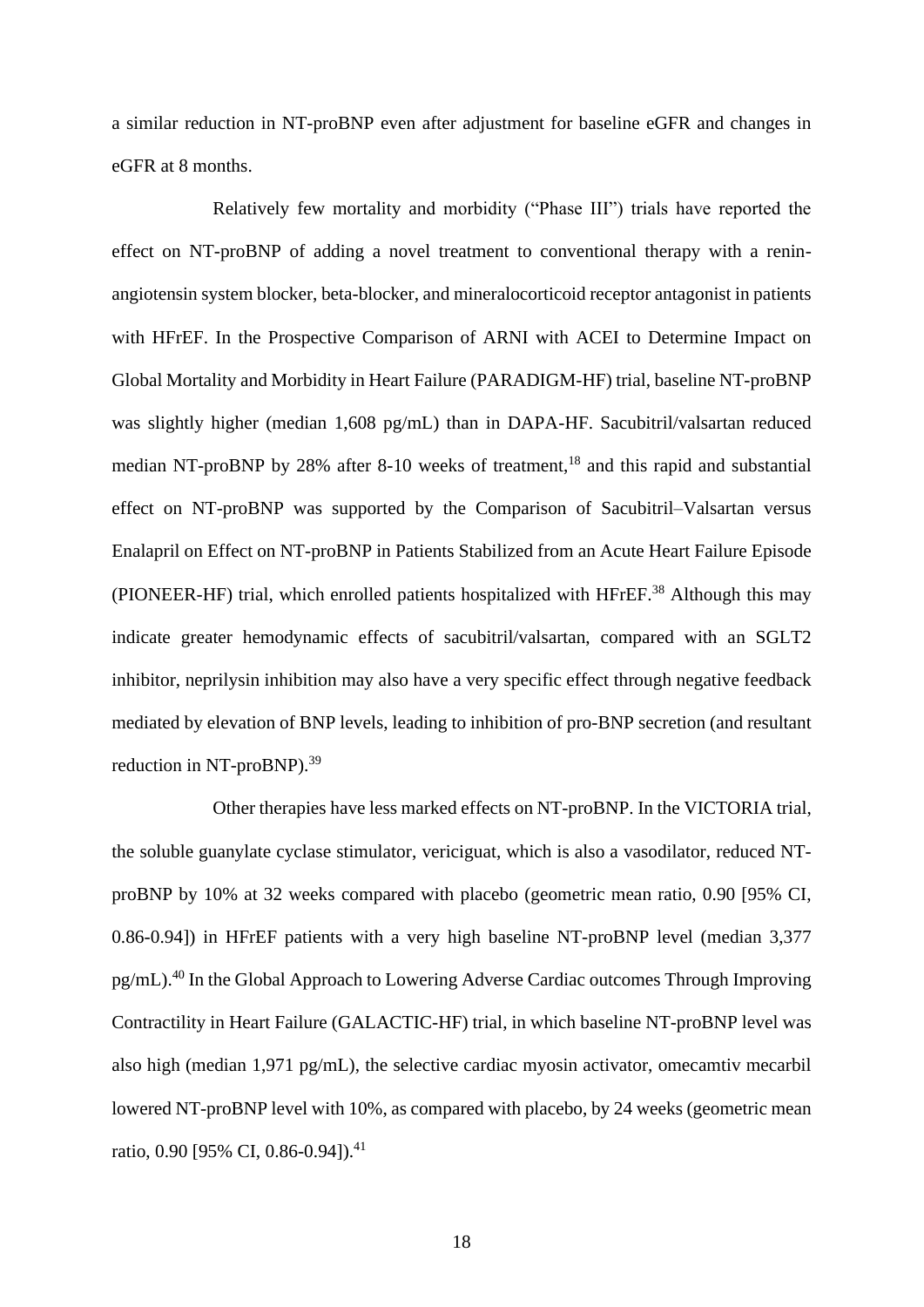It is therefore of interest that despite similar, modest, proportional reductions in NT-proBNP levels, the effects of vericiguat and omecamtiv mecarbil, as assessed by the hazard ratio for the primary endpoint, were smaller than for dapagliflozin or empagliflozin.<sup>24,31,40,41</sup> We have previously reported that there is a correlation between reduction in natriuretic peptides and the effect of drug and device therapy in heart failure, with a stronger relationship for reduction in hospitalization than in death.<sup>13</sup> Whereas the effects of vericiguat and omecamtiv mecarbil (and sacubitril/valsartan) are in keeping with these prior findings, the effect of SGLT2 inhibitors on heart failure hospitalization appear to be larger than expected. This is of interest, given that we do not yet know the mechanisms by which SGLT2 inhibitors exert their beneficial cardiovascular effects, and the present findings may indirectly support the possibility of non-hemodynamic mechanisms of action including improvement in myocardial metabolism, reduction of cardiac fibrosis, inhibition of cardiac sodium-hydrogen exchange, and alterations in adipokines, cytokine production, and epicardial adipose tissue mass, among others.  $42-48$ 

#### *Efficacy and safety of dapagliflozin according to baseline NT-proBNP levels*

Recently, there has also been interest in whether the effect of treatment might vary according to natriuretic peptide levels, reflecting severity on heart failure. This was particularly highlighted by the VICTORIA trial, in which there was highly significant interaction between baseline NT-proBNP level and the effect of vericiguat.<sup>21</sup> Baseline NT-proBNP concentration modified the response to vericiguat, with a decreasing benefit with increasing NT-proBNP, especially with levels  $>8,000$  pg/mL.<sup>21</sup> A qualitatively similar finding was reported with cardiac resynchronization therapy in the Cardiac Resynchronisation in Heart Failure study (CARE-HF), where the relative risk reduction in death with was greater in patients with a NTproBNP level below the median concentration (1,814 pg/mL), compared to those at or above the median (52% vs. 31% reduction in mortality, respectively), although a formal interaction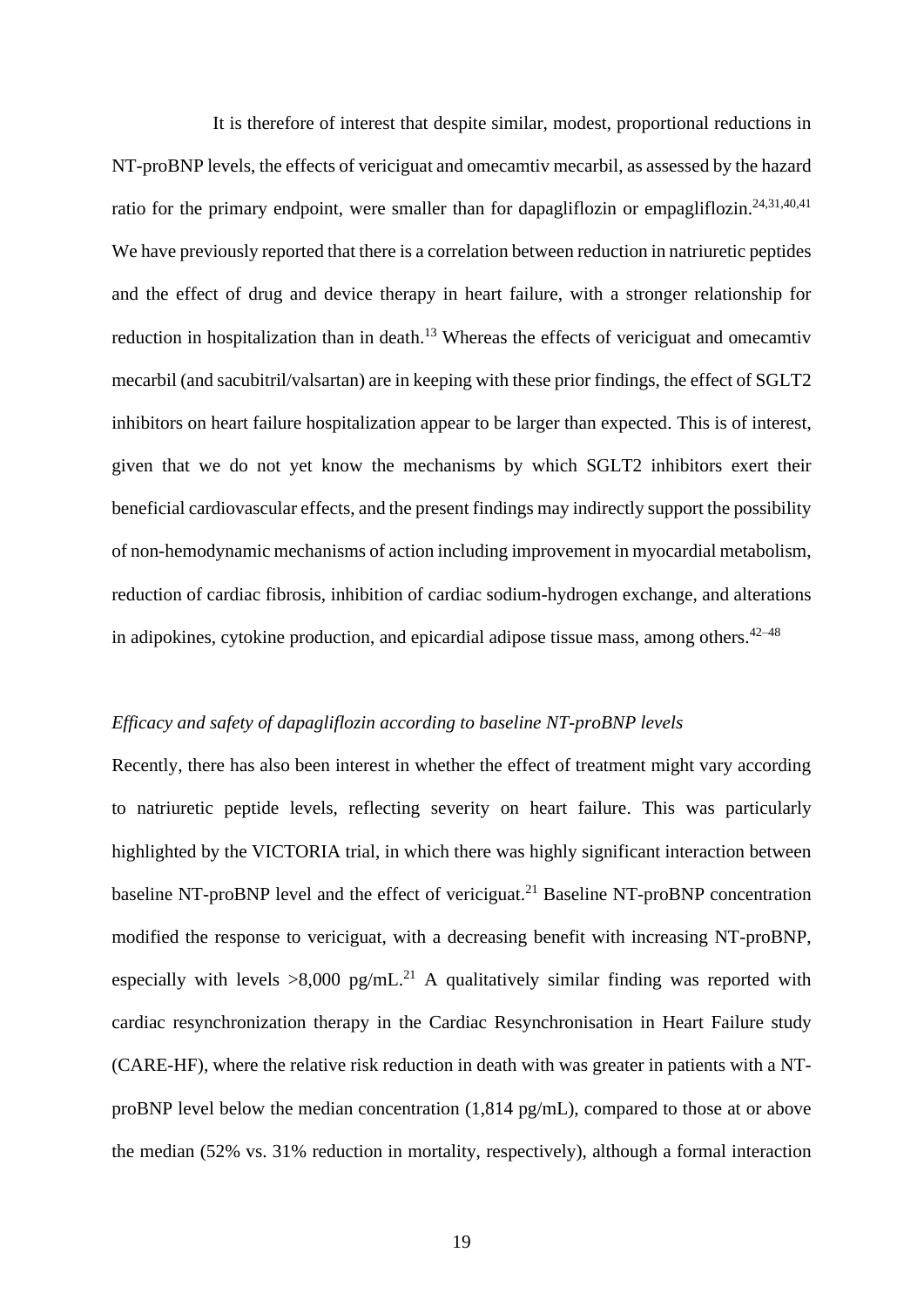test was not reported.<sup>49</sup> The benefit of sacubitril/valsartan in PARADIGM-HF also appeared most pronounced in patients with the lowest quarter of NT-proBNP concentrations, although there was no statistically significant interaction between NT-proBNP quartile and effect of therapy.<sup>7</sup> Our findings in DAPA-HF were qualitatively similar to those in PARADIGM-HF with the most marked benefit in patients with the lowest baseline NT-proBNP, and there was a nominally statistically significant interaction test for cardiovascular death. However, this was not seen for other outcomes, including all-cause mortality, and the benefit of dapagliflozin on the primary endpoint (which the trial was powered to examine) was entirely consistent across NT-proBNP quartiles 2 to 4 and with the overall treatment effect. This consistent benefit of dapagliflozin on the primary endpoint across the range of baseline NT-proBNP (58 to 46,832 pg/mL) is important because few patients with HFrEF have NT-proBNP levels higher than 46,800 pg/mL<sup>9</sup> and, although most patients in DAPA-HF had a baseline concentration >400 pg/mL, it is unlikely that dapagliflozin would cease to be effective below this level. Moreover, dapagliflozin reduced the risk of HF hospitalization or cardiovascular death in the Dapagliflozin Effect on Cardiovascular Events–Thrombolysis in Myocardial Infarction 58 (DECLARE–TIMI 58) trial where the median NT-proBNP concentration was only 75 pg/mL  $(IQR 35-165 pg/mL).$ <sup>50,51</sup>

The favorable, and clinically meaningful, improvements in symptoms with dapagliflozin are important to highlight in addition to effects on hospitalization and death. As expected, individuals with lower NT-proBNP levels at baseline had substantially better KCCQ-TSS scores (i.e., fewer symptoms) than those with the highest NT-proBNP levels. Dapagliflozin increased (improved) the mean KSSQ-TSS, increased the proportion of patients with a clinically meaningful improvement in symptoms (increase in KCCQ-TSS of  $\geq$ 5 points), and decreased the proportion of patients with a deterioration in symptoms (decrease in KCCQ-TSS of ≥5 points) at 8 months, similarly across the spectrum of NT-proBNP levels included.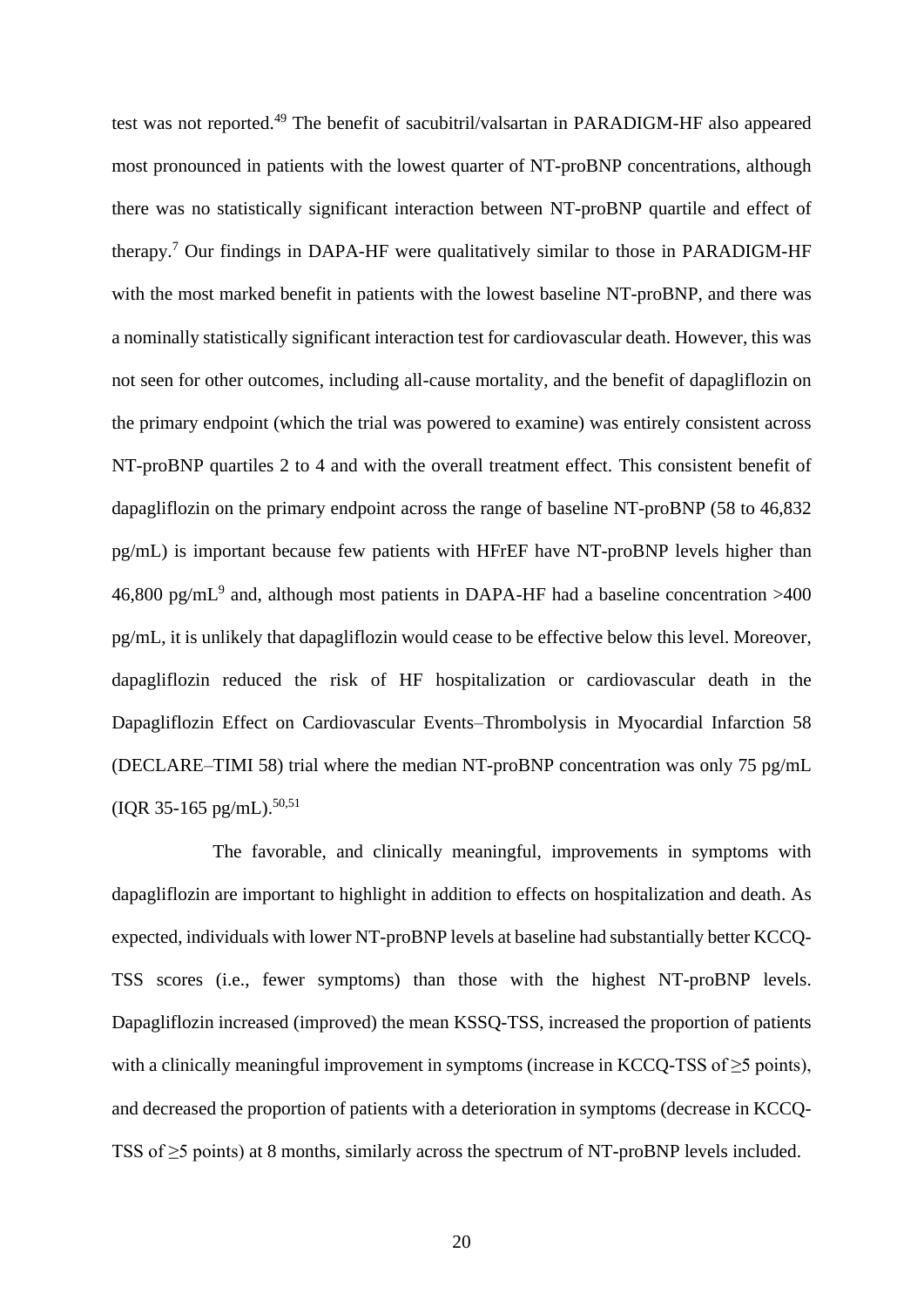With respect to safety and tolerability, patients with higher baseline NT-proBNP levels overall were more likely to discontinue study treatment (including placebo) and report adverse events than those with lower NT-proBNP levels. Importantly, and reassuringly, study drug discontinuation and serious adverse events were not more frequently reported in the dapagliflozin group than in the placebo group across baseline NT-proBNP quartiles. These data further underline that dapagliflozin is a safe and well-tolerated treatment in patients with HFrEF, irrespective of baseline NT-proBNP.

#### *Limitations*

The findings of this study should be viewed in the context of potential limitations. Although NT-proBNP was a predefined subgroup analysis, the assessment of clinical outcomes by quartiles of baseline NT-proBNP was done *post-hoc*. The requirement for an elevated NTproBNP at inclusion did not permit the assessment of the efficacy of dapagliflozin in patients with lower levels of NT-proBNP. The prespecified inclusion and exclusion criteria precluded the enrolment of hospitalized and other very high-risk patients. These limitations might affect the generalizability of our results.

#### **Conclusions**

In DAPA-HF, dapagliflozin, compared with placebo, reduced NT-proBNP levels by 300 pg/mL (8%) after 8 months of treatment. Dapagliflozin reduced the risk of worsening HF events, cardiovascular death, and all-cause death, and improved symptoms, across the spectrum of baseline NT-proBNP levels included (58 to 46,832 pg/mL).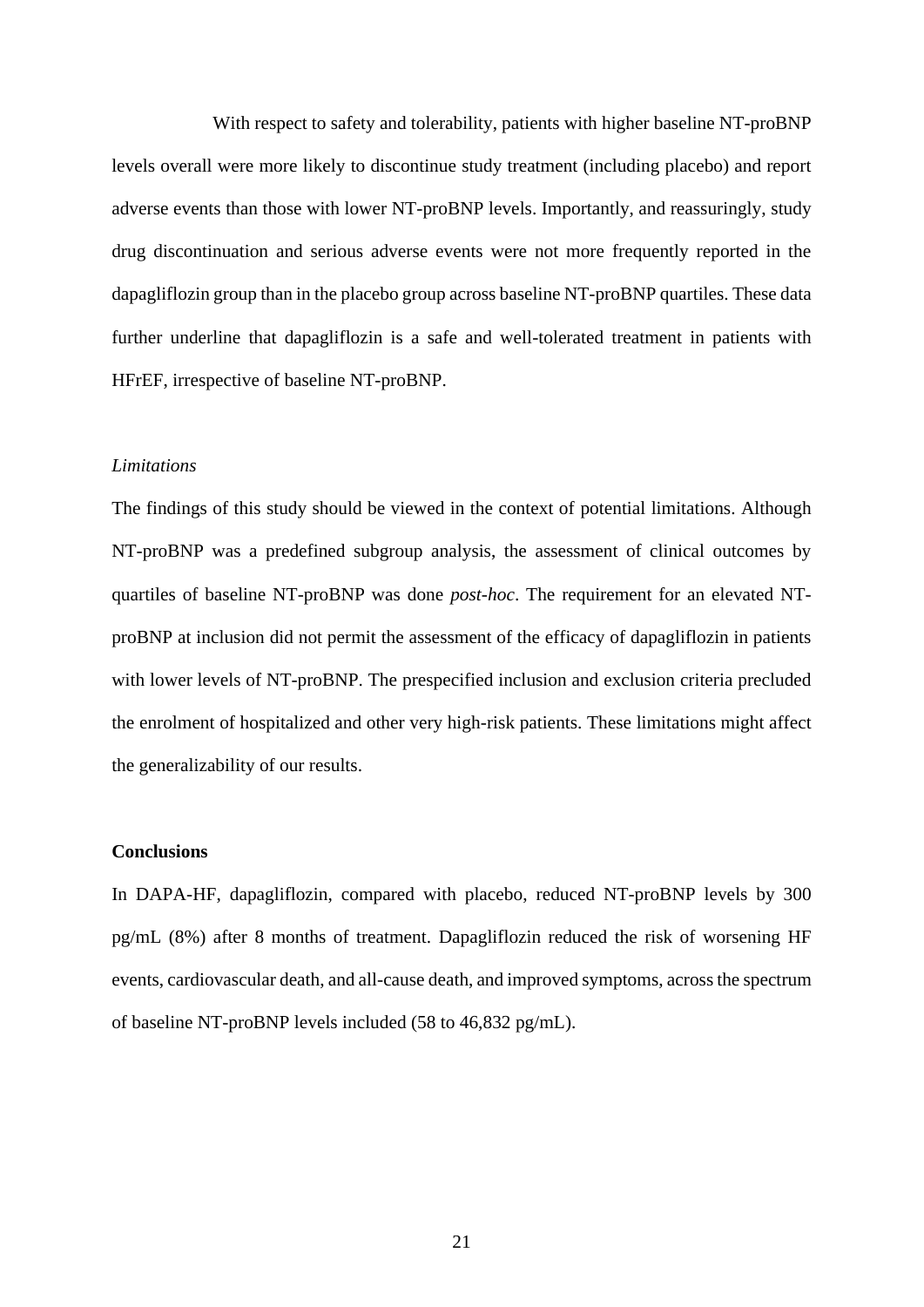#### **Acknowledgements**

None.

#### **Sources of Funding**

The DAPA-HF trial was funded by AstraZeneca. Dr McMurray was supported by a British Heart Foundation Centre of Research Excellence Grant RE/18/6/34217.

#### **Disclosures**

Dr Docherty reports compensation from AstraZeneca for other services.

Dr de Boer reports grants from Cardior Pharmaceuticals GmbH to other; compensation from Novartis for other services; compensation from AstraZeneca for other services; grants from AstraZeneca to other; grants from Ionis Pharmaceuticals, Inc. to other; compensation from Roche Diagnostics GmbH for other services; grants from Roche Diagnostics GmbH to other; compensation from Bayer for other services; grants from Boehringer Ingelheim to other; grants from Novo Nordisk to other; compensation from Abbott Fund for other services; and grants from Abbott Fund to other.

Dr Petrie reports compensation from Bayer for end point review committee services; compensation from Boehringer Ingelheim for end point review committee services; compensation from Boehringer Ingelheim for consultant services; compensation from AstraZeneca for consultant services; compensation from Novo Nordisk for consultant services; compensation from Takeda California, Inc. for end point review committee services; compensation from Novo Nordisk for consultant services; grants from Boehringer Ingelheim; compensation from Novo Nordisk for end point review committee services; compensation from Novartis for consultant services; grants from Novartis to other; grants from SQ Innovation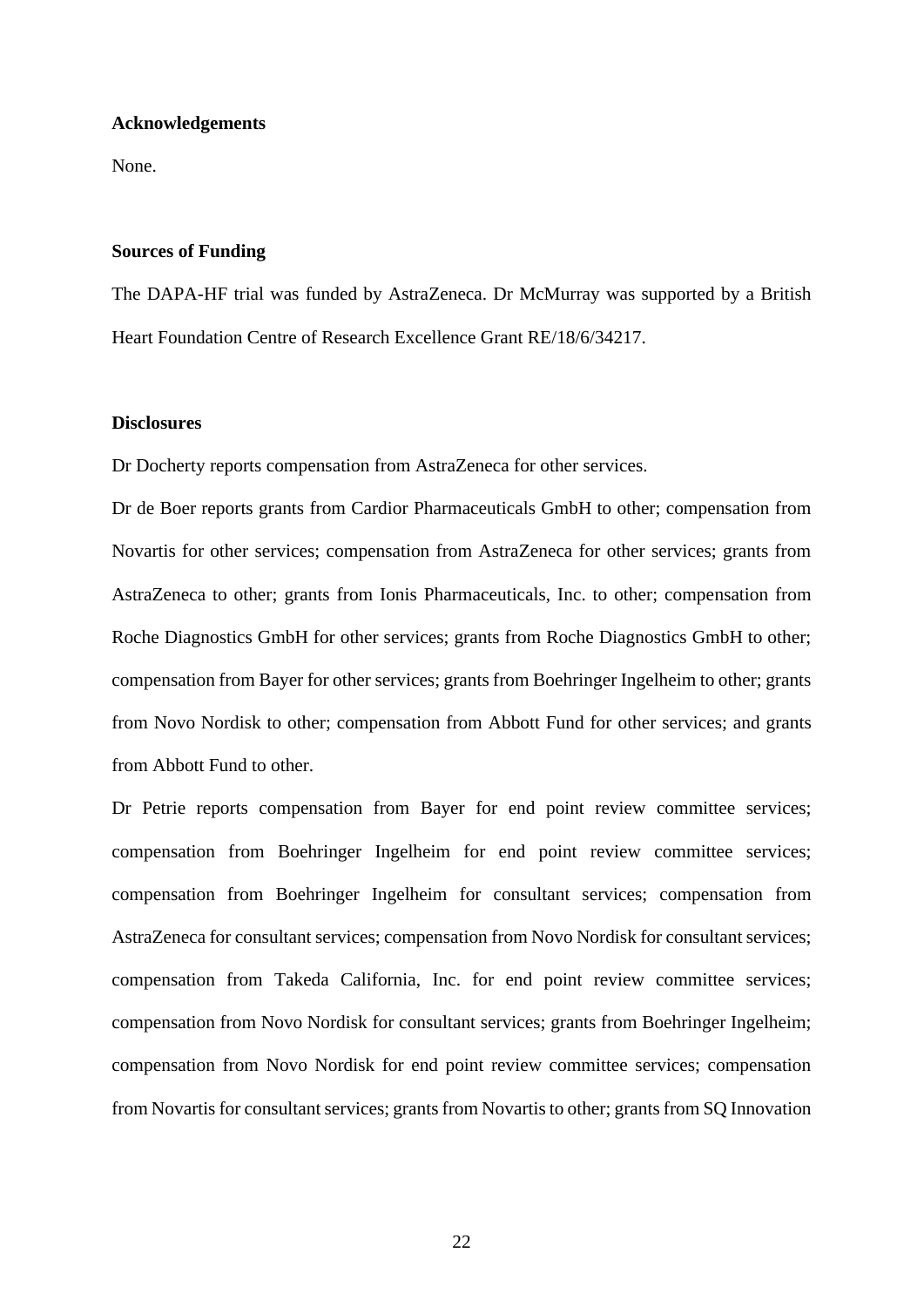to other; compensation from SQ Innovation for consultant services; and grants from AstraZeneca to other.

Dr Inzucchi reports compensation from Merck for consultant services; compensation from Lexicon Pharmaceuticals, Inc. for consultant services; compensation from AstraZeneca for consultant services; compensation from Boehringer Ingelheim for consultant services; compensation from Abbott Diabetes Care for consultant services; compensation from VTV Therapeutics for consultant services; travel support from Novo Nordisk; compensation from AstraZeneca for other services; compensation from Boehringer Ingelheim for other services; travel support from Boehringer Ingelheim; travel support from AstraZeneca; compensation from Novo Nordisk for consultant services; and compensation from Esperion for consultant services.

Dr Kosiborod reports compensation from Novo Nordisk for consultant services; compensation from Applied Therapeutics for consultant services; compensation from Janssen Global Services, LLC for consultant services; grants from Boehringer Ingelheim; compensation from AstraZeneca for consultant services; compensation from Eli Lilly and Company for consultant services; grants from AstraZeneca; compensation from Merck for consultant services; compensation from Bayer for consultant services; compensation from Amgen for consultant services; compensation from SANOFI US SERVICES INC. for consultant services; compensation from Boehringer Ingelheim for consultant services; and compensation from Vifor Pharma for consultant services.

Dr Langkilde reports stock holdings in AstraZeneca and employment by AstraZeneca.

Dr Lindholm reports employment by AstraZeneca.

Dr Bengtsson reports employment by AstraZeneca AB.

23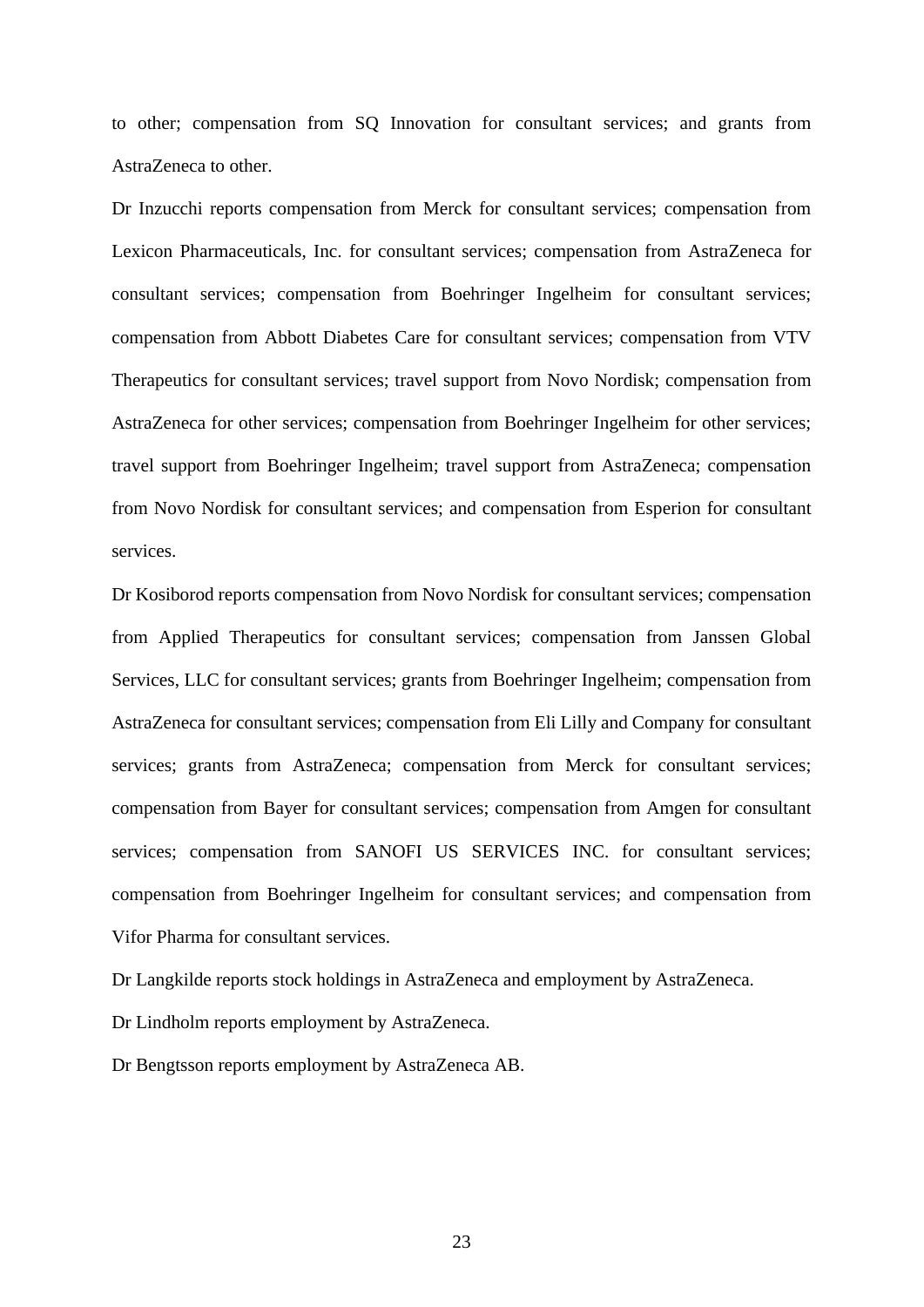Dr Schou reports compensation from Novo Nordisk AS for other services; compensation from AstraZeneca for other services; and compensation from Boehringer Ingelheim for other services.

Dr O'Meara reports compensation from AstraZeneca for consultant services; compensation from Canadian Cardiovascular Society for consultant services; and compensation from Canadian Cardiovascular Society for other services.

Dr Ponikowski reports compensation from AstraZeneca for consultant services; compensation from Boehringer Ingelheim for consultant services; compensation from Servier for consultant services; compensation from AstraZeneca for other services; compensation from Pfizer for other services; compensation from Amgen for consultant services; compensation from Vifor Pharma for consultant services; compensation from Novartis for other services; and compensation from Abbott Vascular for other services.

Dr Sabatine reports compensation from CVS Caremark for consultant services; compensation from Novartis Pharmaceuticals Corporation for other services; grants from Novartis Pharmaceuticals Corporation; grants from Medicines Company; compensation from Anthos Therapeutics for consultant services; grants from MedImmune, LLC; compensation from Amgen Inc. for consultant services; grants from Pfizer International LLC; compensation from Dr. Reddy's Laboratories for consultant services; compensation from Medicines Company for consultant services; compensation from Althera for consultant services; grants from Amgen Inc.; compensation from Janssen Research & Development, LLC for consultant services; compensation from Intarcia for consultant services; grants from Eisai Co., Ltd.; compensation from MedImmune, LLC for consultant services; compensation from AstraZeneca for consultant services; compensation from Merck Sharp & Dohme Corporation for consultant services; grants from Daiichi Sankyo Company LTD; compensation from Bristol-Myers Squibb Company for consultant services; compensation from DalCor for consultant services;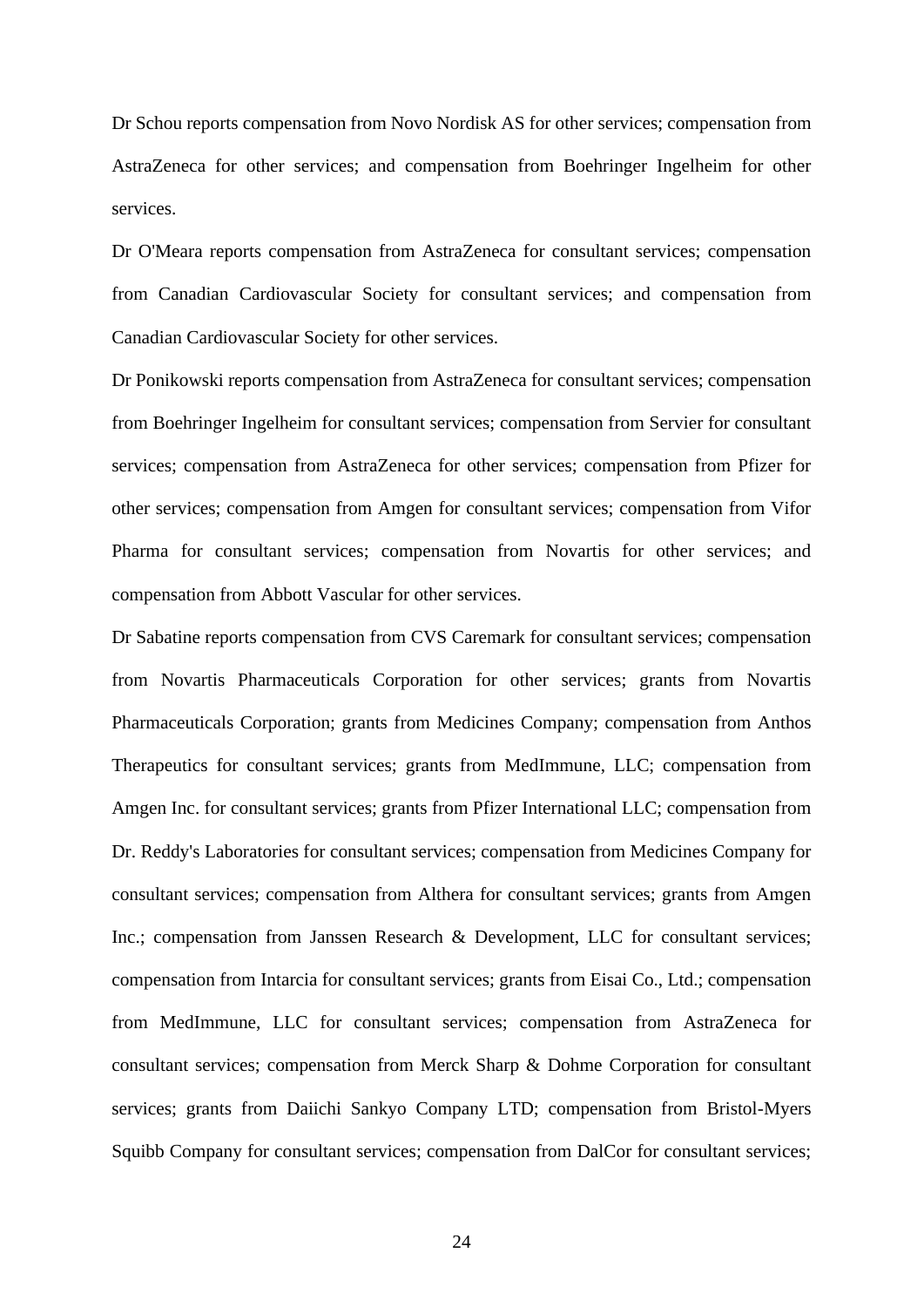grants from Intarcia; grants from Bayer; compensation from Esperion for consultant services; compensation from IFM Therapeutics for consultant services; grants from Quark Pharmaceuticals; grants from AstraZeneca Pharmaceuticals LP; grants from Merck Sharp & Dohme Corporation; and grants from Janssen Research & Development, LLC.

Dr Sjöstrand reports employment by AstraZeneca.

Dr Solomon reports compensation from GlaxoSmithKline for consultant services; grants from Theracos; grants from Celladon Corporation; grants from Bristol-Myers Squibb; grants from GlaxoSmithKline; compensation from Arena for consultant services; stock options in Dinaqor; grants from Amgen; compensation from Novartis for consultant services; compensation from Quantum Genomics for consultant services; compensation from Bayer for consultant services; compensation from Bristol-Myers Squibb for consultant services; grants from Respicardia, Inc.; compensation from cardior for consultant services; grants from Novo Nordisk; compensation from Cytokinetics for consultant services; grants from Bayer; compensation from Sarepta Therapeutics, Inc. for consultant services; compensation from Action Medical Research for consultant services; grants from AstraZeneca; compensation from Tremeau for consultant services; compensation from Theracos for consultant services; grants from Mesoblast; grants from Myokardia; compensation from Moderna for consultant services; compensation from Akros for consultant services; grants from Actelion Pharmaceuticals; compensation from Amgen for consultant services; compensation from Boehringer Ingelheim for consultant services; compensation from Alnylam Pharmaceuticals for consultant services; grants from Alnylam Pharmaceuticals; grants from Bellepheron; compensation from Roche Diagnostics Corporation for consultant services; compensation from American Regent for consultant services; travel support from Corvia; compensation from AstraZeneca for consultant services; compensation from cardurion for consultant services; compensation from Merck for consultant services; grants from Ionis; grants from SANOFI PASTEUR INC.; compensation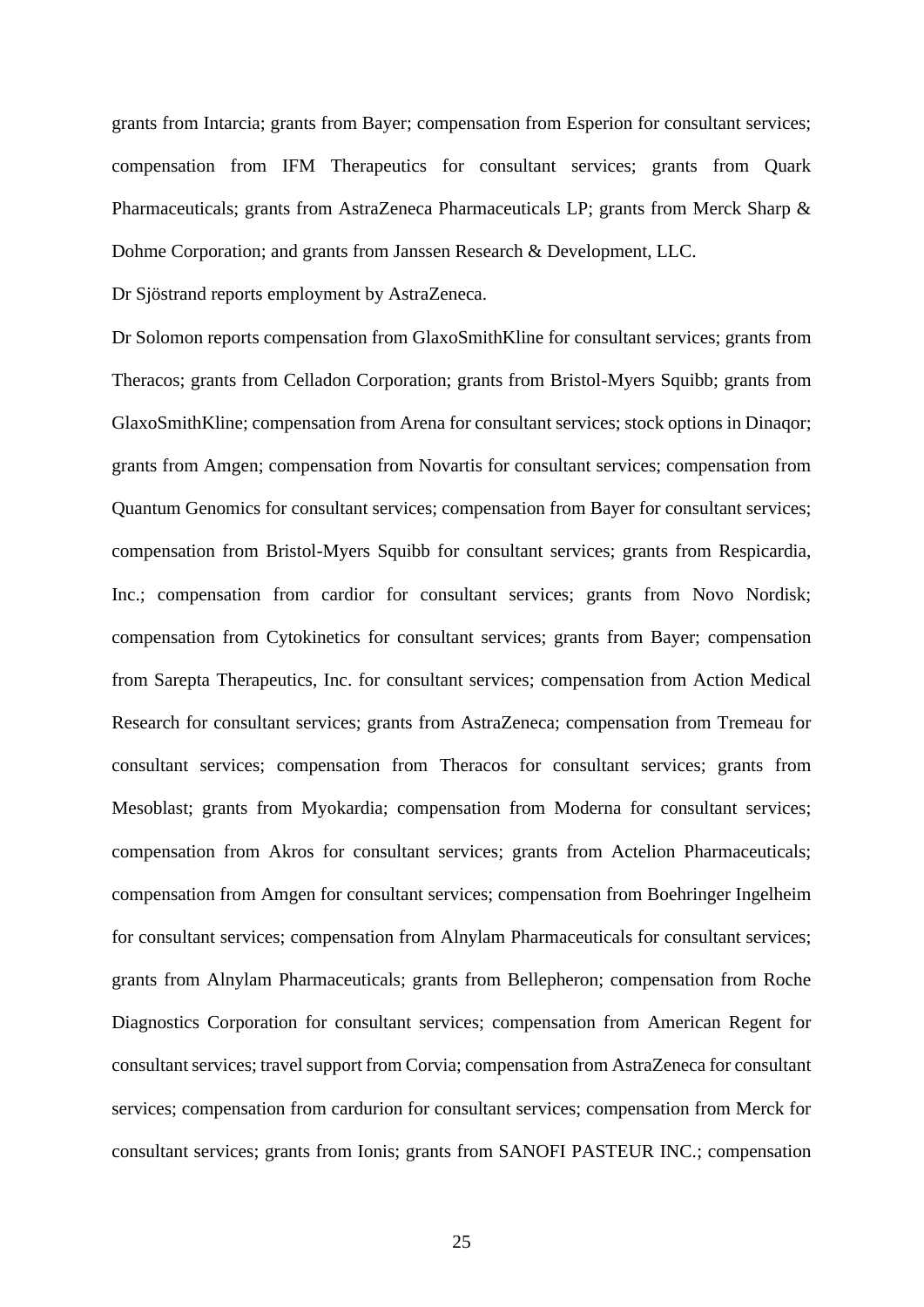from Daiichi Sankyo Company for consultant services; compensation from Myokardia for consultant services; grants from Neurotronik; grants from Cytokinetics; compensation from SANOFI PASTEUR INC. for consultant services; grants from Eli Lilly and Company; compensation from Abbott Vascular for consultant services; grants from Novartis; compensation from Eli Lilly and Company for consultant services; compensation from Johnson and Johnson for consultant services; compensation from CellProThera for consultant services; compensation from tenaya for consultant services; grants from Eidos; and compensation from Cardiac Dimensions for consultant services.

Dr Jhund reports compensation from Novo Nordisk AS for consultant services; compensation from Novartis for consultant services; compensation from AstraZeneca for consultant services; and compensation from Boehringer Ingelheim for consultant services.

Dr McMurray reports grants from AstraZeneca.

Dr Køber reports compensation from Novartis for other services; compensation from Novo Nordisk for other services; and compensation from AstraZeneca for other services.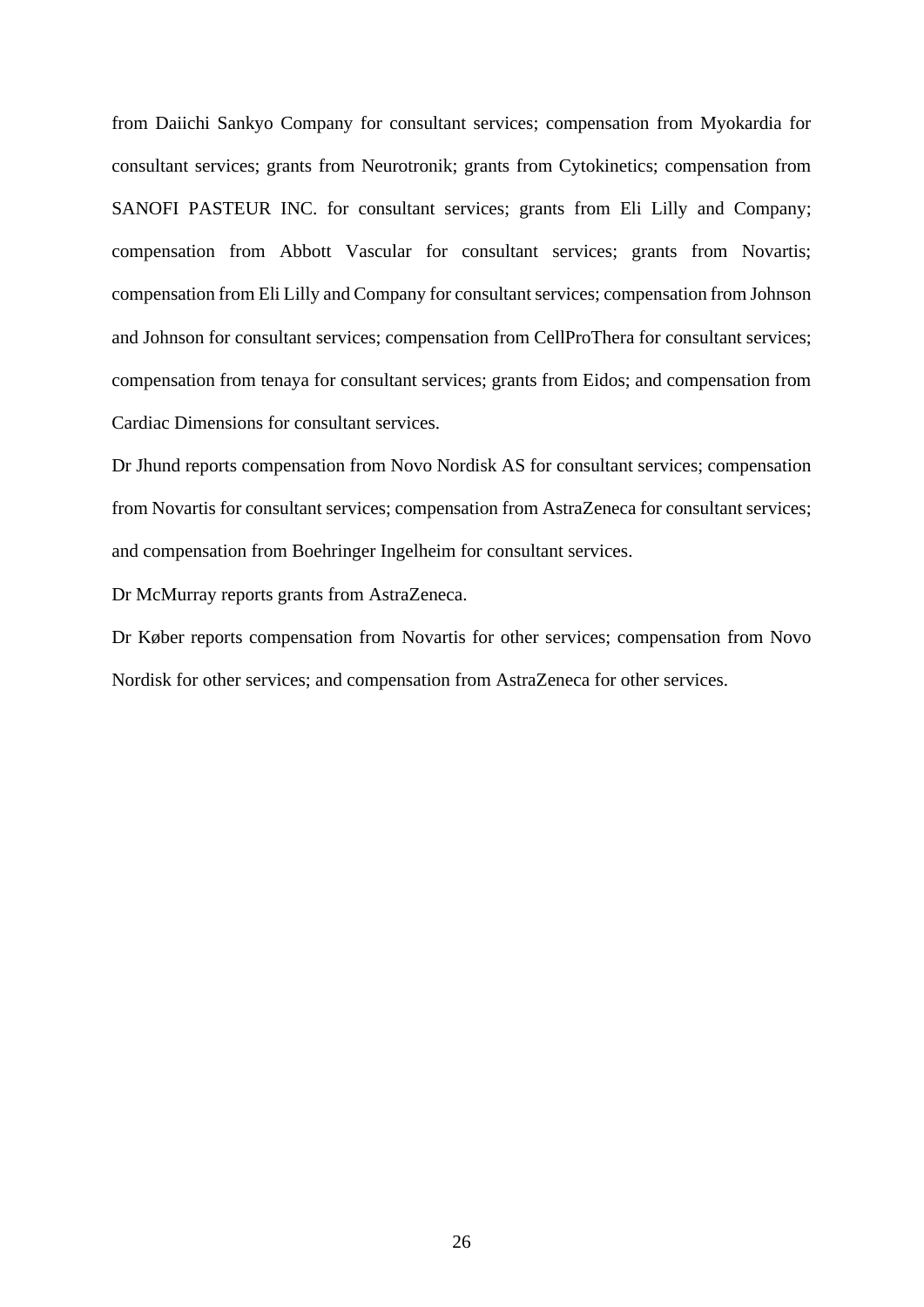#### **REFERENCES**

- 1. Yasue H, Yoshimura M, Sumida H, Kikuta K, Kugiyama K, Jougasaki M, Ogawa H, Okumura K, Mukoyama M, Nakao K. Localization and mechanism of secretion of Btype natriuretic peptide in comparison with those of A-type natriuretic peptide in normal subjects and patients with heart failure. *Circulation*. 1994;90:195–203.
- 2. Yoshimura M, Yasue H, Okumura K, Ogawa H, Jougasaki M, Mukoyama M, Nakao K, Imura H. Different secretion patterns of atrial natriuretic peptide and brain natriuretic peptide in patients with congestive heart failure. *Circulation*. 1993;87:464– 469.
- 3. Daniels LB, Maisel AS. Natriuretic peptides. *J Am Coll Cardiol*. 2007;50:2357–2368.
- 4. Rørth R, Jhund PS, Yilmaz MB, Kristensen SL, Welsh P, Desai AS, Køber L, Prescott MF, Rouleau JL, Solomon SD, Swedberg K, Zile MR, Packer M, McMurray JJ V. Comparison of BNP and NT-proBNP in Patients With Heart Failure and Reduced Ejection Fraction. *Circ Heart Fail*. 2020;13:e006541.
- 5. Wessler BS, Kramer DG, Kelly JL, Trikalinos TA, Kent DM, Konstam MA, Udelson JE. Drug and device effects on peak oxygen consumption, 6-minute walk distance, and natriuretic peptides as predictors of therapeutic effects on mortality in patients with heart failure and reduced ejection fraction. *Circ Hear Fail*. 2011;4:578–588.
- 6. Savarese G, Musella F, D'Amore C, Vassallo E, Losco T, Cecere M, Petraglia L, Trimarco B, Perrone-Filardi P. Changes of Natriuretic Peptides Predict Hospital Admissions in Patients With Chronic Heart Failure: a Meta-Analysis. *J Am Coll Cardiol*. 2014;63:A737.
- 7. Zile MR, Claggett BL, Prescott MF, McMurray JJV, Packer M, Rouleau JL, Swedberg K, Desai AS, Gong J, Shi VC, Solomon SD. Prognostic Implications of Changes in N-Terminal Pro-B-Type Natriuretic Peptide in Patients With Heart Failure. *J Am Coll*

27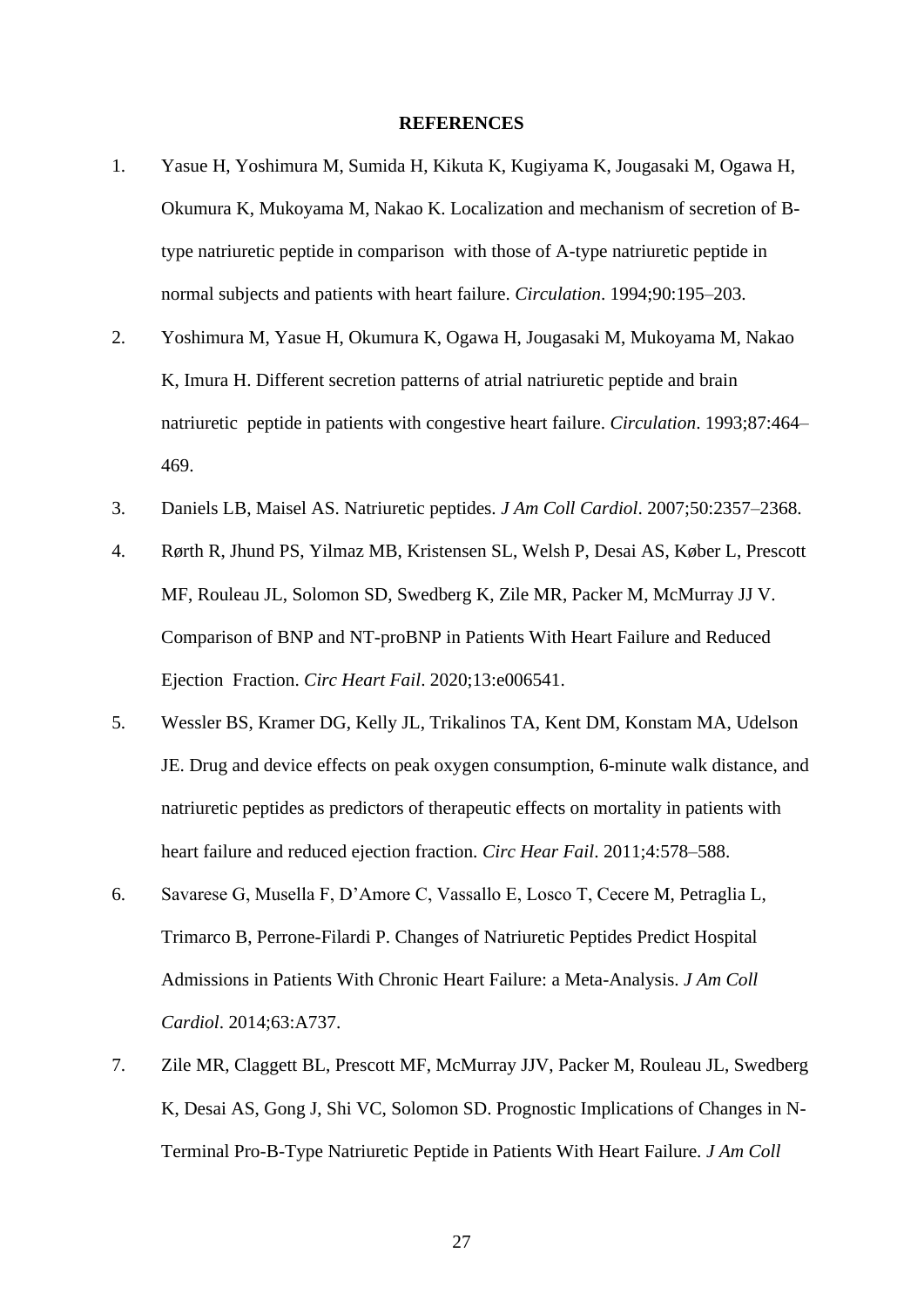*Cardiol*. 2016;68:2425–2436.

- 8. Hartmann F, Packer M, Coats AJS, Fowler MB, Krum H, Mohacsi P, Rouleau JL, Tendera M, Castaigne A, Anker SD, Amann-Zalan I, Hoersch S, Katus HA. Prognostic impact of plasma N-terminal pro-brain natriuretic peptide in severe chronic congestive heart failure: A substudy of the carvedilol prospective randomized cumulative survival (COPERNICUS) trial. *Circulation*. 2004;110:1780–1786.
- 9. Savarese G, Orsini N, Hage C, Vedin O, Cosentino F, Rosano GMC, Dahlström U, Lund LH. Utilizing NT-proBNP for Eligibility and Enrichment in Trials in HFpEF, HFmrEF, and HFrEF. *JACC Heart Fail*. 2018;6:246–256.
- 10. Mueller C, McDonald K, de Boer RA, Maisel A, Cleland JGF, Kozhuharov N, Coats AJS, Metra M, Mebazaa A, Ruschitzka F, Lainscak M, Filippatos G, Seferovic PM, Meijers WC, Bayes-Genis A, Mueller T, Richards M, Januzzi JLJ. Heart Failure Association of the European Society of Cardiology practical guidance on the use of natriuretic peptide concentrations. *Eur J Heart Fail*. 2019;21:715–731.
- 11. Cunningham JW, Ferreira JP, Deng H, Anker SD, Byra WM, Cleland JGF, Gheorghiade M, Lam CSP, La Police D, Mehra MR, Neaton JD, Spiro TE, van Veldhuisen DJ, Greenberg B, Zannad F. Natriuretic Peptide-Based Inclusion Criteria in a Heart Failure Clinical Trial: Insights From COMMANDER HF. *JACC Heart Fail*. 2020;8:359–368.
- 12. Vodovar N, Mebazaa A, Januzzi JLJ, Murtagh G, Stough WG, Adams KFJ, Zannad F. Evolution of natriuretic peptide biomarkers in heart failure: Implications for clinical care and clinical trials. *Int J Cardiol*. 2018;254:215–221.
- 13. Vaduganathan M, Claggett B, Packer M, McMurray JJ V, Rouleau JL, Zile MR, Swedberg K, Solomon SD. Natriuretic Peptides as Biomarkers of Treatment Response in Clinical Trials of Heart Failure. *JACC Heart Fail*. 2018;6:564–569.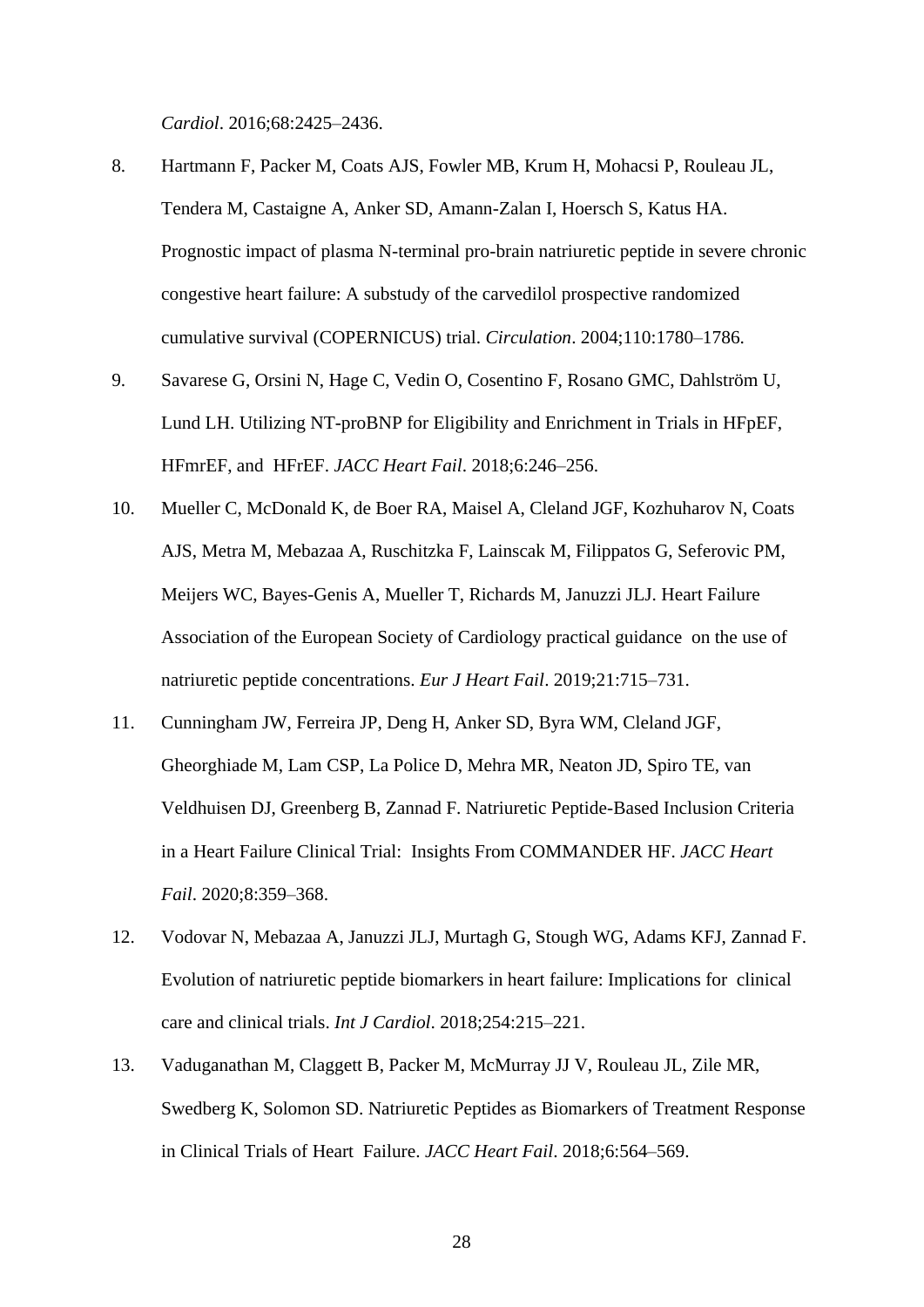- 14. Schmitt W, Rühs H, Burghaus R, Diedrich C, Duwal S, Eissing T, Garmann D, Meyer M, Ploeger B, Lippert J. NT-proBNP Qualifies as a Surrogate for Clinical End Points in Heart Failure. *Clin Pharmacol Ther*. 2021;110:498–507.
- 15. Swedberg K, Eneroth P, Kjekshus J, Wilhelmsen L. Hormones regulating cardiovascular function in patients with severe congestive heart failure and their relation to mortality. CONSENSUS Trial Study Group. *Circulation*. 1990;82:1730– 1736.
- 16. Latini R, Masson S, Anand I, Judd D, Maggioni AP, Chiang Y-T, Bevilacqua M, Salio M, Cardano P, Dunselman PHJM, Holwerda NJ, Tognoni G, Cohn JN. Effects of valsartan on circulating brain natriuretic peptide and norepinephrine in symptomatic chronic heart failure: the Valsartan Heart Failure Trial (Val-HeFT). *Circulation*. 2002;106:2454–2458.
- 17. Cohn JN, Tam SW, Anand IS, Taylor AL, Sabolinski ML, Worcel M. Isosorbide dinitrate and hydralazine in a fixed-dose combination produces further regression of left ventricular remodeling in a well-treated black population with heart failure: results from A-HeFT. *J Card Fail*. 2007;13:331–339.
- 18. Myhre PL, Vaduganathan M, Claggett B, Packer M, Desai AS, Rouleau JL, Zile MR, Swedberg K, Lefkowitz M, Shi V, McMurray JJ V, Solomon SD. B-Type Natriuretic Peptide During Treatment With Sacubitril/Valsartan: The PARADIGM-HF Trial. *J Am Coll Cardiol*. 2019;73:1264–1272.
- 19. Ibrahim NE, McCarthy CP, Shrestha S, Gaggin HK, Mukai R, Szymonifka J, Apple FS, Burnett JCJ, Iyer S, Januzzi JLJ. Effect of Neprilysin Inhibition on Various Natriuretic Peptide Assays. *J Am Coll Cardiol*. 2019;73:1273–1284.
- 20. Effects of metoprolol CR in patients with ischemic and dilated cardiomyopathy : the randomized evaluation of strategies for left ventricular dysfunction pilot study.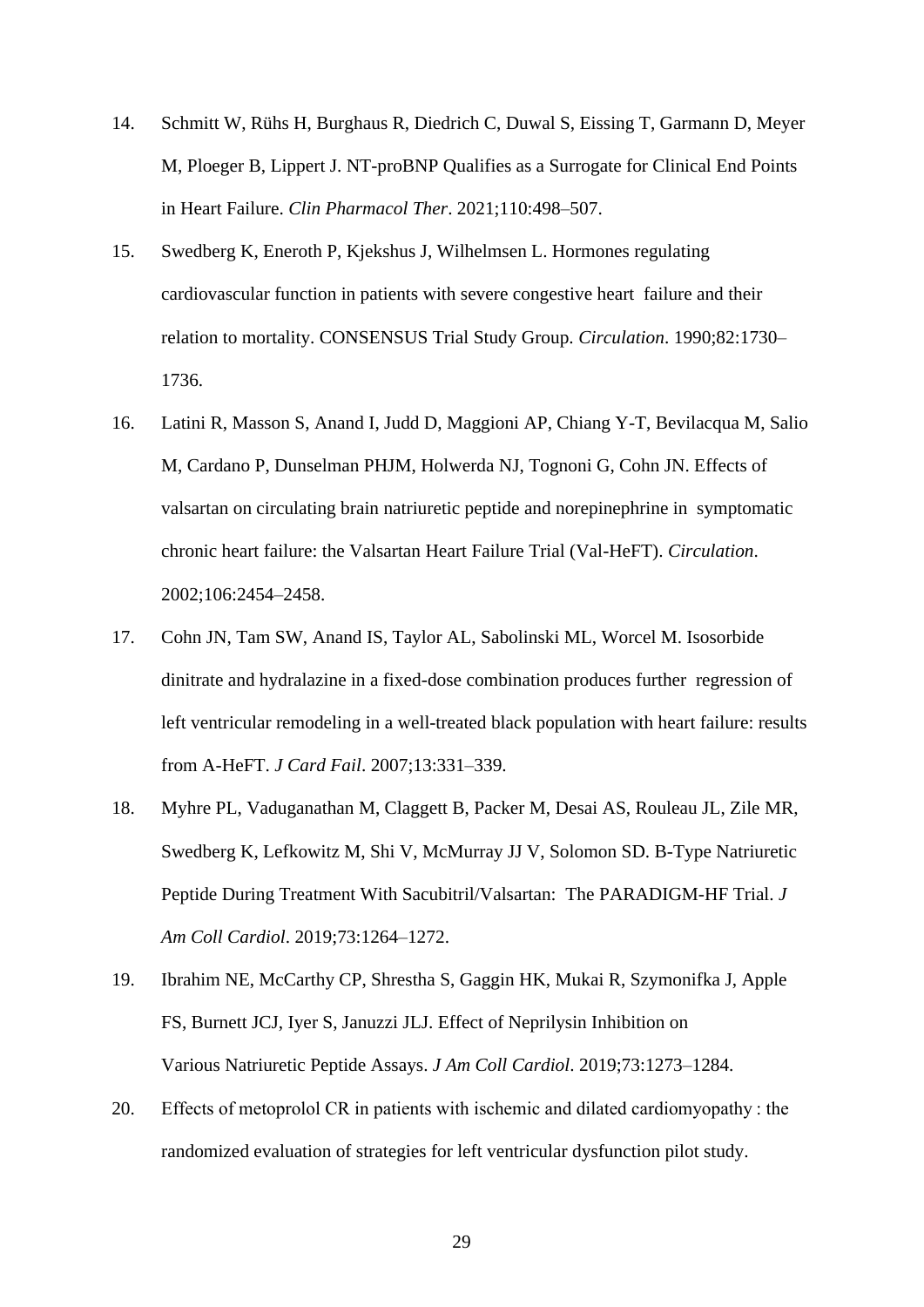*Circulation*. 2000;101:378–384.

- 21. Ezekowitz JA, O'Connor CM, Troughton RW, Alemayehu WG, Westerhout CM, Voors AA, Butler J, Lam CSP, Ponikowski P, Emdin M, Patel MJ, Pieske B, Roessig L, Hernandez AF, Armstrong PW. N-Terminal Pro-B-Type Natriuretic Peptide and Clinical Outcomes: Vericiguat Heart Failure With Reduced Ejection Fraction Study. *JACC Heart Fail*. 2020;8:931–939.
- 22. McMurray JJV, DeMets DL, Inzucchi SE, Køber L, Kosiborod MN, Langkilde AM, Martinez FA, Bengtsson O, Ponikowski P, Sabatine MS, Sjöstrand M, Solomon SD, Diez M, Nicolau J, Katova T, O'Meara E, Howlett J, Verma S, Ge J, Belohlavek J, Schou M, Böhm M, Merkely B, Chopra V, Kitakaze M, de Boer RA, Drozdz J, Tereshchenko S, Dukat A, Ljungman C, Chiang CE, Petrie M, Desai A, Anand I, Pham VN, Pfeffer MA, Pocock S, Swedberg K, Rouleau JL, Chaturvedi N, Ivanovich P, Levey AS, Christ-Schmidt H, Held C, Varenhorst C, Christersson C, Mann J, Holmgren P, Hallberg T, Denison H, Reicher B, Fox Y, Forsby M, Alenhag EL, Nilsson A, Kazanowska K, Olofsson EL, Karup C, Ekedahl-Berggren M, Klockargård AL, Kempe K, Selvén M. A trial to evaluate the effect of the sodium–glucose cotransporter 2 inhibitor dapagliflozin on morbidity and mortality in patients with heart failure and reduced left ventricular ejection fraction (DAPA-HF). *Eur J Heart Fail*. 2019;21:665–675.
- 23. McMurray JJV, DeMets DL, Inzucchi SE, Køber L, Kosiborod MN, Langkilde AM, Martinez FA, Bengtsson O, Ponikowski P, Sabatine MS, Sjöstrand M, Solomon SD. The Dapagliflozin And Prevention of Adverse-outcomes in Heart Failure (DAPA-HF) trial: baseline characteristics. *Eur J Heart Fail*. 2019;21:1402–1411.
- 24. McMurray JJV, Solomon SD, Inzucchi SE, Køber L, Kosiborod MN, Martinez FA, Ponikowski P, Sabatine MS, Anand IS, Bělohlávek J, Böhm M, Chiang C-E, Chopra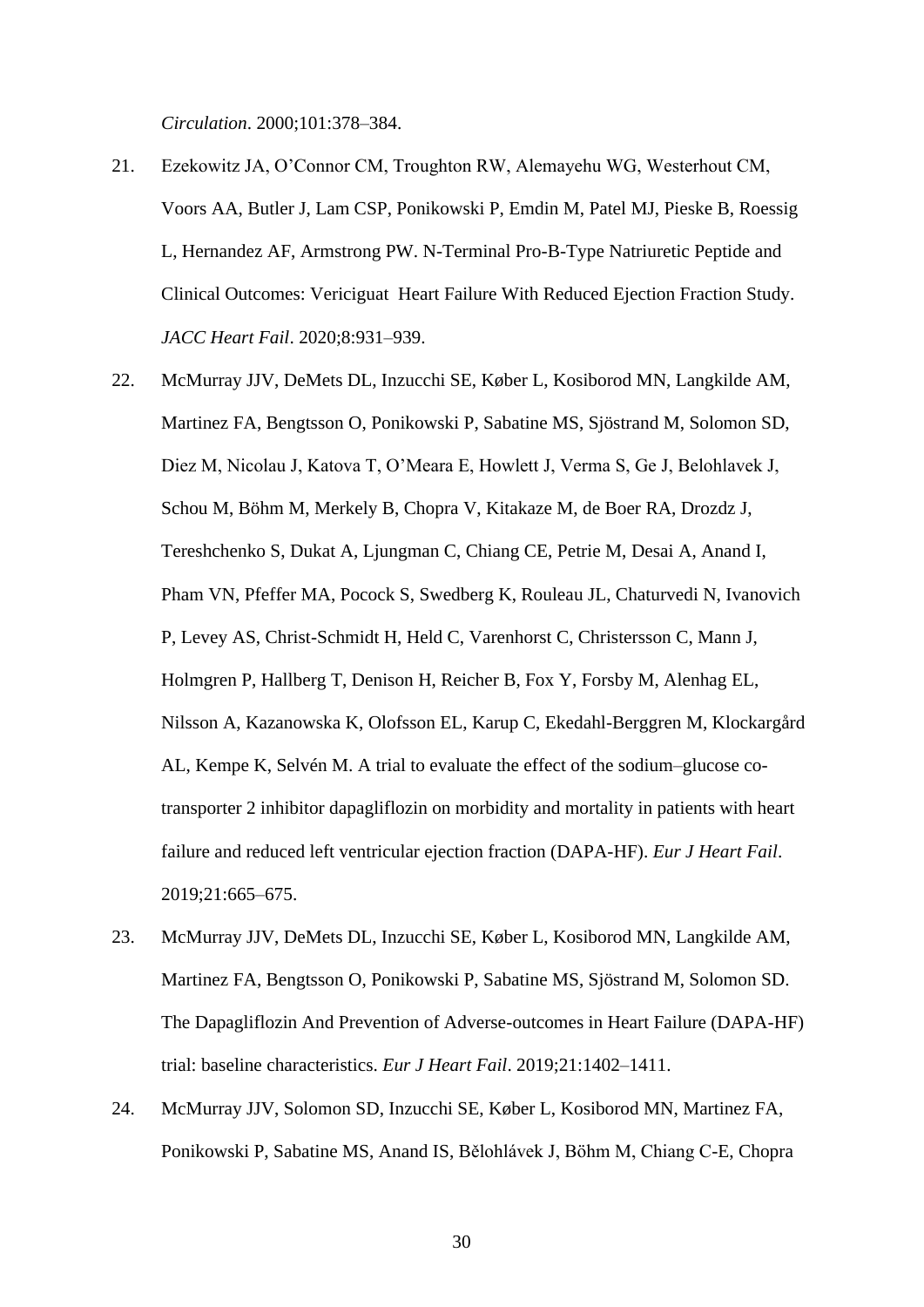VK, de Boer RA, Desai AS, Diez M, Drozdz J, Dukát A, Ge J, Howlett JG, Katova T, Kitakaze M, Ljungman CEA, Merkely B, Nicolau JC, O'Meara E, Petrie MC, Vinh PN, Schou M, Tereshchenko S, Verma S, Held C, DeMets DL, Docherty KF, Jhund PS, Bengtsson O, Sjöstrand M, Langkilde A-M. Dapagliflozin in Patients with Heart Failure and Reduced Ejection Fraction. *N Engl J Med*. 2019;381:1995–2008.

- 25. Lin DY, Wei LJ, Yang I, Ying Z. Semiparametric regression for the mean and rate functions of recurrent events. *J R Stat Soc Ser B Stat Methodol*. 2000;62:711–730.
- 26. Spertus JA, Jones PG, Sandhu AT, Arnold S V. Interpreting the Kansas City Cardiomyopathy Questionnaire in Clinical Trials and Clinical Care: JACC State-ofthe-Art Review. *J Am Coll Cardiol*. 2020;76:2379–2390.
- 27. Kosiborod MN, Jhund PS, Docherty KF, Diez M, Petrie MC, Verma S, Nicolau JC, Merkely B, Kitakaze M, Demets DL, Inzucchi SE, Køber L, Martinez FA, Ponikowski P, Sabatine MS, Solomon SD, Bengtsson O, Lindholm D, Niklasson A, Sjöstrand M, Langkilde AM, McMurray JJV. Effects of Dapagliflozin on Symptoms, Function, and Quality of Life in Patients with Heart Failure and Reduced Ejection Fraction: Results from the DAPA-HF Trial. *Circulation*. 2020;141:90–99.
- 28. Nassif ME, Windsor S, Tang F, Khariton Y, Husain M, Inzucchi S, McGuire D, Pitt B, Scirica B, Austin B, Drazner M, Fong M, Givertz M, Gordon R, Jermyn R, Katz S, Lamba S, Lanfear D, LaRue S, Lindenfeld JA, Malone M, Margulies K, Mentz R, Kannan Mutharasan R, Pursley M, Umpierrez G, Kosiborod M, Malik A, Wenger N, Ogunniyi M, Vellanki P, Murphy B, Newman J, Hartupee J, Gupta C, Goldsmith M, Baweja P, Montero M, Gottlieb S, Costanzo MR, Hoang T, Warnock A, Allen L, Tang W, Chen H, Cox J. Dapagliflozin effects on biomarkers, symptoms, and functional status in patients with heart failure with reduced ejection fraction. *Circulation*. 2019;140:1463–1476.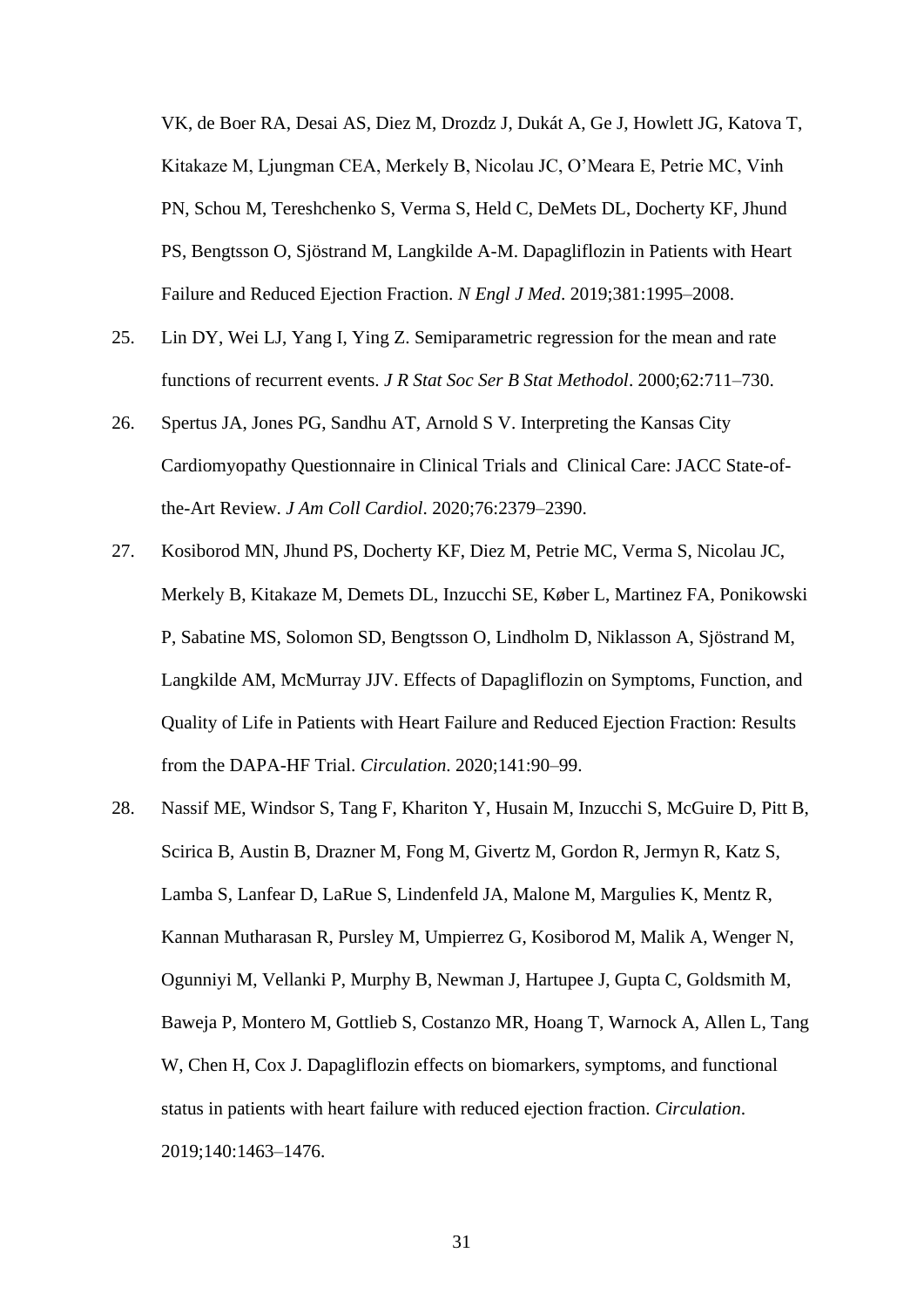- 29. Jensen J, Omar M, Kistorp C, Poulsen MK, Tuxen C, Gustafsson I, Køber L, Gustafsson F, Faber J, Fosbøl EL, Bruun NE, Brønd JC, Forman JL, Videbæk L, Møller JE, Schou M. Twelve weeks of treatment with empagliflozin in patients with heart failure and reduced ejection fraction: A double-blinded, randomized, and placebo-controlled trial. *Am Heart J*. 2020;228:47–56.
- 30. Lee MMY, Brooksbank KJM, Wetherall K, Mangion K, Roditi G, Campbell RT, Berry C, Chong V, Coyle L, Docherty KF, Dreisbach JG, Labinjoh C, Lang NN, Lennie V, McConnachie A, Murphy CL, Petrie CJ, Petrie JR, Speirits IA, Sourbron S, Welsh P, Woodward R, Radjenovic A, Mark PB, McMurray JJV, Jhund PS, Petrie MC, Sattar N. Effect of Empagliflozin on Left Ventricular Volumes in Patients with Type 2 Diabetes, or Prediabetes, and Heart Failure with Reduced Ejection Fraction (SUGAR-DM-HF). *Circulation*. 2021;143:516–525.
- 31. Packer M, Anker SD, Butler J, Filippatos G, Pocock SJ, Carson P, Januzzi J, Verma S, Tsutsui H, Brueckmann M, Jamal W, Kimura K, Schnee J, Zeller C, Cotton D, Bocchi E, Böhm M, Choi D-J, Chopra V, Chuquiure E, Giannetti N, Janssens S, Zhang J, Gonzalez Juanatey JR, Kaul S, Brunner-La Rocca H-P, Merkely B, Nicholls SJ, Perrone S, Pina I, Ponikowski P, Sattar N, Senni M, Seronde M-F, Spinar J, Squire I, Taddei S, Wanner C, Zannad F. Cardiovascular and Renal Outcomes with Empagliflozin in Heart Failure. *N Engl J Med*. 2020;383:1413–1424.
- 32. Santos-Gallego CG, Vargas-Delgado AP, Requena-Ibanez JA, Garcia-Ropero A, Mancini D, Pinney S, Macaluso F, Sartori S, Roque M, Sabatel-Perez F, Rodriguez-Cordero A, Zafar MU, Fergus I, Atallah-Lajam F, Contreras JP, Varley C, Moreno PR, Abascal VM, Lala A, Tamler R, Sanz J, Fuster V, Badimon JJ. Randomized Trial of Empagliflozin in Nondiabetic Patients With Heart Failure and Reduced Ejection Fraction. *J Am Coll Cardiol*. 2021;77:243–255.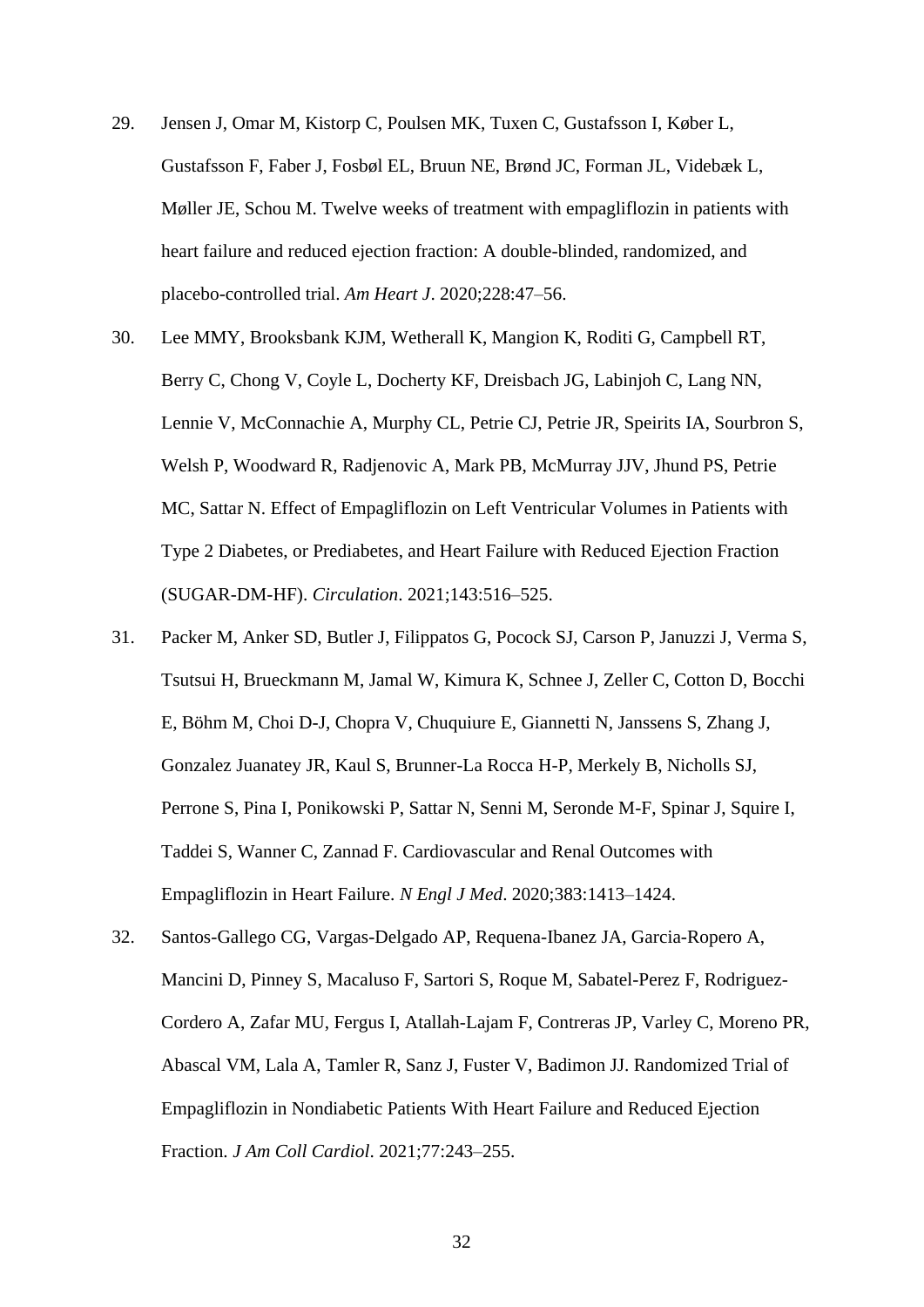- 33. Omar M, Jensen J, Ali M, Frederiksen PH, Kistorp C, Videbæk L, Poulsen MK, Tuxen CD, Möller S, Gustafsson F, Køber L, Schou M, Møller JE. Associations of Empagliflozin with Left Ventricular Volumes, Mass, and Function in Patients with Heart Failure and Reduced Ejection Fraction: A Substudy of the Empire HF Randomized Clinical Trial. *JAMA Cardiol*. 2021;6:836–840.
- 34. Omar M, Jensen J, Frederiksen PH, Kistorp C, Videbæk L, Poulsen MK, Möller S, Ali M, Gustafsson F, Køber L, Borlaug BA, Schou M, Møller JE. Effect of Empagliflozin on Hemodynamics in Patients With Heart Failure and Reduced Ejection Fraction. *J Am Coll Cardiol*. 2020;76:2740–2751.
- 35. Ansary TM, Nakano D, Nishiyama A. Diuretic Effects of Sodium Glucose Cotransporter 2 Inhibitors and Their Influence on the Renin-Angiotensin System. *Int J Mol Sci*. 2019;20.
- 36. Schork A, Saynisch J, Vosseler A, Jaghutriz BA, Heyne N, Peter A, Häring H-U, Stefan N, Fritsche A, Artunc F. Effect of SGLT2 inhibitors on body composition, fluid status and renin-angiotensin-aldosterone system in type 2 diabetes: a prospective study using bioimpedance spectroscopy. *Cardiovasc Diabetol*. 2019;18:46.
- 37. Jhund PS, Solomon SD, Docherty KF, Heerspink HJL, Anand IS, BÃhm M, Chopra V, De Boer RA, Desai AS, Ge J, Kitakaze M, Merkley B, O'Meara E, Shou M, Tereshchenko S, Verma S, Vinh PN, Inzucchi SE, KÃber L, Kosiborod MN, Martinez FA, Ponikowski P, Sabatine MS, Bengtsson O, Langkilde AM, SjÃstrand M, McMurray JJV. Efficacy of Dapagliflozin on Renal Function and Outcomes in Patients with Heart Failure with Reduced Ejection Fraction: Results of DAPA-HF. *Circulation*. 2021;143:298–309.
- 38. Velazquez EJ, Morrow DA, DeVore AD, Duffy CI, Ambrosy AP, McCague K, Rocha R, Braunwald E. Angiotensin–Neprilysin Inhibition in Acute Decompensated Heart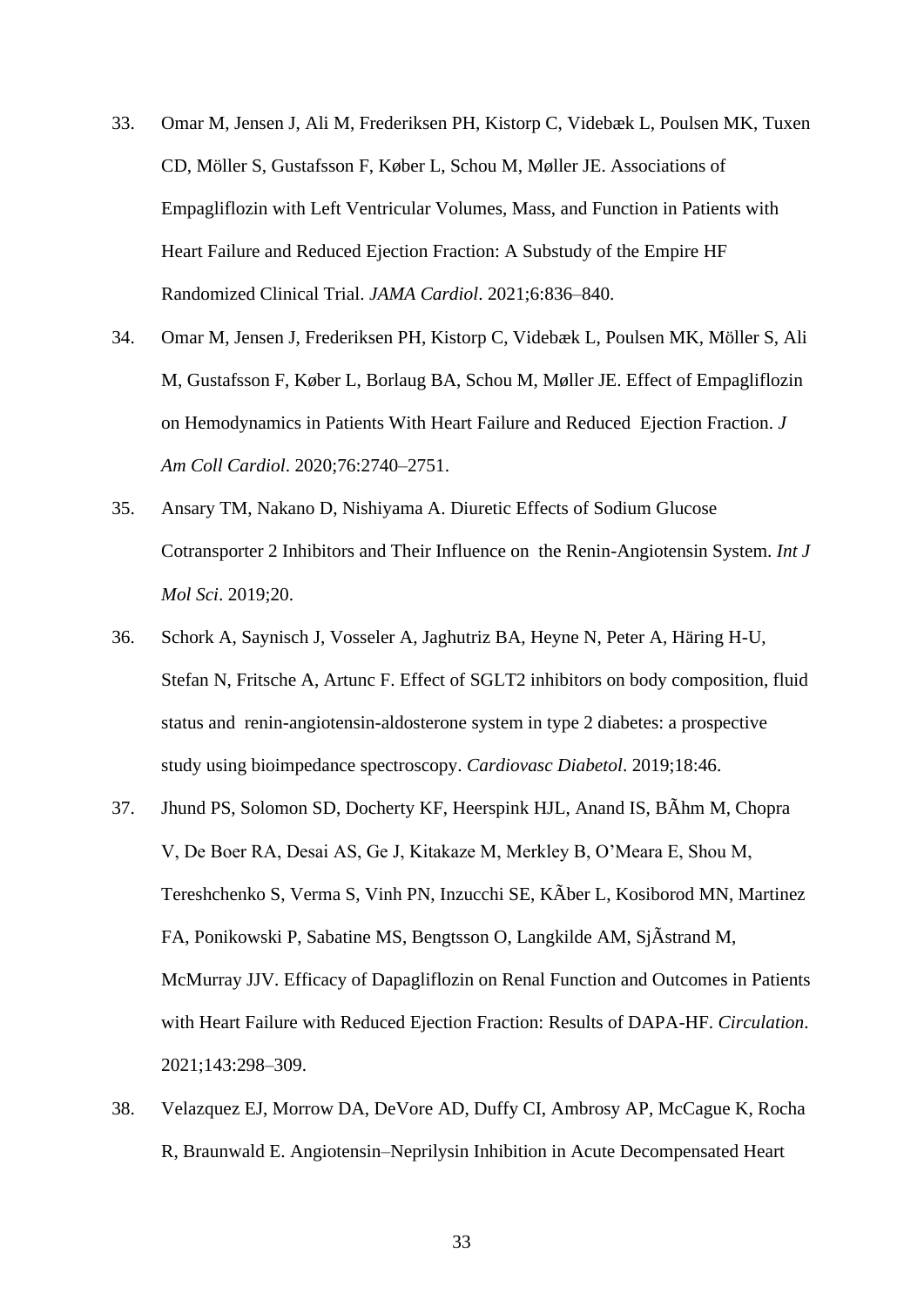Failure. *N Engl J Med*. 2019;380:539–548.

- 39. Vesely DL, Douglass MA, Dietz JR, Giordano AT, McCormick MT, Rodriguez-Paz G, Schocken DD. Negative feedback of atrial natriuretic peptides. *J Clin Endocrinol Metab*. 1994;78:1128–1134.
- 40. Center for Drug Evaluation and Research. Integrated review: Verquvo (vericiguat) [Internet]. [cited 2021 Apr 8];Available from: https://www.accessdata.fda.gov/drugsatfda\_docs/nda/2020/214377Orig1s000Integrate dR.pdf
- 41. Teerlink JR, Diaz R, Felker GM, McMurray JJ V, Metra M, Solomon SD, Adams KF, Anand I, Arias-Mendoza A, Biering-Sørensen T, Böhm M, Bonderman D, Cleland JGF, Corbalan R, Crespo-Leiro MG, Dahlström U, Echeverria LE, Fang JC, Filippatos G, Fonseca C, Goncalvesova E, Goudev AR, Howlett JG, Lanfear DE, Li J, Lund M, Macdonald P, Mareev V, Momomura S-I, O'Meara E, Parkhomenko A, Ponikowski P, Ramires FJA, Serpytis P, Sliwa K, Spinar J, Suter TM, Tomcsanyi J, Vandekerckhove H, Vinereanu D, Voors AA, Yilmaz MB, Zannad F, Sharpsten L, Legg JC, Varin C, Honarpour N, Abbasi SA, Malik FI, Kurtz CE. Cardiac Myosin Activation with Omecamtiv Mecarbil in Systolic Heart Failure. *N Engl J Med*. 2021;384:105–116.
- 42. Kappel BA, Lehrke M, Schütt K, Artati A, Adamski J, Lebherz C, Marx N. Effect of empagliflozin on the metabolic signature of patients with type 2 diabetes mellitus and cardiovascular disease. *Circulation*. 2017;136:969–972.
- 43. Lopaschuk GD, Verma S. Empagliflozin's Fuel Hypothesis: Not so Soon. *Cell Metab*. 2016;24:200–202.
- 44. Lee TM, Chang NC, Lin SZ. Dapagliflozin, a selective SGLT2 Inhibitor, attenuated cardiac fibrosis by regulating the macrophage polarization via STAT3 signaling in infarcted rat hearts. *Free Radic Biol Med*. 2017;104:298–310.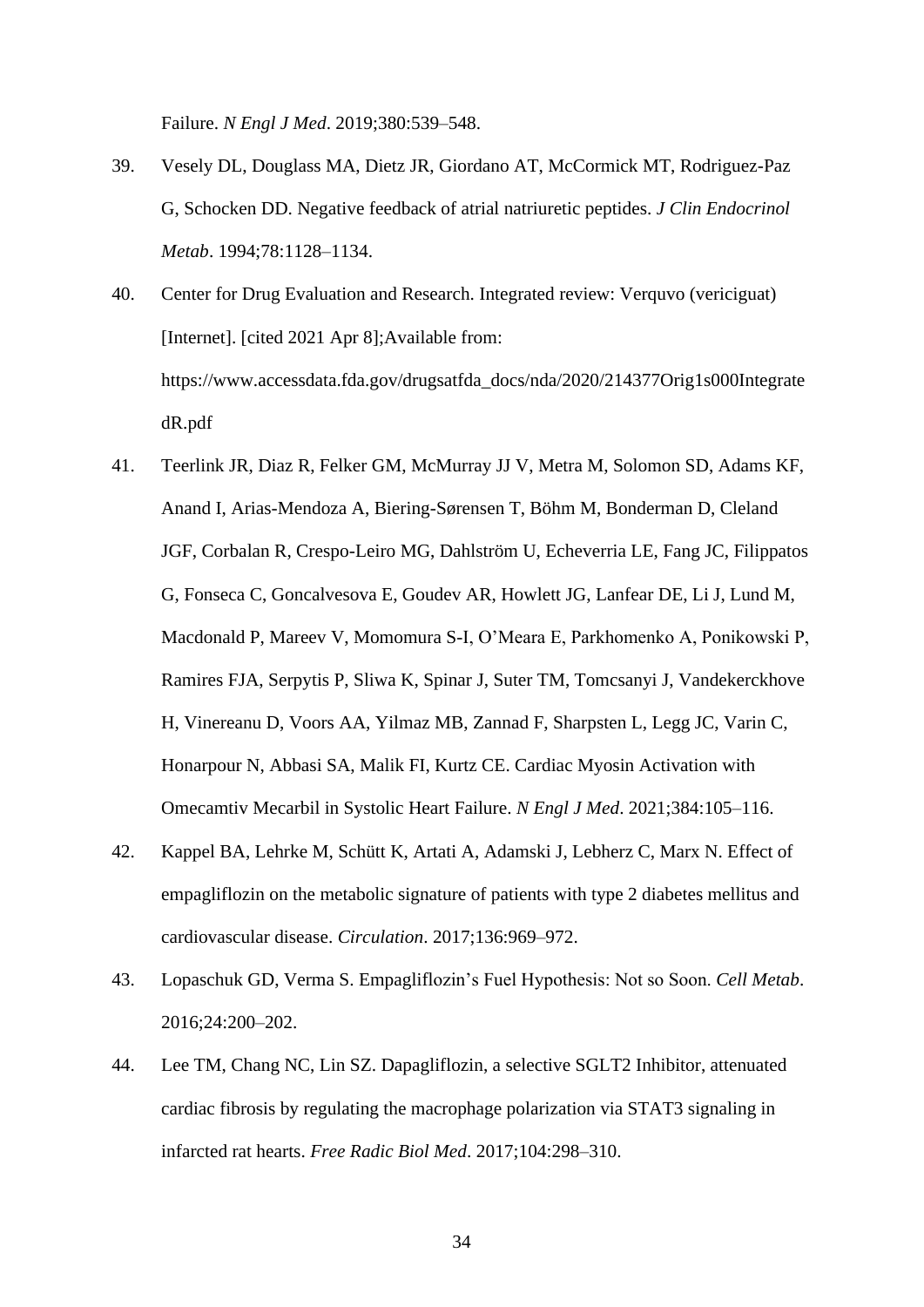- 45. Januzzi JL, Butler J, Jarolim P, Sattar N, Vijapurkar U, Desai M, Davies MJ. Effects of Canagliflozin on Cardiovascular Biomarkers in Older Adults With Type 2 Diabetes. *J Am Coll Cardiol*. 2017;70:704–712.
- 46. Packer M, Anker SD, Butler J, Filippatos G, Zannad F. Effects of sodium-glucose cotransporter 2 inhibitors for the treatment of patients with heart failure - Proposal of a novel mechanism of action. *JAMA Cardiol*. 2017;2:1025–1029.
- 47. Garvey WT, Van Gaal L, Leiter LA, Vijapurkar U, List J, Cuddihy R, Ren J, Davies MJ. Effects of canagliflozin versus glimepiride on adipokines and inflammatory biomarkers in type 2 diabetes. *Metabolism*. 2018;85:32–37.
- 48. Sato T, Aizawa Y, Yuasa S, Kishi S, Fuse K, Fujita S, Ikeda Y, Kitazawa H, Takahashi M, Sato M, Okabe M. The effect of dapagliflozin treatment on epicardial adipose tissue volume. *Cardiovasc Diabetol*. 2018;17:6.
- 49. Berger R, Shankar A, Fruhwald F, Fahrleitner-Pammer A, Freemantle N, Tavazzi L, Cleland JGF, Pacher R. Relationships between cardiac resynchronization therapy and N-terminal pro-brain natriuretic peptide in patients with heart failure and markers of cardiac dyssynchrony: an analysis from the Cardiac Resynchronization in Heart Failure (CARE-HF) study. *Eur Heart J*. 2009;30:2109–2116.
- 50. Kato ET, Silverman MG, Mosenzon O, Zelniker TA, Cahn A, Furtado RHM, Kuder J, Murphy SA, Bhatt DL, Leiter LA, Mcguire DK, Wilding JPH, Bonaca MP, Ruff CT, Desai AS, Goto S, Johansson PA, Gause-Nilsson I, Johanson P, Langkilde AM, Raz I, Sabatine MS, Wiviott SD. Effect of Dapagliflozin on Heart Failure and Mortality in Type 2 Diabetes Mellitus. *Circulation*. 2019;139:2528–2536.
- 51. Zelniker TA, Morrow DA, Mosenzon O, Goodrich EL, Jarolim P, Murphy SA, Bhatt DL, Leiter LA, McGuire DK, Wilding J, Bode C, Lewis BS, Gause-Nilsson I, Langkilde AM, Fredriksson M, Raz I, Sabatine MS, Wiviott SD. Relationship between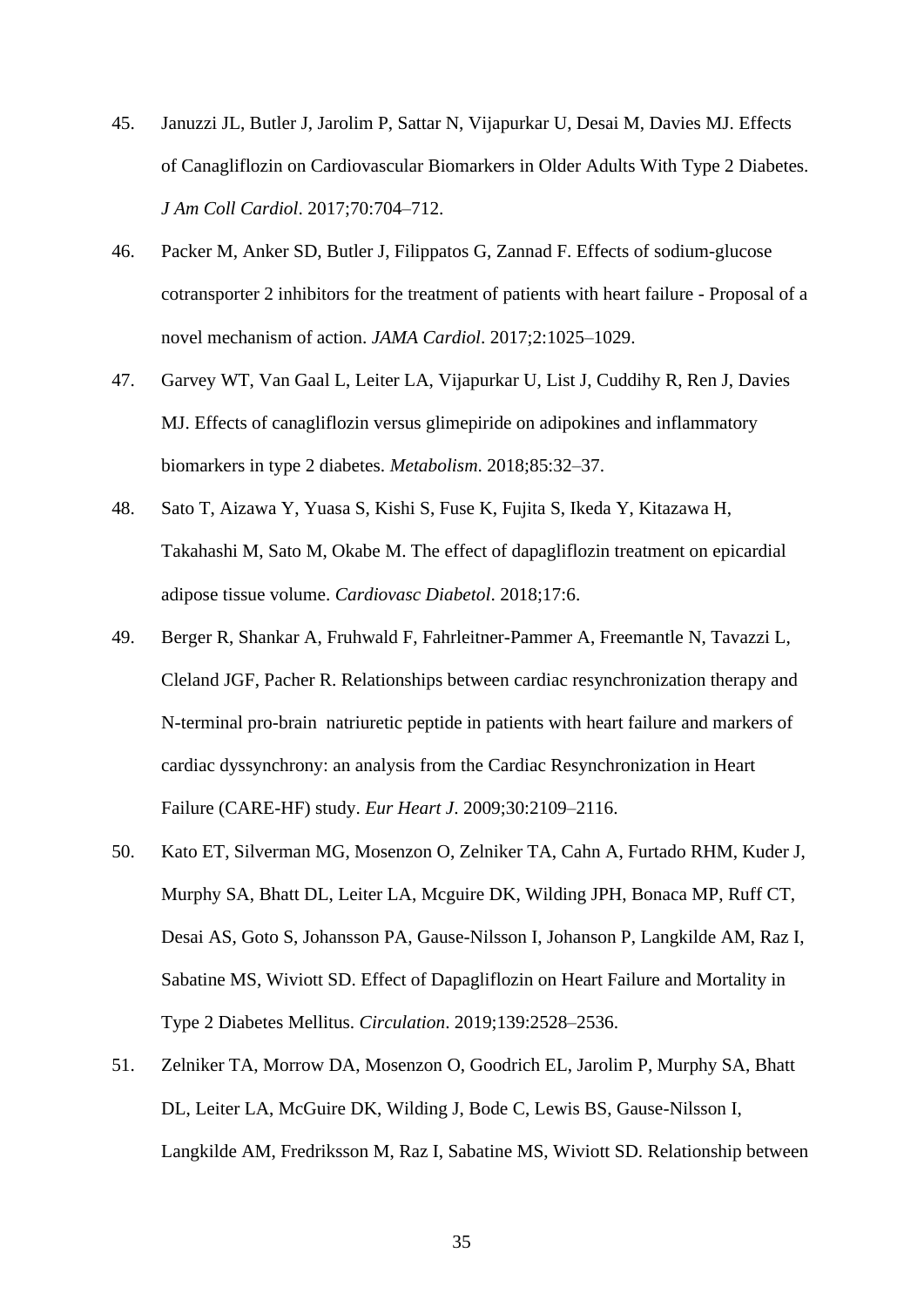baseline cardiac biomarkers and cardiovascular death or hospitalization for heart failure with and without sodium–glucose co-transporter 2 inhibitor therapy in DECLARE-TIMI 58. *Eur J Heart Fail*. 2021;23:1026–1036.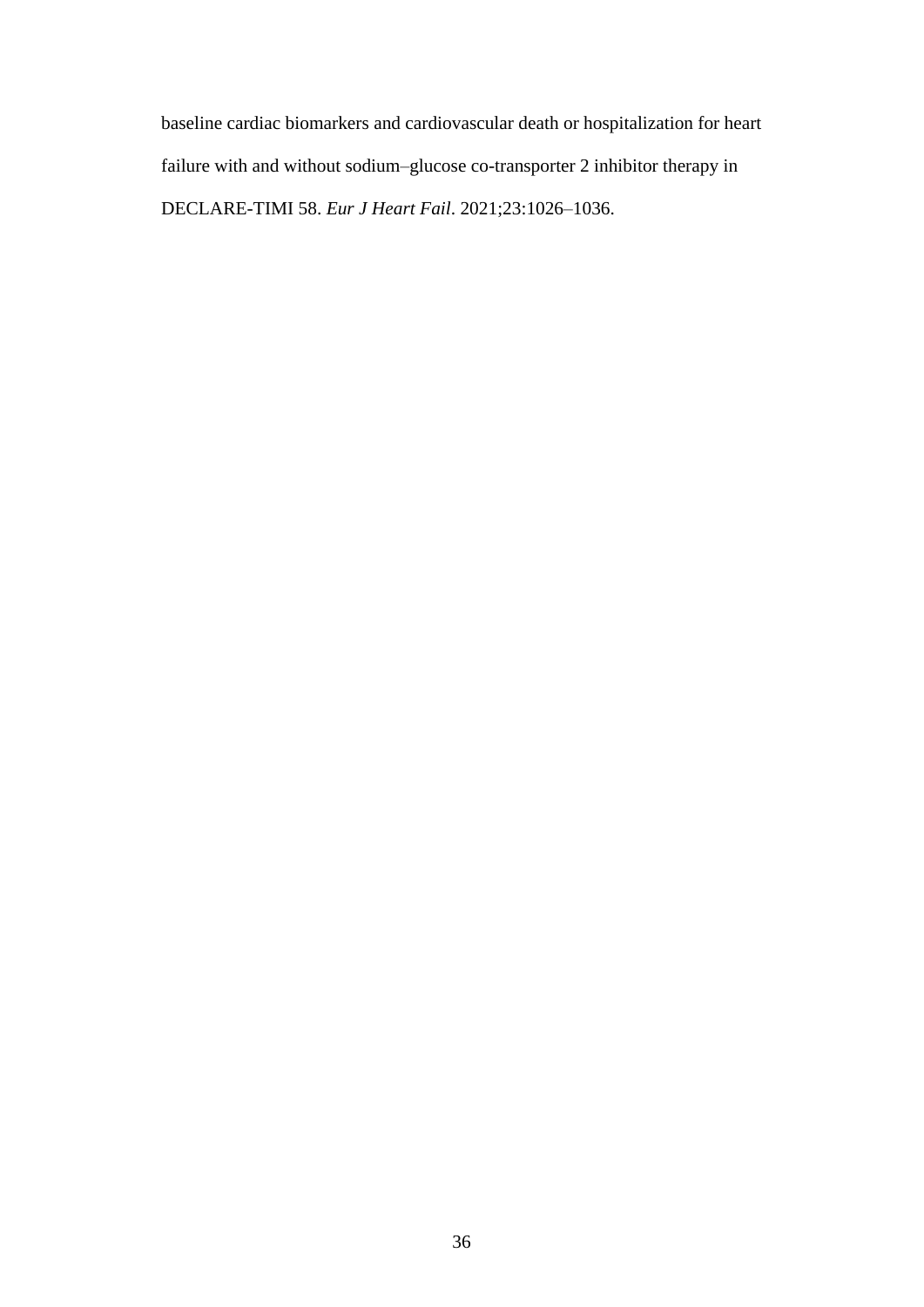#### **TABLE AND FIGURE LEGENDS**

## **Table 1. Baseline characteristics of patients in DAPA-HF according to quartile of NTproBNP concentration at baseline**

*Data are presented as mean±SD or median (IQR) for continuous measures, and N (%) for categorical measures. P-values for continuous and binary variables are corrected for trend across NT-proBNP quartiles. ACEI, angiotensin-converting enzyme inhibitor; ARB, angiotensin receptor blocker; ARNI, angiotensin receptor neprilysin inhibitor; BMI, body mass index; CRT-D, cardiac resynchronization therapy–defibrillator; CRT-P, cardiac resynchronization therapy–pacemaker; ECG, electrocardiogram; eGFR, estimated glomerular filtration rate; HF, heart failure; ICD, implantable cardioverter-defibrillator; IQR, interquartile range; KCCQ-TSS, Kansas City Cardiomyopathy Questionnaire total symptom score; NT-proBNP, N-terminal pro-B-type natriuretic peptide; NYHA, New York Heart Association; SD, standard deviation.*

### **Table 2. NT-proBNP levels in randomized treatment groups at baseline and at 8 months and change in NT-proBNP from baseline to 8 months**

*P for interaction using the least-square means change: 0.19. P for interaction using the ratio of geometric means = 0.24.*

*Of the 4,742 patients with an available baseline NT-proBNP measurement, 4,222 patients had NT-proBNP measured at 8 months (225 missing NT-proBNP due to death, 295 missing for reasons other than death). The proportions of patients with missing NT-proBNP at 8 months for reasons other than death were similar in the dapagliflozin and placebo groups at 8 months (6.0% vs 7.1%, respectively).*

*CI, confidence interval; NT-proBNP, N-terminal pro-B-type natriuretic peptide.*

## **Table 3. Effects of dapagliflozin compared with placebo on clinical events across quartiles of NT-proBNP**

*CI, confidence interval; HF, heart failure; HR, hazard ratio; KCCQ-TSS, Kansas City Cardiomyopathy Questionnaire total symptom score; OR, odds ratio; RR, rate ratio.*

*\*Adjusted for history of HF hospitalization (apart from all cause death) and stratified by diabetes status.*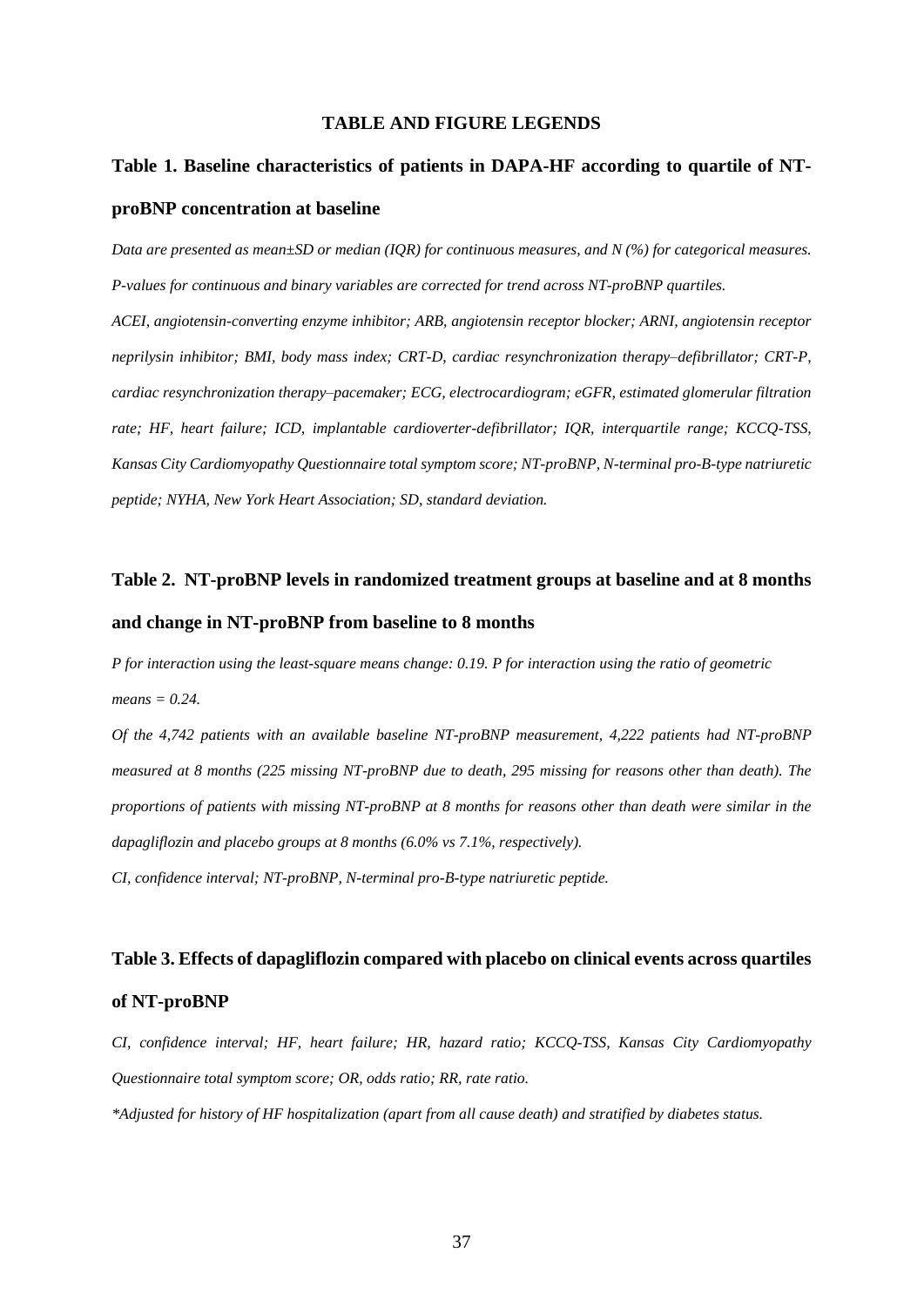## **Table 4. Adverse events in patients randomly assigned to dapagliflozin or placebo, across baseline NT-proBNP quartile.**

*A total of eight randomized patients were excluded from the safety analysis, as these were performed in patients who had undergone randomization and received at least one dose of dapagliflozin or placebo. \*Logistic regression with likelihood-ratio test to compare models with and without interaction between NTproBNP quartile and treatment.*

# **Figure 1. Time to first event of cardiovascular death or worsening heart failure according to NT-proBNP at baseline**

#### *a) NT-proBNP quartiles*

#### *b) NT-proBNP as a continuous variable*

*Restricted cubic spline analysis showing the risk of cardiovascular death or worsening heart failure according to NT-proBNP levels at baseline (using log-transformed values). The reference is the log-transformed median NTproBNP at baseline.*

*Figures have been restricted to 1st-99th percentile, but the results are derived from models based on the entire spectrum of NT-proBNP in DAPA‐HF.*

*CI; confidence interval; HR, hazard ratio; NT-proBNP, N-terminal pro-B-type natriuretic peptide.*

## **Figure 2. Effect of dapagliflozin on worsening HF or cardiovascular death according to NT-proBNP**

*Fractional polynomial analyses showing the effect of dapagliflozin on the primary composite outcome across the range of NT-proBNP.*

*Figures have been restricted to 1st-99th percentile, but the results are derived from models based on the entire spectrum of NT-proBNP in DAPA‐HF.*

*NT-proBNP, N-terminal pro-B-type natriuretic peptide.*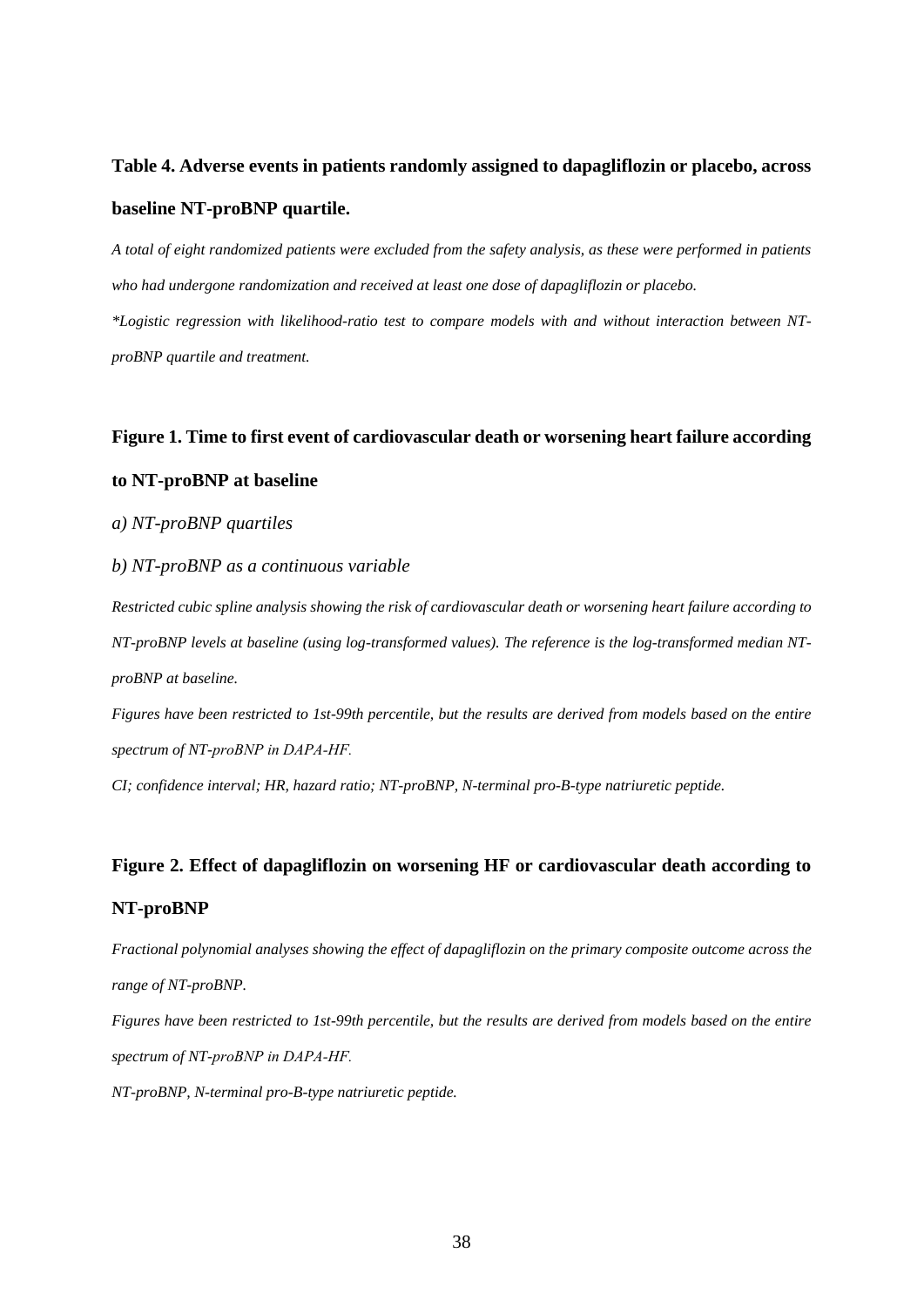# **Figure 3. Effects of dapagliflozin compared with placebo on clinical events across quartiles of NT-proBNP**

*All hazard ratios are adjusted for history of HF hospitalization (apart from all cause death) and stratified by diabetes status.*

*CI, confidence interval; NT-proBNP, N-terminal pro-B-type natriuretic peptide.*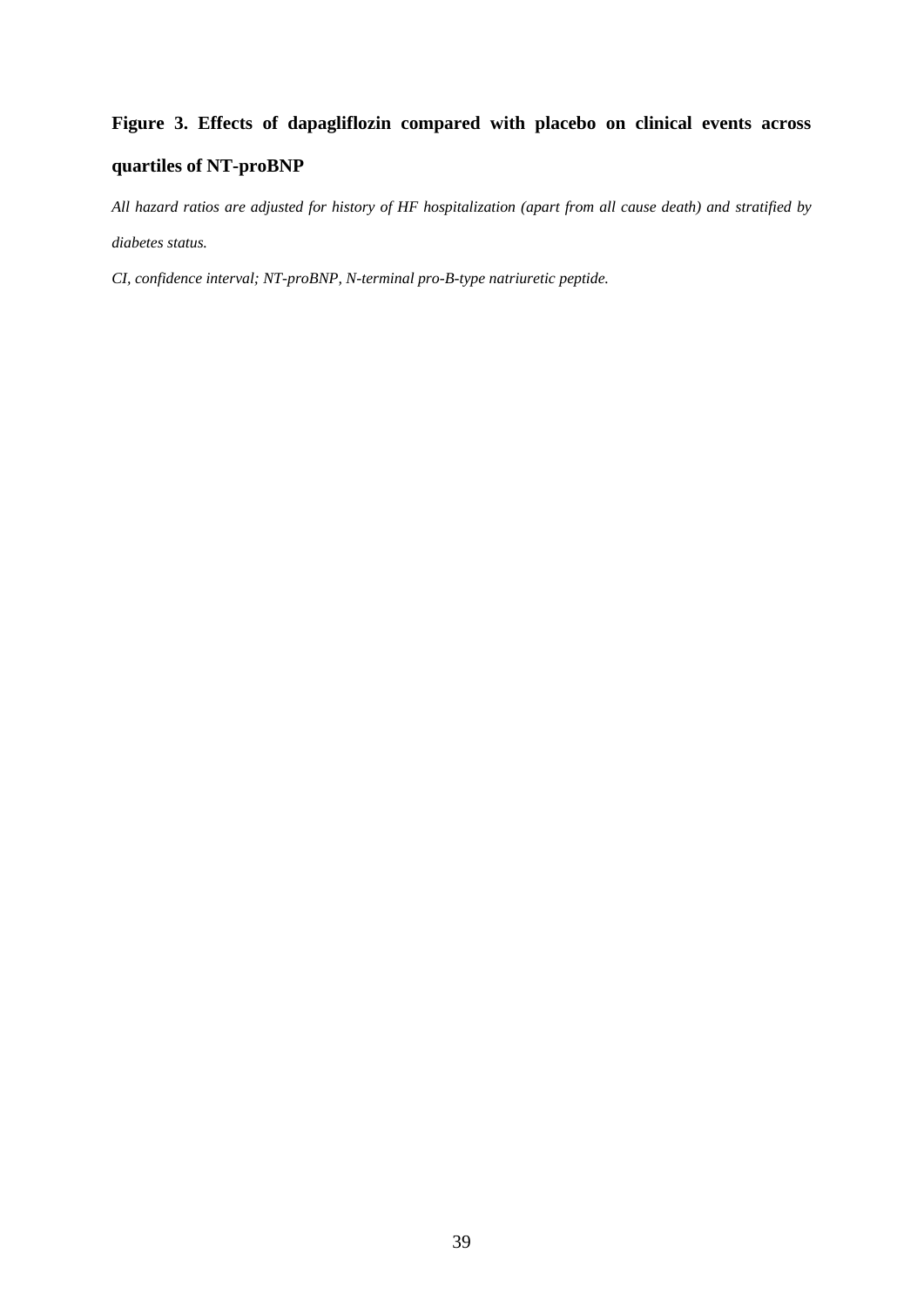### **Table 1. Baseline characteristics of patients in DAPA-HF according to quartile of NTproBNP concentration at baseline**

|                                              |                     |                       | NT-proBNP quartile     |                        |         |
|----------------------------------------------|---------------------|-----------------------|------------------------|------------------------|---------|
|                                              | $<$ 857 pg/mL       | 857-1,437 pg/mL       | 1,438-2,650 pg/mL      | $>2,650$ pg/mL         | P-value |
|                                              | $N=1,187$           | $N=1,185$             | $N=1,185$              | $N=1,185$              |         |
| Age (years), mean (SD)                       | $63.4 \pm 11.3$     | $66.3 \pm 10.4$       | $67.6 \pm 10.6$        | $68.1 \pm 10.6$        | < 0.001 |
| Sex, $N$ $(\%)$                              |                     |                       |                        |                        | 0.009   |
| Female                                       | 251(21.1)           | 268(22.6)             | 290 (24.5)             | 300 (25.3)             |         |
| Male                                         | 936 (78.9)          | 917 (77.4)            | 895 (75.5)             | 885 (74.7)             |         |
| Race, $N$ (%)                                |                     |                       |                        |                        | 0.11    |
| Asian                                        | 303(25.5)           | 286(24.1)             | 279 (23.6)             | 248 (20.9)             |         |
| <b>Black</b>                                 | 50(4.2)             | 48 $(4.1)$            | 58 (4.9)               | 70(5.9)                |         |
| White                                        | 814 (68.6)          | 838 (70.7)            | 834 (70.4)             | 845 (71.4)             |         |
| Other                                        | 20(1.7)             | 13(1.1)               | 14(1.1)                | 22(1.8)                |         |
| Geographic region, N (%)                     |                     |                       |                        |                        | 0.012   |
| Asia/Pacific                                 | 301(25.4)           | 276(23.3)             | 274(23.1)              | 245 (20.7)             |         |
| Europe                                       | 511(43.0)           | 542 (45.7)            | 559 (47.2)             | 542 (45.7)             |         |
| North America                                | 180 (15.2)          | 182(15.4)             | 157(13.2)              | 156(13.2)              |         |
| South America                                | 195(16.4)           | 185 (15.6)            | 195(16.5)              | 242 (20.4)             |         |
| Physiologic measures                         |                     |                       |                        |                        |         |
| Systolic blood pressure (mmHg), mean (SD)    | $123.5 \pm 16.2$    | $122.1 \pm 15.8$      | $121.7 \pm 16.2$       | $119.9 \pm 16.8$       | < 0.001 |
| Diastolic blood pressure (mmHg), mean (SD)   | $73.9 \pm 10.2$     | $73.7 \pm 10.3$       | $73.6 \pm 10.6$        | $72.8 \pm 10.8$        | 0.011   |
| Heart rate (bpm), mean (SD)                  | $69.4 \pm 10.6$     | $71.1 \pm 11.2$       | $71.7 \pm 11.7$        | $73.9 \pm 12.7$        | < 0.001 |
| BMI $(kg/m2)$ , mean (SD)                    | $28.9 \pm 6.1$      | $28.7 \pm 5.9$        | $28.1 \pm 6.0$         | $27.0 \pm 5.6$         | < 0.001 |
| Creatinine (µmol/L), mean (SD)               | $97.8 \pm 28.5$     | $101.9 \pm 28.4$      | $104.0 \pm 27.7$       | $114.1 \pm 34.2$       | < 0.001 |
| Glycated hemoglobin (%), median (IQR)        | $6.0(5.6-6.8)$      | $6.1(5.7-6.8)$        | $6.1(5.7-6.9)$         | $6.2(5.8-6.9)$         | < 0.001 |
| eGFR (mL/min/1.73m <sup>2</sup> ), mean (SD) | $72.4 \pm 19.5$     | $67.1 \pm 18.7$       | $64.5 \pm 18.1$        | $59.1 \pm 18.9$        | < 0.001 |
| NT-proBNP (pg/mL), median (IQR)              | 618.0 (477.0-741.6) | 1125.5 (991.6-1276.3) | 1907.1 (1653.5-2243.3) | 4228.2 (3248.5-6332.3) |         |
| Main cause of HF, N (%)                      |                     |                       |                        |                        | 0.033   |
| Ischemic                                     | 698 (58.8)          | 690 (58.2)            | 644(54.3)              | 640(54.0)              |         |
| Non-ischemic                                 | 391 (32.9)          | 394 (33.2)            | 455 (38.4)             | 447 (37.7)             |         |
| Unknown                                      | 98 (8.3)            | 101(8.5)              | 86(7.3)                | 98 (8.3)               |         |
| LVEF, mean (SD)                              | $32.3 \pm 6.2$      | $31.6 \pm 6.6$        | $30.9 \pm 6.8$         | $29.4 \pm 7.2$         | < 0.001 |
| NYHA class, N (%)                            |                     |                       |                        |                        | < 0.001 |
| $\mathbf{I}$                                 | 880 (74.1)          | 834 (70.4)            | 828 (69.9)             | 659 (55.6)             |         |
| $\rm III$                                    | 301(25.4)           | 345(29.1)             | 342 (28.9)             | 510(43.0)              |         |
| IV                                           | 6(0.5)              | 6(0.5)                | 15(1.3)                | 16(1.4)                |         |
| KCCQ-TSS, mean (SD)                          | $76.5 \pm 21.0$     | $76.1 \pm 21.1$       | $74.5 \pm 20.7$        | $67.4 \pm 23.0$        | < 0.001 |
| Medical history, N (%)                       |                     |                       |                        |                        |         |
| Hypertension                                 | 871 (73.4)          | 878 (74.1)            | 876 (73.9)             | 896 (75.6)             | 0.25    |
| Type 2 diabetes (medical history)            | 459 (38.7)          | 520(43.9)             | 473 (39.9)             | 531 (44.8)             | 0.024   |
| Atrial fibrillation (history of)             | 259(21.8)           | 456 (38.5)            | 549 (46.3)             | 554 (46.8)             | < 0.001 |
| Atrial fibrillation/flutter (baseline ECG)   | 97(8.2)             | 278 (23.5)            | 379 (32.0)             | 374 (31.6)             | < 0.001 |
| Hospitalization for HF                       | 557(46.9)           | 528(44.6)             | 553(46.7)              | 611(51.6)              | 0.014   |
| Previous MI                                  | 561 (47.3)          | 550 (46.4)            | 492 (41.5)             | 488 (41.2)             | < 0.001 |
| Treatment, N (%)                             |                     |                       |                        |                        |         |
| $\boldsymbol{\mathrm{ACEI}}$                 | 665 (56.0)          | 640 (54.0)            | 678 (57.2)             | 678 (57.2)             | 0.293   |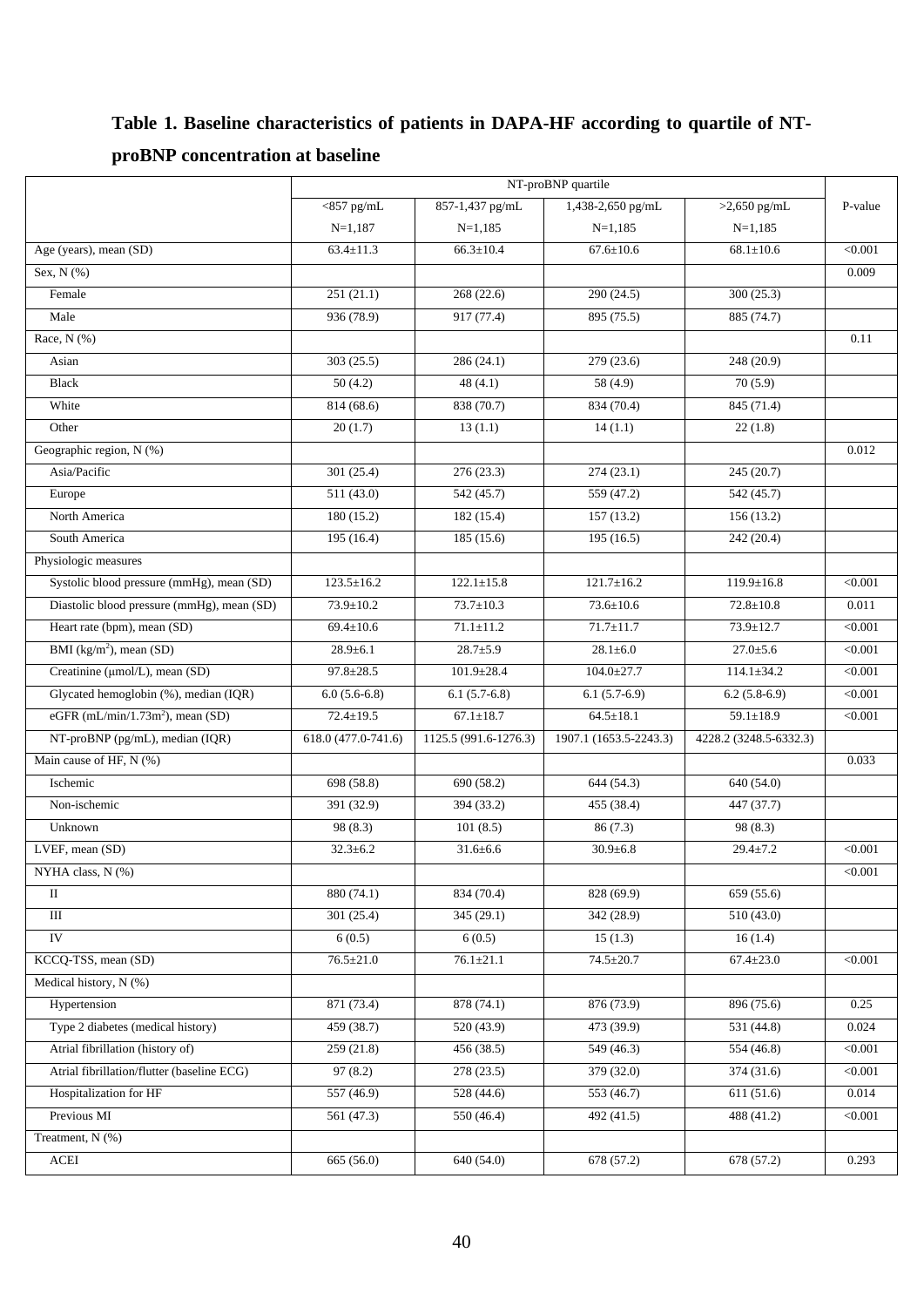| ARB                                   | 338 (28.5)  | 358 (30.2)   | 305(25.7)   | 304(25.7)    | 0.026   |
|---------------------------------------|-------------|--------------|-------------|--------------|---------|
| ARNI                                  | 138(11.6)   | 140(11.8)    | 126(10.6)   | 104(8.8)     | 0.015   |
| Beta-blocker                          | 1,135(95.6) | 1,143 (96.5) | 1,139(96.1) | 1,139(96.1)  | 0.645   |
| Mineralocorticoid receptor antagonist | 877 (73.9)  | 809 (68.3)   | 826 (69.7)  | 858 (72.4)   | 0.609   |
| Diuretic                              | 935 (78.8)  | 973 (82.1)   | 1,011(85.3) | 1,088 (91.8) | < 0.001 |
| Digoxin                               | 154(13.0)   | 220(18.6)    | 239(20.2)   | 274(23.1)    | < 0.001 |
| Oral anticoagulant                    | 338 (28.5)  | 496 (41.9)   | 571 (48.2)  | 564 (47.6)   | < 0.001 |
| Antiplatelet                          | 737(62.1)   | 683 (57.6)   | 566 (47.8)  | 604(51.0)    | < 0.001 |
| Statin                                | 824 (69.4)  | 831 (70.1)   | 770 (65.0)  | 749 (63.2)   | < 0.001 |
| <b>ICD/CRT-D</b>                      | 287(24.2)   | 327(27.6)    | 325 (27.4)  | 302(25.5)    | 0.510   |
| CRT-P/CRT-D                           | 67(5.6)     | 82(6.9)      | 100(8.4)    | 105(8.9)     | 0.001   |

*Data are presented as mean±SD or median (IQR) for continuous measures, and N (%) for categorical measures.*

*P-values for continuous and binary variables are corrected for trend across NT-proBNP quartiles.*

*ACEI, angiotensin-converting enzyme inhibitor; ARB, angiotensin receptor blocker; ARNI, angiotensin receptor neprilysin inhibitor; BMI, body mass index; CRT-D, cardiac resynchronization therapy-defibrillator; CRT-P, cardiac resynchronization therapy-pacemaker; ECG, electrocardiogram; eGFR, estimated glomerular filtration rate; HF, heart failure; ICD, implantable cardioverter-defibrillator; IQR, interquartile range; KCCQ-TSS, Kansas City Cardiomyopathy Questionnaire total symptom score; myocardial infarction, MI; NT-proBNP, N-terminal pro-B-type natriuretic peptide; NYHA, New York Heart Association; SD, standard deviation.*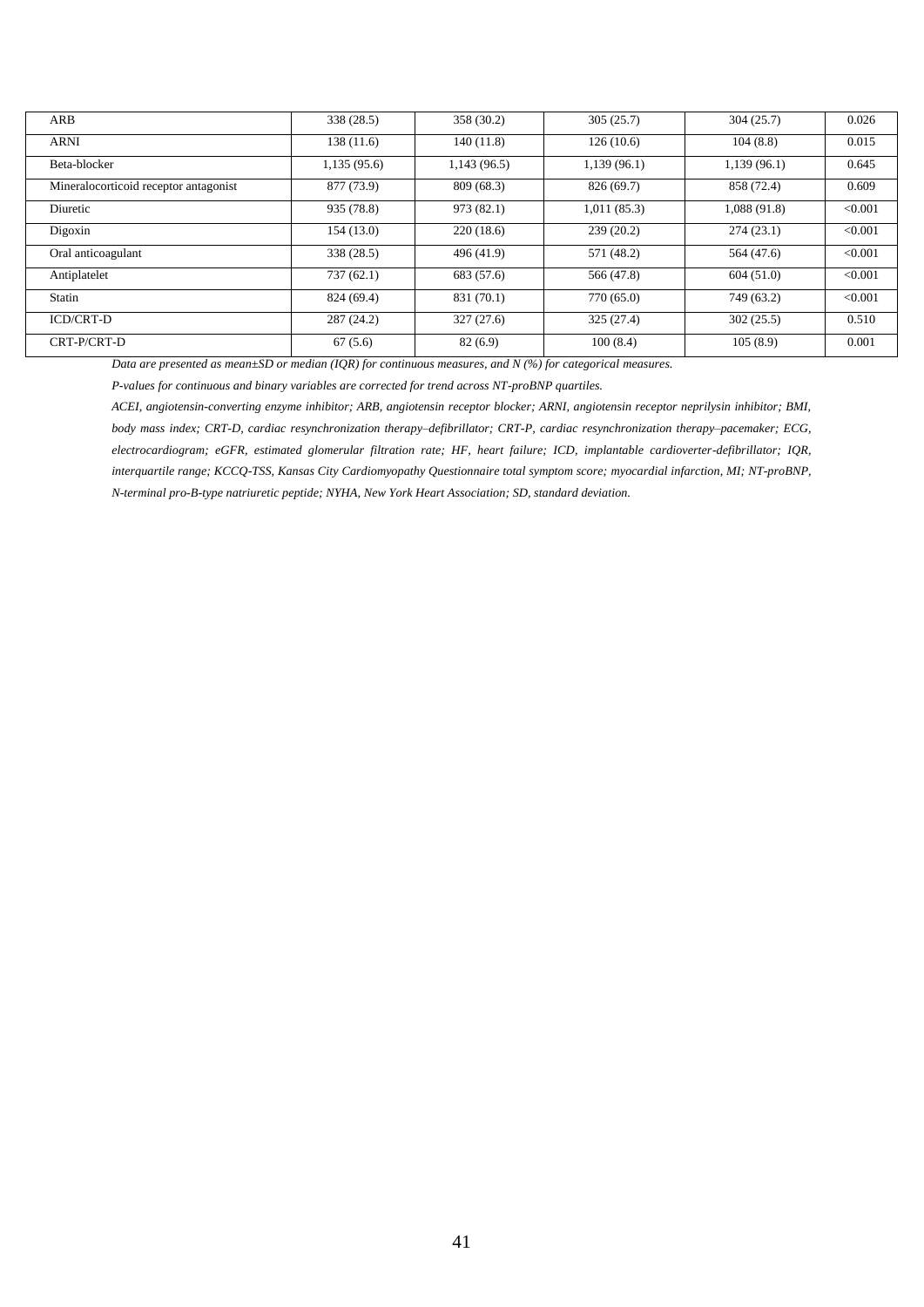### **Table 2. NT-proBNP levels in randomized treatment groups at baseline and at 8 months and change in NT-proBNP from baseline**

#### **to 8 months**

|               |                                                  | <b>Baseline</b>                                                    | 8 months                                     |                     | Ratio:<br>8 months/baseline           | Ratio:<br>Dapagliflozin/placebo    | <b>Mean change</b><br>at 8 months | <b>Mean treatment</b><br>difference at 8 months |  |
|---------------|--------------------------------------------------|--------------------------------------------------------------------|----------------------------------------------|---------------------|---------------------------------------|------------------------------------|-----------------------------------|-------------------------------------------------|--|
|               | <b>Geometric mean</b><br>$(95\% \text{ CI})$     | <b>Median (IQR)</b>                                                | <b>Geometric mean</b><br>$(95\% \text{ CI})$ | <b>Median (IQR)</b> | geometric mean<br>$(95\% \text{ CI})$ | at 8 months<br>$(95\% \text{ CI})$ | (SD)                              | $(95\% \text{ CI})$                             |  |
|               |                                                  | All patients with baseline and 8-month NT-proBNP measure (N=4,222) |                                              |                     |                                       |                                    |                                   |                                                 |  |
| Dapagliflozin | $1487(1436 - 1541)$                              | $1385(839-2518)$                                                   | $1221(1172 - 1272)$                          | $1173(673 - 2243)$  | $0.82(0.80-0.85)$                     | $0.92(0.88-0.96)$                  | $-196 \pm 2387$                   | $-303(-457, -150)$                              |  |
| Placebo       | $1495(1442 - 1549)$                              | 1391 (836-2469)                                                    | $1334(1276-1394)$                            | $1323(710-2475)$    | $0.89(0.86-0.92)$                     |                                    | $101 \pm 2944$                    |                                                 |  |
|               | NT-proBNP quartile $1(N=1,100)$                  |                                                                    |                                              |                     |                                       |                                    |                                   |                                                 |  |
| Dapagliflozin | $553(536-572)$                                   | $605(465 - 741)$                                                   | $548(515-583)$                               | $577(352-846)$      | $0.99(0.93-1.05)$                     | $0.94(0.86 - 1.02)$                | $130 \pm 604$                     | $-82(-170, 7)$                                  |  |
| Placebo       | $569(552 - 586)$                                 | $627(492 - 742)$                                                   | $596(558-637)$                               | $622(397-948)$      | $1.05(0.99 - 1.12)$                   |                                    | $212 \pm 865$                     |                                                 |  |
|               | NT-proBNP quartile $2(N=1,086)$                  |                                                                    |                                              |                     |                                       |                                    |                                   |                                                 |  |
| Dapagliflozin | $1122(1108 - 1136)$                              | $1118(992 - 1280)$                                                 | $970(925 - 1017)$                            | $1034(703 - 1370)$  | $0.87(0.83-0.91)$                     | $0.94(0.87-1.01)$                  | $-4 \pm 644$                      | $-232(-357, -107)$                              |  |
| Placebo       | $1123(1108 - 1137)$                              | 1132 (985 -1275)                                                   | $1038(974 - 1106)$                           | 1073 (720 -1580)    | $0.92(0.87-0.98)$                     |                                    | $228 \pm 1350$                    |                                                 |  |
|               | NT-proBNP quartile $3(N=1,064)$                  |                                                                    |                                              |                     |                                       |                                    |                                   |                                                 |  |
| Dapagliflozin | $1925(1897 - 1954)$                              | $1911(1643 - 2240)$                                                | $1494(1407 - 1586)$                          | $1578(1027-2262)$   | $0.78(0.73-0.82)$                     | $0.85(0.78-0.92)$                  | $-69 \pm 1466$                    | $-536 (-836, -237)$                             |  |
| Placebo       | $1920(1892 - 1949)$                              | $1902(1652 - 2228)$                                                | $1758(1649-1874)$                            | $1723(1198 - 2572)$ | $0.92(0.86-0.98)$                     |                                    | $468 \pm 3190$                    |                                                 |  |
|               | $\overline{\text{NT-proBNP}}$ quartile 4 (N=972) |                                                                    |                                              |                     |                                       |                                    |                                   |                                                 |  |
| Dapagliflozin | $4626 (4432 - 4829)$                             | $4069(3205 - 5759)$                                                | $3086(2851 - 3341)$                          | $3165(1985 - 5278)$ | $0.67(0.62 - 0.72)$                   | $0.96(0.86 - 1.07)$                | $-906 \pm 4542$                   | $-395$ $(-945, 154)$                            |  |
| Placebo       | $4752(4539 - 4974)$                              | $4176(3229 - 6362)$                                                | $3280(2998-3589)$                            | $3550(2094 - 5944)$ | $0.69(0.63 - 0.75)$                   |                                    | $-584 \pm 4816$                   |                                                 |  |

*P* for interaction using the least-square means change: 0.19. *P* for interaction using the ratio of geometric means = 0.24.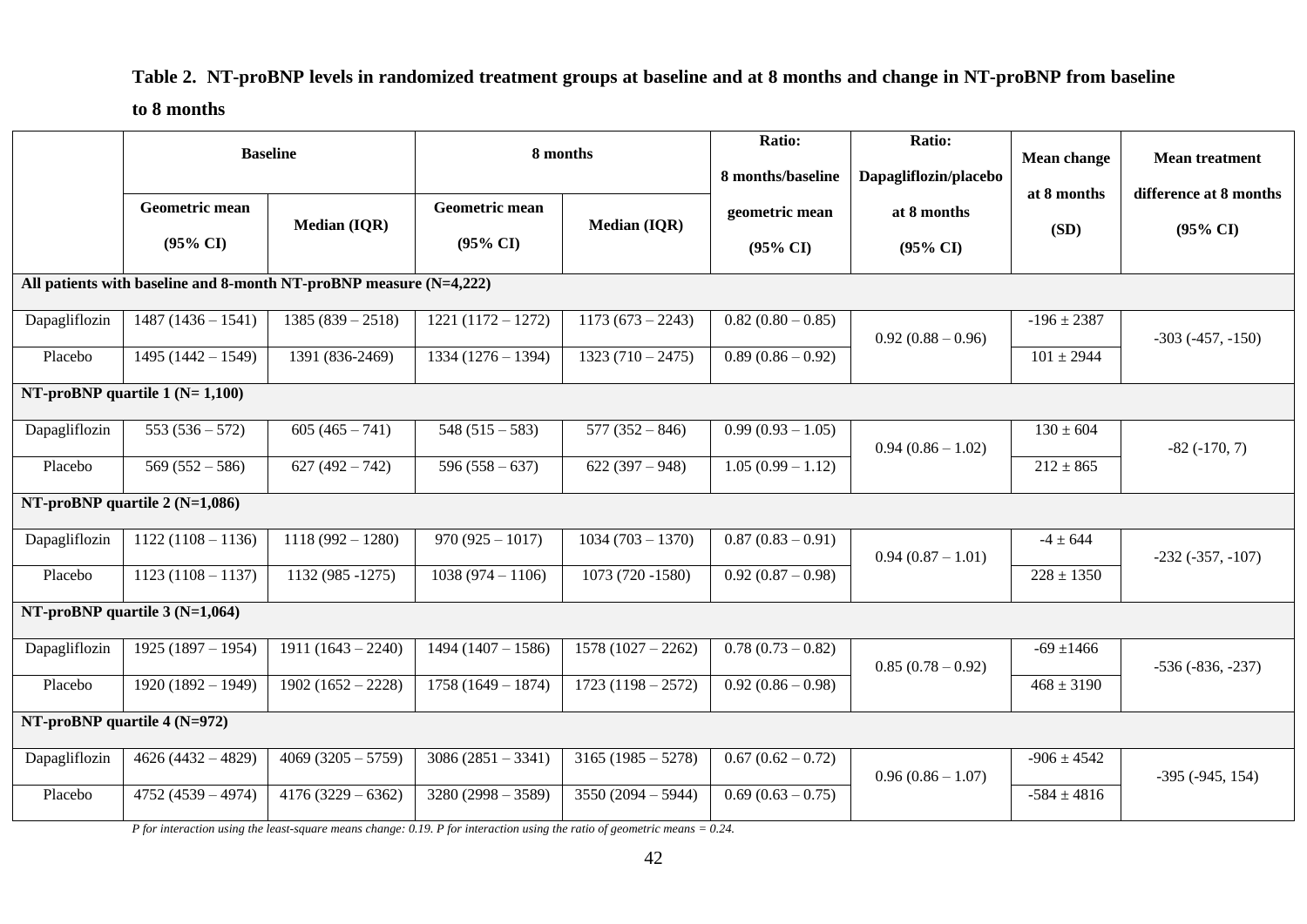*Of the 4,742 patients with an available baseline NT-proBNP measurement, 4,222 patients had NT-proBNP measured at 8 months (225 missing NT-proBNP due to death, 295 missing for reasons other than*  death). The proportions of patients with missing NT-proBNP at 8 months for reasons other than death were similar in the dapagliflozin and placebo groups at 8 months (6.0% vs 7.1%, respectively). *CI, confidence interval; NT-proBNP, N-terminal pro-B-type natriuretic peptide.*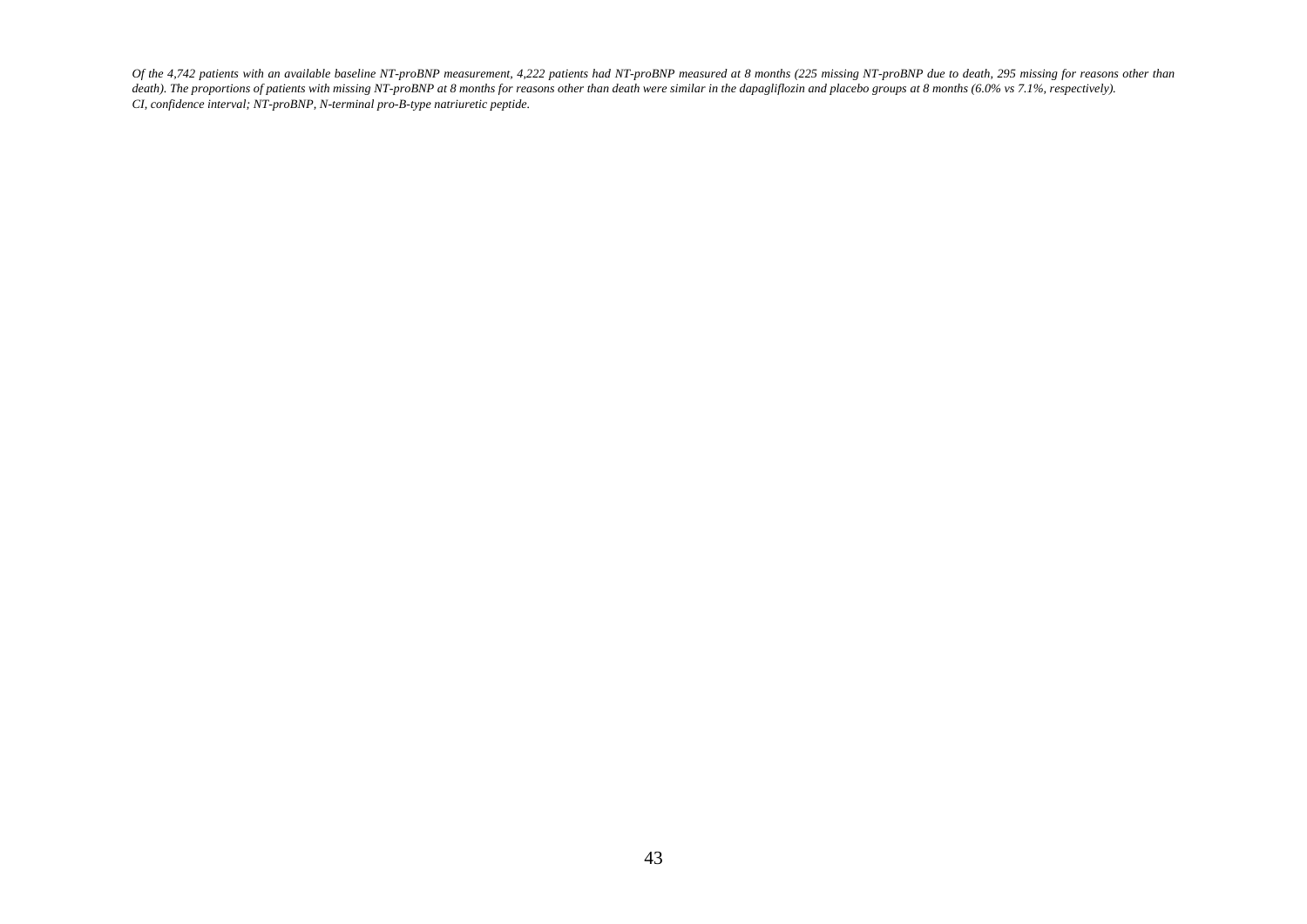### **Table 3. Effects of dapagliflozin compared with placebo on clinical events across quartiles of NT-proBNP**

|                                            |                   | $<$ 857 pg/mL     |                   | 857-1,437 pg/mL   | 1,438-2,650 pg/mL |                   | $>2,650$ pg/mL    |                   |             |
|--------------------------------------------|-------------------|-------------------|-------------------|-------------------|-------------------|-------------------|-------------------|-------------------|-------------|
| Quartile                                   |                   | $N=1,187$         |                   | $N=1,185$         |                   | $N=1,185$         |                   | $N=1,185$         | P-value for |
|                                            | Placebo           | Dapagliflozin     | Placebo           | Dapagliflozin     | Placebo           | Dapagliflozin     | Placebo           | Dapagliflozin     | interaction |
| <b>Outcome</b>                             | $N = 594$         | $N = 593$         | $N = 585$         | $N = 600$         | $N = 601$         | $N = 584$         | $N = 590$         | $N = 595$         |             |
| Worsening HF event or cardiovascular death |                   |                   |                   |                   |                   |                   |                   | 0.09              |             |
| N(%)                                       | 62(10.4)          | 27(4.6)           | 93 (15.9)         | 73(12.2)          | 127(21.1)         | 98 (16.8)         | 220(37.3)         | 188(31.6)         |             |
| Event rate per 100 person-years (95% CI)   | $7.3(5.7-9.4)$    | $3.1(2.1-4.5)$    | $11.3(9.2-13.8)$  | $8.6(6.8-10.8)$   | $15.5(13.0-18.5)$ | $12.0(9.9-14.6)$  | $31.9(28.0-36.4)$ | $25.1(21.7-28.9)$ |             |
| HR (95% CI)*                               |                   | $0.43(0.27-0.67)$ |                   | $0.77(0.56-1.04)$ |                   | $0.78(0.60-1.01)$ |                   | $0.78(0.64-0.95)$ |             |
| HF hospitalization or cardiovascular death |                   |                   |                   |                   |                   |                   |                   |                   | 0.06        |
| $N(\%)$                                    | 60(10.1)          | 25(4.2)           | 93 (15.9)         | 72(12.0)          | 126(21.0)         | 97(16.6)          | 216(36.6)         | 188(31.6)         |             |
| Event rate per 100 person-years (95% CI)   | $7.1(5.5-9.1)$    | $2.9(1.9-4.2)$    | $11.3(9.2-13.8)$  | $8.5(6.7-10.7)$   | $15.4(12.9-18.3)$ | $11.9(9.7-14.5)$  | $31.1(27.2-35.5)$ | $25.0(21.6-28.8)$ |             |
| HR (95% CI)*                               | $0.41(0.26-0.65)$ |                   | $0.76(0.56-1.03)$ |                   | $0.77(0.59-1.01)$ |                   | $0.80(0.66-0.97)$ |                   |             |
| HF hospitalization                         |                   |                   |                   |                   |                   |                   |                   |                   | 0.71        |
| $N(\%)$                                    | 30(5.1)           | 16(2.7)           | 52(8.9)           | 42(7.0)           | 91(15.1)          | 67(11.5)          | 145(24.6)         | 106(17.8)         |             |
| Event rate per 100 person-years (95% CI)   | $3.5(2.5-5.1)$    | $1.8(1.1-3.0)$    | $6.3(4.8-8.3)$    | $4.9(3.7-6.7)$    | $11.1 (9.0-13.6)$ | $8.2(6.5-10.4)$   | $20.9(17.7-24.6)$ | $14.1(11.6-17.0)$ |             |
| HR (95% CI)*                               |                   | $0.53(0.29-0.97)$ | $0.79(0.52-1.18)$ |                   |                   | $0.74(0.54-1.01)$ |                   | $0.67(0.52-0.86)$ |             |
| HF hospitalization or urgent HF visit      |                   |                   |                   |                   |                   |                   |                   |                   | 0.69        |
| $N(\%)$                                    | 32(5.4)           | 18(3.0)           | 52(8.9)           | 43(7.2)           | 92(15.3)          | 68(11.6)          | 150(25.4)         | 108(18.2)         |             |
| Event rate per 100 person-years (95% CI)   | $3.8(2.7-5.3)$    | $2.1(1.3-3.3)$    | $6.3(4.8-8.3)$    | $5.1(3.8-6.8)$    | $11.2(9.2-13.8)$  | $8.3(6.6-10.6)$   | $21.8(18.5-25.5)$ | $14.4(11.9-17.4)$ |             |
| HR (95% CI)*                               |                   | $0.56(0.31-0.99)$ | $0.80(0.54-1.21)$ |                   |                   | $0.74(0.54-1.02)$ |                   | $0.66(0.51-0.84)$ |             |
| Cardiovascular death                       |                   |                   |                   |                   |                   |                   |                   |                   | 0.03        |
| $N(\%)$                                    | 33(5.6)           | 13(2.2)           | 54(9.2)           | 40(6.7)           | 59 (9.8)          | 43(7.4)           | 127(21.5)         | 131(22.0)         |             |
| Event rate per 100 person-years (95% CI)   | $3.8(2.7-5.3)$    | $1.5(0.9-2.5)$    | $6.3(4.8-8.2)$    | $4.5(3.3-6.2)$    | $6.7(5.2-8.6)$    | $5.0(3.7-6.7)$    | $16.0(13.5-19.1)$ | $16.2(13.7-19.3)$ |             |
| HR (95% CI)*                               |                   | $0.39(0.20-0.73)$ |                   | $0.73(0.49-1.10)$ | $0.75(0.51-1.12)$ |                   | $1.00(0.78-1.28)$ |                   |             |
| All-cause death                            |                   |                   |                   |                   |                   |                   |                   |                   | 0.17        |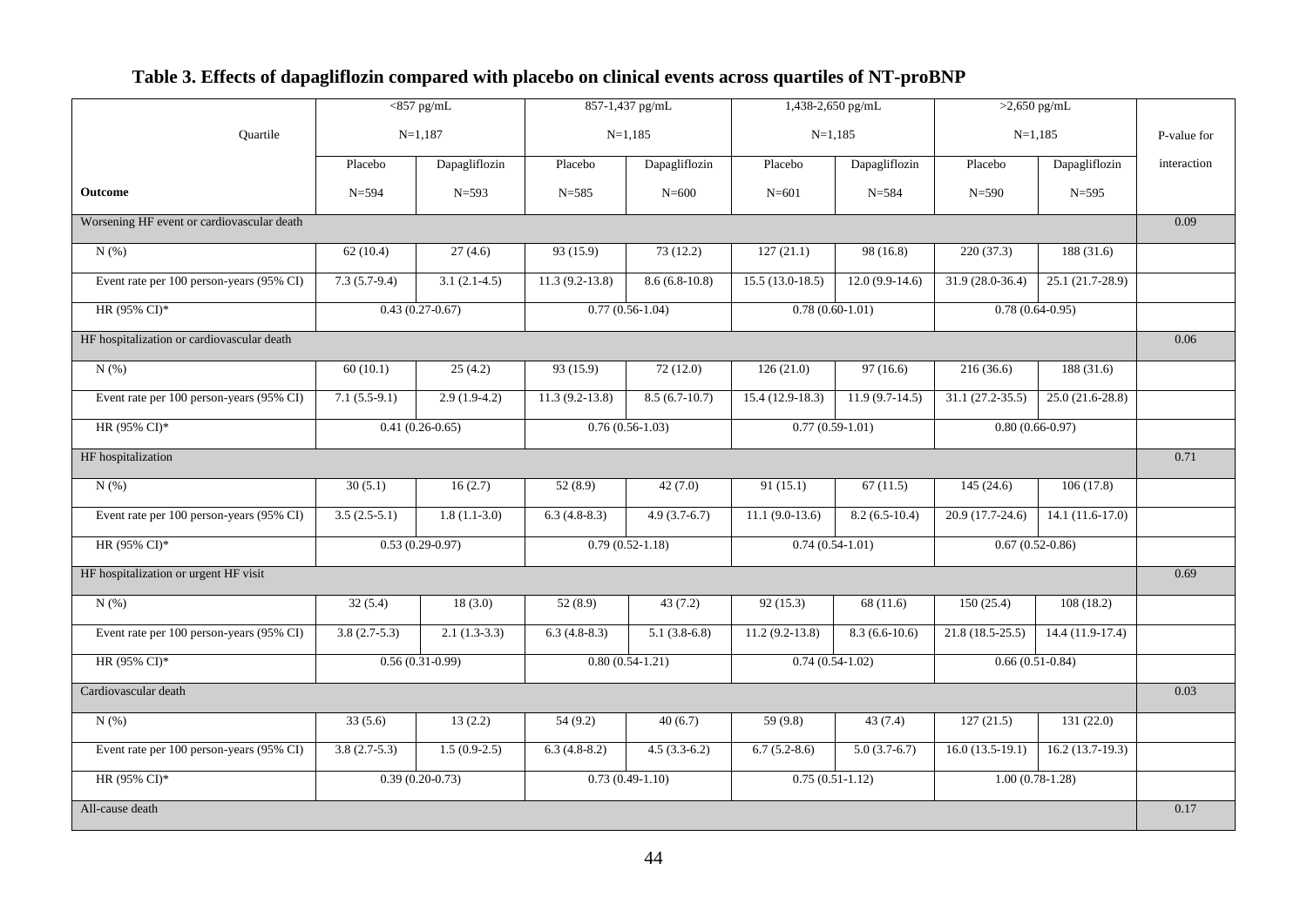| N(% )                                                                      | 38(6.4)           | 20(3.4)                                | 65(11.1)          | 52(8.7)        | 73(12.1)          | 53 $(9.1)$                             | 153(25.9)         | 151 (25.4)       |      |  |
|----------------------------------------------------------------------------|-------------------|----------------------------------------|-------------------|----------------|-------------------|----------------------------------------|-------------------|------------------|------|--|
| Event rate per 100 person-years (95% CI)                                   | $4.4(3.2-6.0)$    | $2.3(1.5-3.5)$                         | $7.6(5.9-9.6)$    | $5.9(4.5-7.7)$ | $8.3(6.6-10.4)$   | $6.1(4.7-8.0)$                         | 19.3 (16.5-22.6)  | 18.7 (16.0-22.0) |      |  |
| HR $(95\% \text{ CI})^*$                                                   | $0.51(0.30-0.88)$ |                                        | $0.79(0.55-1.14)$ |                | $0.76(0.53-1.08)$ |                                        | $0.96(0.77-1.20)$ |                  |      |  |
| Total number of hospitalizations for heart failure or cardiovascular death |                   |                                        |                   |                |                   |                                        |                   |                  |      |  |
| No. of events                                                              | 74                | 33                                     | 132               | 101            | 187               | 138                                    | 349               | 295              |      |  |
| RR (95% CI)*                                                               |                   | $0.45(0.27-0.74)$<br>$0.75(0.52-1.06)$ |                   |                |                   | $0.76(0.57-1.01)$<br>$0.81(0.66-1.01)$ |                   |                  |      |  |
| KCCQ-TSS                                                                   |                   |                                        |                   |                |                   |                                        |                   |                  |      |  |
| Change in KCCQ-TSS score at 8 months                                       | $3.2 \pm 16.9$    | $5.0 \pm 16.0$                         | $2.3 \pm 18.0$    | $5.7 \pm 17.3$ | $1.9 \pm 20.6$    | $5.7 \pm 19.7$                         | $6.2 \pm 21.3$    | $8.3 \pm 21.5$   | 0.69 |  |
| $>5$ -point improvement in KCCQ-TSS at 8 months                            |                   |                                        |                   |                |                   |                                        |                   |                  | 0.99 |  |
| Proportion of patients (95% CI) (%)                                        | $54(50-58)$       | $60(56-65)$                            | $52(48-57)$       | $60(56-64)$    | 48 (44-52)        | $56(52-60)$                            | $50(45-54)$       | $57(52-61)$      |      |  |
| OR (95% CI)                                                                |                   | $1.14(1.01-1.28)$                      | $1.16(1.02-1.31)$ |                | $1.16(1.03-1.31)$ |                                        | $1.15(1.02-1.30)$ |                  |      |  |
| >5-point decrease in KCCQ-TSS at 8 months                                  |                   |                                        |                   |                |                   |                                        |                   |                  |      |  |
| Proportion of patients (95% CI) (%)                                        | $29(25-33)$       | $22(18-25)$                            | $32(28-36)$       | $24(21-28)$    | $34(30-38)$       | $26(22-29)$                            | $37(33-41)$       | $30(26-34)$      |      |  |
| OR (95% CI)                                                                | $0.83(0.72-0.95)$ |                                        | $0.82(0.72-0.94)$ |                | $0.84(0.73-0.96)$ |                                        | $0.86(0.76-0.98)$ |                  |      |  |

*CI, confidence interval; HF, heart failure; HR, hazard ratio; KCCQ-TSS, Kansas City Cardiomyopathy Questionnaire total symptom score; OR, odds ratio; RR, rate ratio.*

*\*Adjusted for history of HF hospitalization (apart from all cause death) and stratified by diabetes status.*